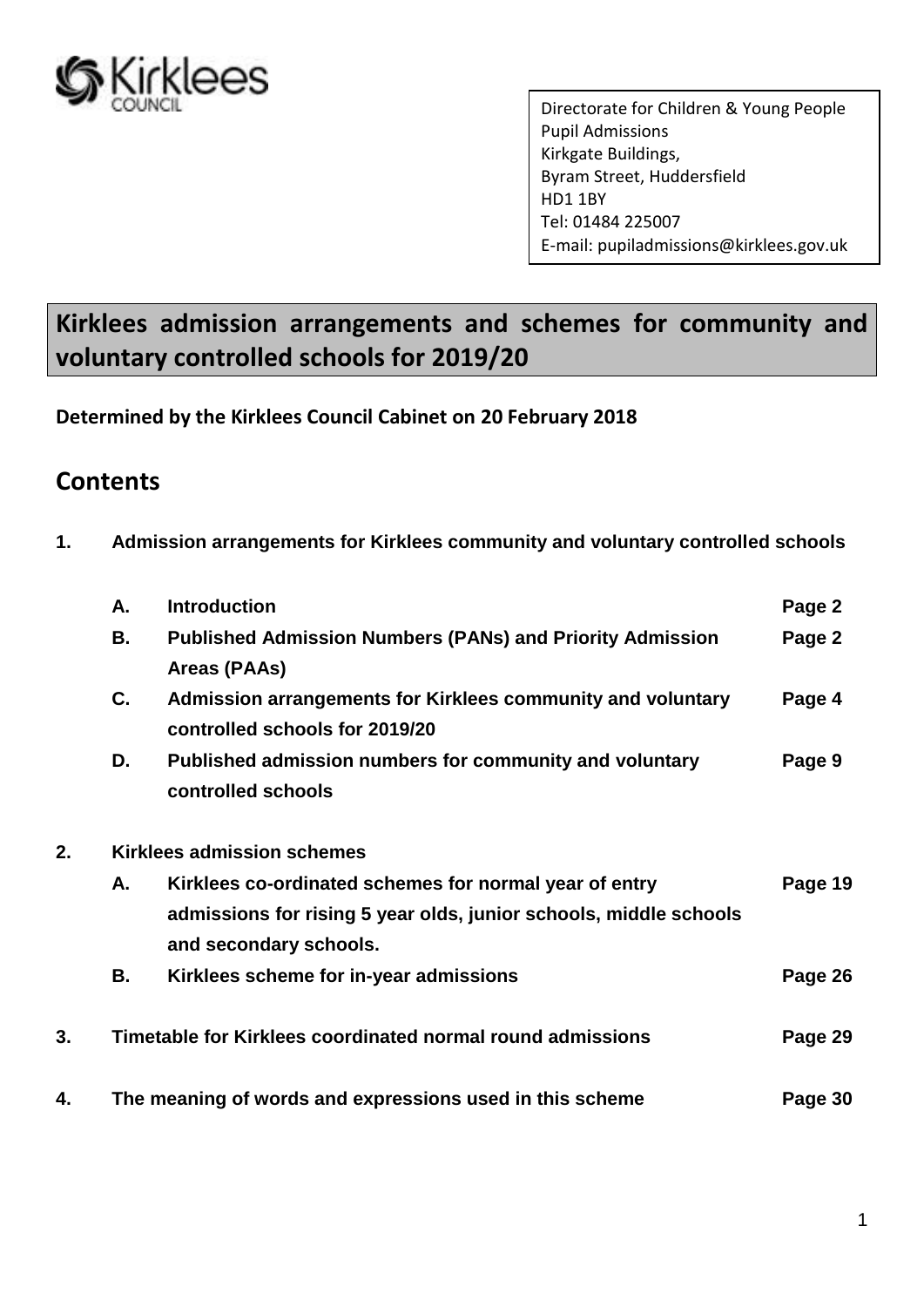#### **A. Introduction**

- These schemes are intended to comply with The School Admissions (Admission Arrangements and Co-ordination of Admission Arrangements) (England) Regulations 2012 and the School Admissions Code 2014. The School Admissions Code ('the Code') has been issued under Section 84 of the School Standards and Framework Act 1998 ('SSFA 1998'). The Code has been made following a consultation under Section 85(2) of the SSFA 1998.
- Some community or voluntary controlled schools in Kirklees may become an own admission authority by converting to academy status or changing category to trust or voluntary aided status during the life of these arrangements. Any school that becomes an own admission authority during the period of these schemes assumes the responsibilities of an admission authority from the date of change of status / category.
- Please consult the websites of Kirklees and other admission authorities to obtain the most up to date information.
- There are no planned changes to the Priority Admission Areas (PAA's) in Kirklees for 2019- 20. Last year Kirklees Pupil Admissions undertook an in depth review of the admission arrangements and how well they meet the needs of local families, schools and the local authority, now and going forwards. The review included research and analysis into how Kirklees compares with other local authorities, patterns of past allocations, preference data and modelling exercises to assess the impact of any changes to the existing arrangements. Having reviewed the findings, the evidence gathered does not suggest that currently any major changes to the admission arrangements are required, but that the focus needs to be on supporting parents and carers to make an on time application and encouraging them to name up to three preferred schools, including their catchment school. Choosing a school within walking distance of the family home has great health and wellbeing benefits for children and parents and would contribute to the reduction of polluting emissions, a key focus of the Kirklees Air Quality Strategy.
- Since the admission consultation Kirklees cabinet have agreed to make some changes to the home to school transport arrangements for mainstream schools. From September 2019 the child's nearest school geographically (rather than catchment school) will used as the "nearest suitable school". This is in keeping with Department for Education statutory guidance and the Kirklees Home to School Transport policy. The law provides protection for families where pupils are entitled to free school meals, or if their parents are in receipt of maximum Working Tax Credits, but other families who are no longer eligible for free transport will need to budget for the cost of Home to School travel. Further details can be found at the following link:

[https://democracy.kirklees.gov.uk/documents/s21357/12.%20HST%20Mainstream%20repo](https://democracy.kirklees.gov.uk/documents/s21357/12.%20HST%20Mainstream%20report%20-%20Final%20-%20Cabinet%2023rd%20Jan%202018.pdf) [rt%20-%20Final%20-%20Cabinet%2023rd%20Jan%202018.pdf](https://democracy.kirklees.gov.uk/documents/s21357/12.%20HST%20Mainstream%20report%20-%20Final%20-%20Cabinet%2023rd%20Jan%202018.pdf)

Amendments will be made to the admissions "Guide for Parents" to help them take these arrangements into account when referencing a new school

# **B. Published Admission Numbers (PANs) and Priority Admission Areas (PAAs)**

# **Published Admission Numbers (PANs)**

All schools have a Published Admission Number (PAN or admission number). This is the maximum number of places that the school can offer in each year group. This section explains how we have arrived at the proposed Published Admission Numbers based on the workplace range for each school.

In order to comply with the statutory timetable, the LA must consult the governing body of each community and voluntary controlled school about the PAN (and other admission arrangements) 18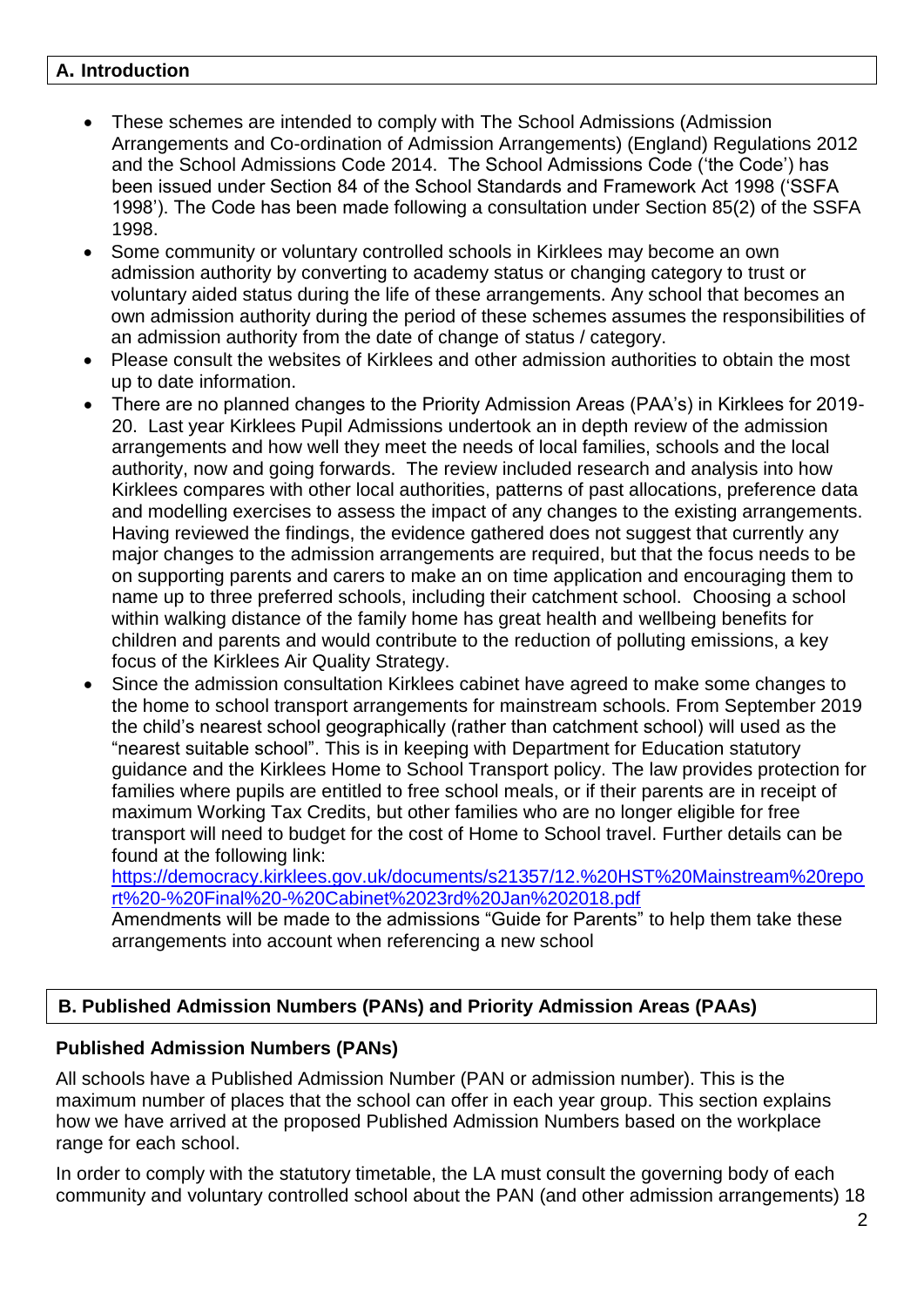months before it comes into effect. PANs for September 2019 must have been consulted on by 31 January 2018.

The table on pages 9 to 16 indicates the PAN for each year in a school.

Where a change is made to the PAN for a particular year of entry (the relevant year), it applies to that cohort of pupils only, at admission and in successive years as the pupils progress through the school.

In order to be consistent when proposing PANs for each community and voluntary controlled school the Kirklees LA considers the following:

# **The Net Capacity Calculation**

The internal measurement of a school produces a maximum number of workplaces and a minimum number which is normally 90% of the maximum. We call this 10% spread between the maximum and minimum workplaces the 'range'.

The net capacity of a school is subsequently determined as the agreed PAN multiplied by the number of age groups at the school provided that this figure falls within the 'range' of workplaces. If a PAN is chosen which (when multiplied by the number of year groups) does not fall within that range, the Net Capacity is set as the nearer of either the maximum or the minimum number of workplaces.

**Nursery space is excluded** from the net capacity measurement, therefore, this age group is also excluded from the calculation.

The net capacity calculation estimates the impact of a sixth form group on the entire school and provides a proportion of a year group. For example, an 11-18 secondary school with a sixth form may have 5.42 year groups (five statutory age groups plus 0.42 equivalent fullsize age groups of sixth form students).

# **Flexibility in setting PANs**

The range of workplaces calculated for each school allows Kirklees some discretion in setting the PAN to take account of a school's particular circumstances and governors' views. The Authority's expectation is that, in most cases, PANs will be set within the range with appropriate and realistic regard to the likely demand for places.

#### **PANs outside the range**

Kirklees may set a PAN above the range for the following reasons:

- to accommodate all in-area children who apply on time for the first year in school
- where it has been agreed that the school should expand
- where the school accepts that they can accommodate children above the range without the need for extra accommodation.

# **Priority Admission Areas (PAAs)**

In Kirklees each community and voluntary controlled school has an area identified as its Priority Admission Area (other LAs refer to catchment areas). A small number of schools share priority areas; these are known as shared priority areas. Full details of priority areas are available on the Kirklees Council website.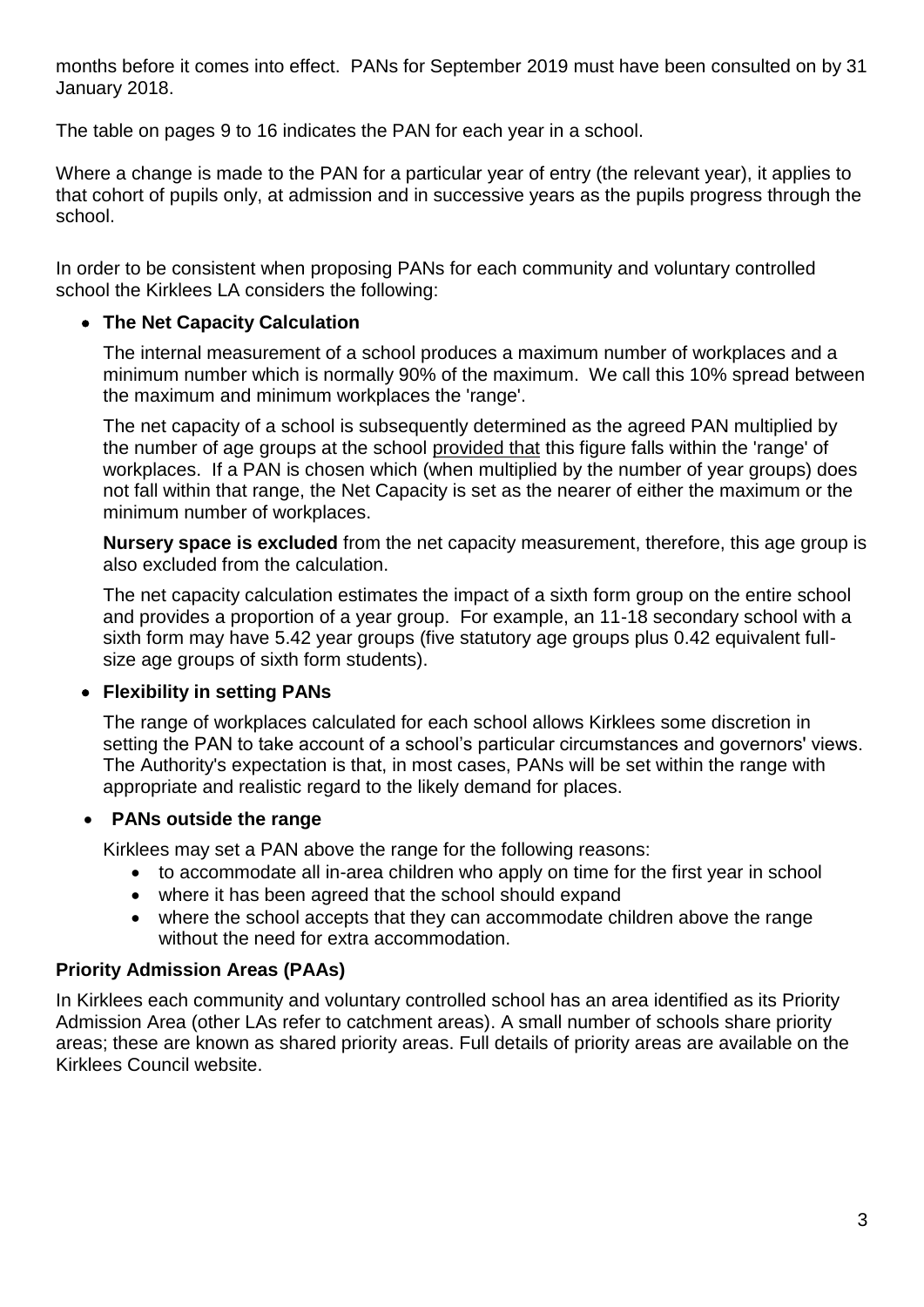#### **C Admission arrangements for Kirklees community and voluntary controlled schools for 2019-20**

# **Admission Criteria**

If there are fewer applicants than there are places available, everyone who applies will be offered a place. When there are more applicants than there are places available there has to be a way of deciding which children are offered places. This is done by having admission criteria, also known as oversubscription criteria, which are considered in order. The proposed Kirklees admission criteria for community and voluntary controlled schools are:

- 1. children in public care (looked after children) or a child who was previously looked after;
- 2. children who live in the school's Priority Admission Area (PAA) who have a brother or sister attending from the same address at the date of admission (the sibling rule);
- 3. children who live in the school's PAA;
- 4. children who live outside the school's PAA who have a brother or sister attending from the same address at the date of admission (the sibling rule);
- 5. children who live outside the school's PAA.

Community and voluntary controlled schools will admit a child with Special Educational Needs where the school is named on the Statement or Education Health and Care Plan.

# **Linked infant and junior schools**

There are several combinations of infant and junior schools in Kirklees. These are shown in the list below. The majority of children transfer from the infant school to the linked junior school. It is proposed to strengthen the admissions criteria for linked infant and junior schools to increase the continuity for children to a level comparable to that in an all-through primary school

- Berry Brow I & N School and Newsome Junior School
- Birkby I & N School and Birkby Junior School
- Diamond Wood Community Academy and Ravensthorpe CE (VC) Junior School
- Earlsheaton Infant School and Bywell CE (VC) Junior School
- Kirkroyds Infant School and Wooldale Junior School
- $\bullet$  Lindley Church of England Infant School and Lindley Junior School<sup>1</sup>
- Manorfield I & N School and Staincliffe CE (VC) Junior School
- Netherton I & N School and South Crosland CE (VA) Junior School
- Pentland I & N School and Headfield CE (VC) Junior School
- Purlwell I & N School and Hyrstmount Junior School
- Rawthorpe St James CE(VC) I & N School and Rawthorpe Junior School
- Reinwood I & N School and Reinwood Community Junior School
- Savile Town CE (VC) I & N School and Headfield CE (VC) Junior School
- Shaw Cross I & N School and Bywell CE (VC) Junior School
- St John's CE (C) Infant School and Westmoor Primary School
- Thornhill Lees CE (VC) I & N School and Headfield CE (VC) Junior School

On 4 April 2017 Cabinet approved the bringing together of Honley Church of England Voluntary Controlled Infant and Nursery School and Honley Church of England Voluntary Controlled Junior school to create a new Church of England voluntary controlled all through primary school from 1 May 2017, therefore there is no transition between KS1 to KS2 at the new school which is called Honley CE(VC) Junior, Infant & Nursery School.

<sup>1</sup>  $<sup>1</sup>$  Please see admission policies on the websites for both schools</sup>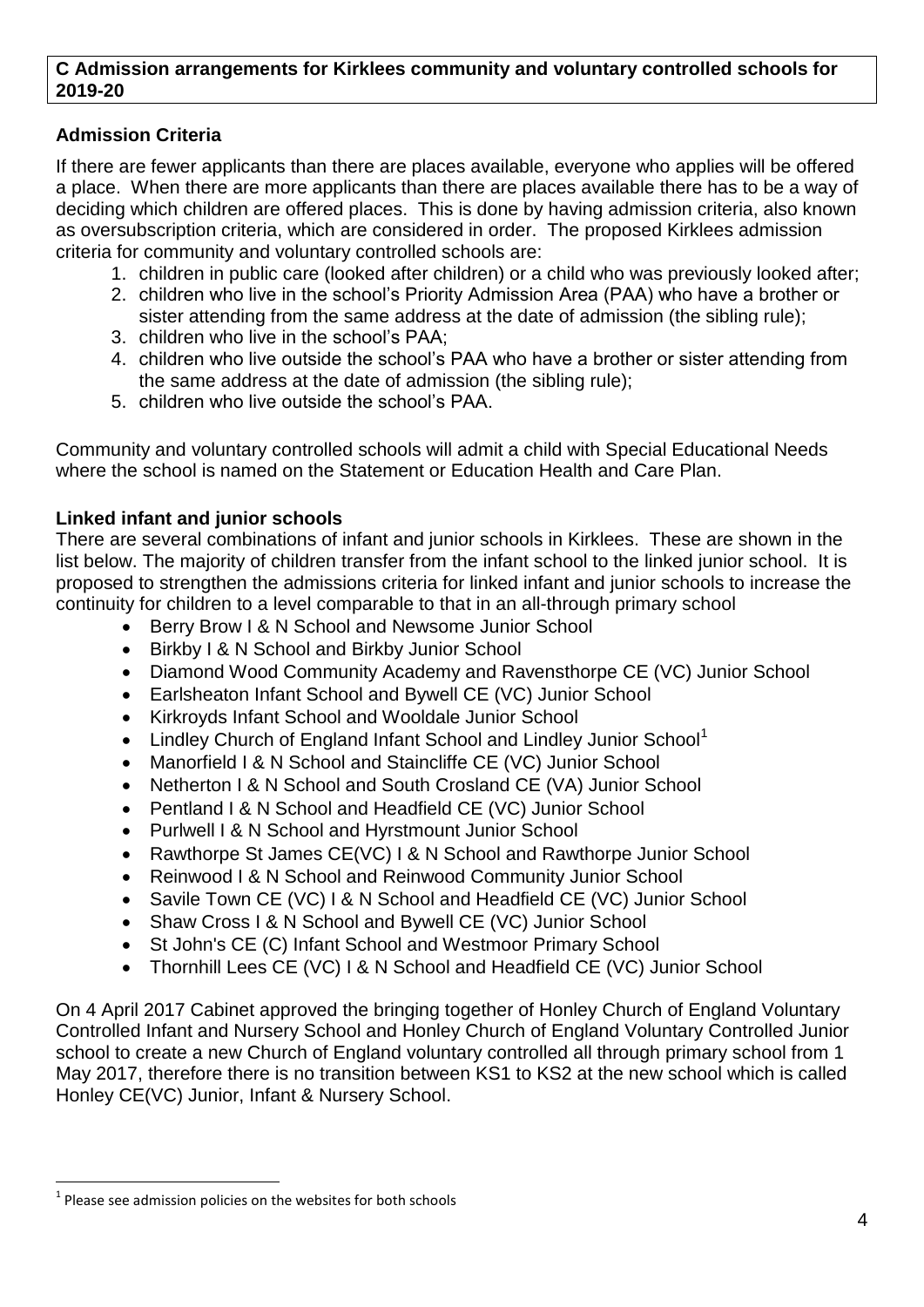On 10 March 2017 the Schools Adjudicator approved the governing body of All Hallows' CE (VA) I & N School proposal to become an all though primary school called All Hallows' CE (VA) Primary School from 1 September 2017.

# **Admission criteria for linked infant and junior schools.**

If there are fewer applicants than there are places available, everyone who applies will be offered a place. When there are more applicants than there are places available there has to be a way of deciding which children are offered places. This is done by having admission criteria, also known as oversubscription criteria, which are considered in order. The proposed Kirklees admission criteria for linked infant and junior, community and voluntary controlled schools are:

- 1. children in public care (looked after children) or a child who was previously looked after;
- 2. children who live in the school's Priority Admission Area (PAA) who have a brother or sister attending either school from the same address at the date of admission (the sibling rule);
- 3. children who attend a listed infant school (with priority for the linked junior school)
- 4. children who live in the school's PAA;
- 5. children who live outside the school's PAA who have a brother or sister attending either school from the same address at the date of admission (the sibling rule);
- 6. children who live outside the school's PAA.

Community and voluntary controlled schools will admit a child with Special Educational Needs where the school is named on the Statement or Education Health and Care Plan.

# **Notes**

- The definition of a 'looked after child' is a person under the age of 18 who is provided with accommodation by a local authority, acting in its social services capacity, for a continuous period of more than 24 hours, by agreement with the parents or in accordance with section 22 of the Childrens Act 1989. Previously Looked After refers to those children who immediately after being looked after became subject to an adoption order, (under section 46 of the Adoption and Children Act 2002), residence order (under Section 8 of the Children Act 1989), or specialist guardianship order (under Section 14A of the Children Act 1989). Children looked after under an agreed series of short term placements (respite care) are excluded
- Children in priority 1 above may be admitted above the PAN.
- If we cannot agree to requests for admission in priorities 2 to 5 above without exceeding the PAN, we will give priority up to the PAN to children living nearest the school.
- Distance is measured in a straight line from a child's home address to the school. Measurements are calculated using six-figure National Grid Co-ordinates from the National Land and Property Gazetteer. This grid reference relates to a point that falls within the permanent building structure corresponding to the address. The boundary of the building structure for the address is from Ordnance Survey's MasterMap. For smaller, residential properties the grid reference marks a point near the centre of the building. For larger properties like schools with, for example, multiple buildings and large grounds, the grid reference relates to a point inside the main addressable building structure. The distance calculated is accurate to within 1 metre.

For all-through schools located on two different sites, Kirklees LA proposes that the distance to each site will be measured in a straight line from the applicant's home address and the shortest distance will be used for admission purposes.

- 'Live' means the child's permanent home at the date when applications close or, if a significant house move is involved, the latest reasonable date before the final allocation of places (see page 6).
- Where a child's parents live at different addresses and the child spends time at each address we will consider the following when deciding on the address that will be used for admissions purposes: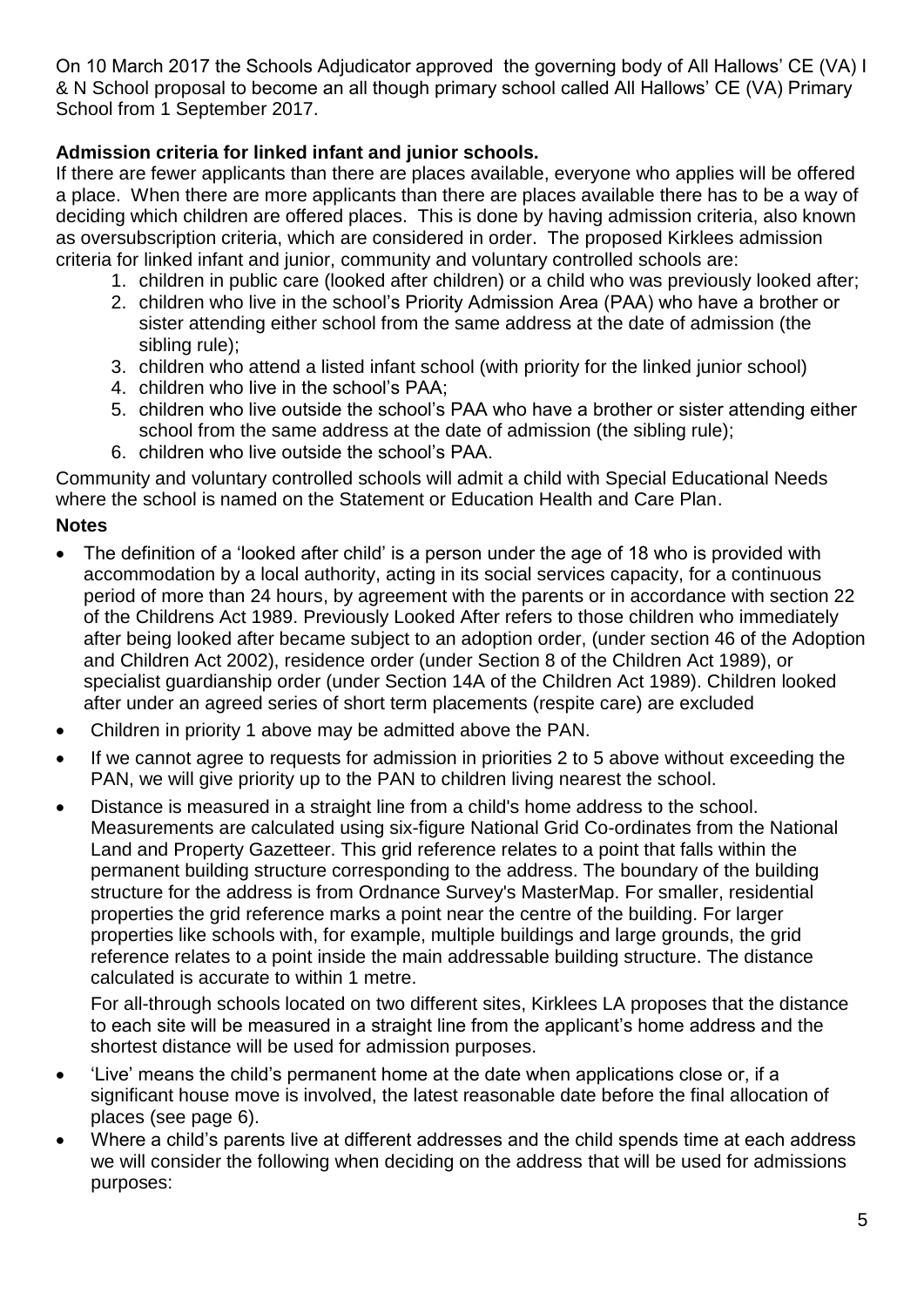- the amount of time spent at each address
- which parent has parental responsibility for the child
- who receives child benefit for the child
- where the child is registered for medical and dental care
- any residency or custody orders made by the courts.

We will ask for documentary evidence to support information given about the above points.

- For children transferring from first or middle schools, we will give preference in priorities 2-5 above (up to the PAN) to children attending a first or middle school in the middle or secondary school PAA.
- A PAA means a geographical area determined by Kirklees in consultation with the governing body of the school. It is called this because children living there normally have priority for admission over children who live elsewhere. It is also referred to as the catchment area.
- Children with Statements of Special Educational Needs or Education Health and Care Plans are admitted to mainstream schools, special units and special schools separately from the general admission policies, but we do ask families to complete the online application if they would like to name a mainstream school as one of their preferences.
- **It is important to note that attending a school nursery or pre-school setting on a school site does not give any priority for a place in that primary/infant school and there is no automatic transfer.**

# **Application Procedures**

 **Transfer to secondary school** Kirklees residents will apply for a secondary school place by using the online Parent Portal on the Kirklees website. The application period will run from the week beginning **1 September 2018. The closing date for applications will be 31 October 2018.**

#### **Transfer to junior or middle school**

Kirklees residents will apply for a junior or middle school place by using the online Parent Portal on the Kirklees website. The application period will run from the week beginning **1 September 2018. The closing date for applications will be 15 January 2019.**

#### **Admission to full-time school for rising five year old children**

Kirklees residents will apply for admission to full-time school (rising five year old children) by using the online Parent Portal on the Kirklees website. The application period will run from the week beginning **1 September 2018. The closing date for applications will be 15 January 2019**.

#### **Late applications**

Applications received after the appropriate closing date will be regarded as late unless, in Kirklees' judgment, there are significant and exceptional reasons for the lateness. Proof of special circumstances will be required.

Late applications are not considered until all on-time applicants have been allocated places. Forms submitted after the closing date due to a significant house move will be regarded as on-time provided that documentary evidence to confirm the move is provided by the following deadlines in time for the allocation process.

For year 7 and year 9 applications - It is expected the allocation process will take place on 17 January 2019. The latest reasonable date for evidence of a significant house move will therefore be 2 January 2019.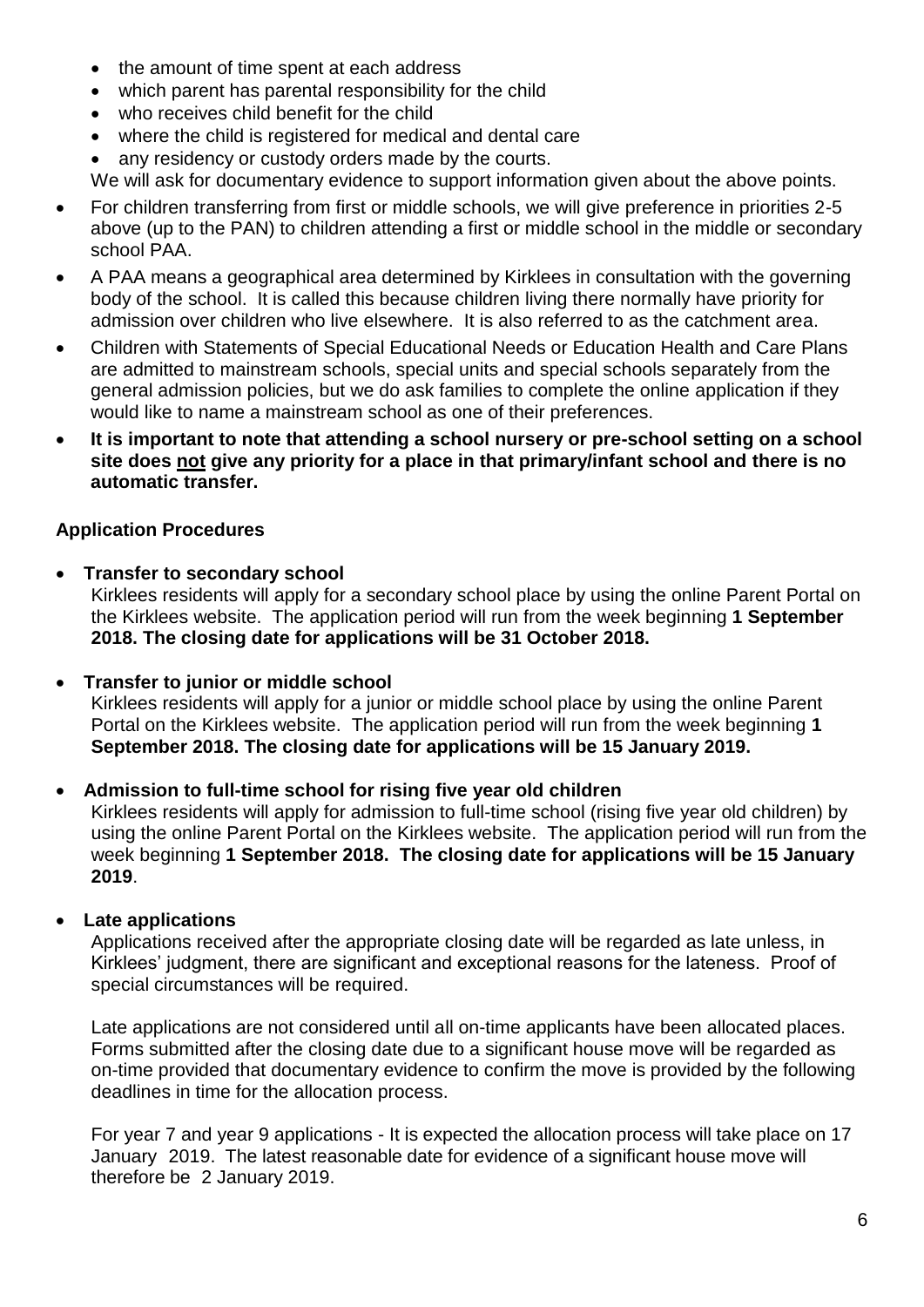For Reception, year 3 and year 6 - It is expected that the allocation process will take place on 15 March 2019. The latest reasonable date for evidence of a significant house move will therefore be 14 February 2019.

### **Waiting lists**

A child's name will automatically be placed on the waiting list for any Kirklees community or voluntary controlled school where they have been refused a place in the school's normal year of entry, eg, Year 7 at secondary school.

The waiting lists will be held in admission criteria order and will close on the last school day in December.

For in-year admissions, the waiting list will be held for the remainder of the term for which they have applied for a place.

#### **In-year admissions**

Kirklees residents who wish to apply for a place in the first year at a school after the first school day in September 2019, or to any other age group at any time, will apply on the In-year Common Application Form (ICAF).

### **Twins / multiple births**

A twin or sibling from a multiple birth can be admitted as an excepted pupil into an infant class, where admission of more than one of the siblings would exceed the infant class size limit of 30 pupils, such cases would be examined on an individual basis.

#### **Flats**

In the event of two or more children living equidistant from the school, eg, blocks of flats, the place will be decided by drawing lots, the first name drawn out of the bag will be offered the place.

#### **Rising five year old children**

Full time places will be available from the September following a child's fourth birthday.

Parents may defer their child's entry until later in the school year and the allocated place will be held for the child. Parents may not defer entry beyond the beginning of the term in which the child reaches their fifth birthday, nor beyond the school year for which the original application was accepted.

Parents can request that their child takes up the place part-time until the child reaches compulsory school age.

# **Children of Service Personnel**

Kirklees Council is signed up to the armed forces Community Covenant, which is a pledge made by the government to ensure that the armed forces and their families are not disadvantaged as a result of their service. As part of the co-ordinated process applications from armed forces families are reviewed on an individual basis to ensure they are not disadvantaged, and, Kirklees LA may ask schools to consider admission over PAN if this is felt to be necessary. If an alternative school place cannot be secured by normal processes, the application may be considered under Fair Access Protocol.

Children of service personnel and crown servants returning from overseas to live within Kirklees, will be allocated a school place in advance of their arrival. The application must be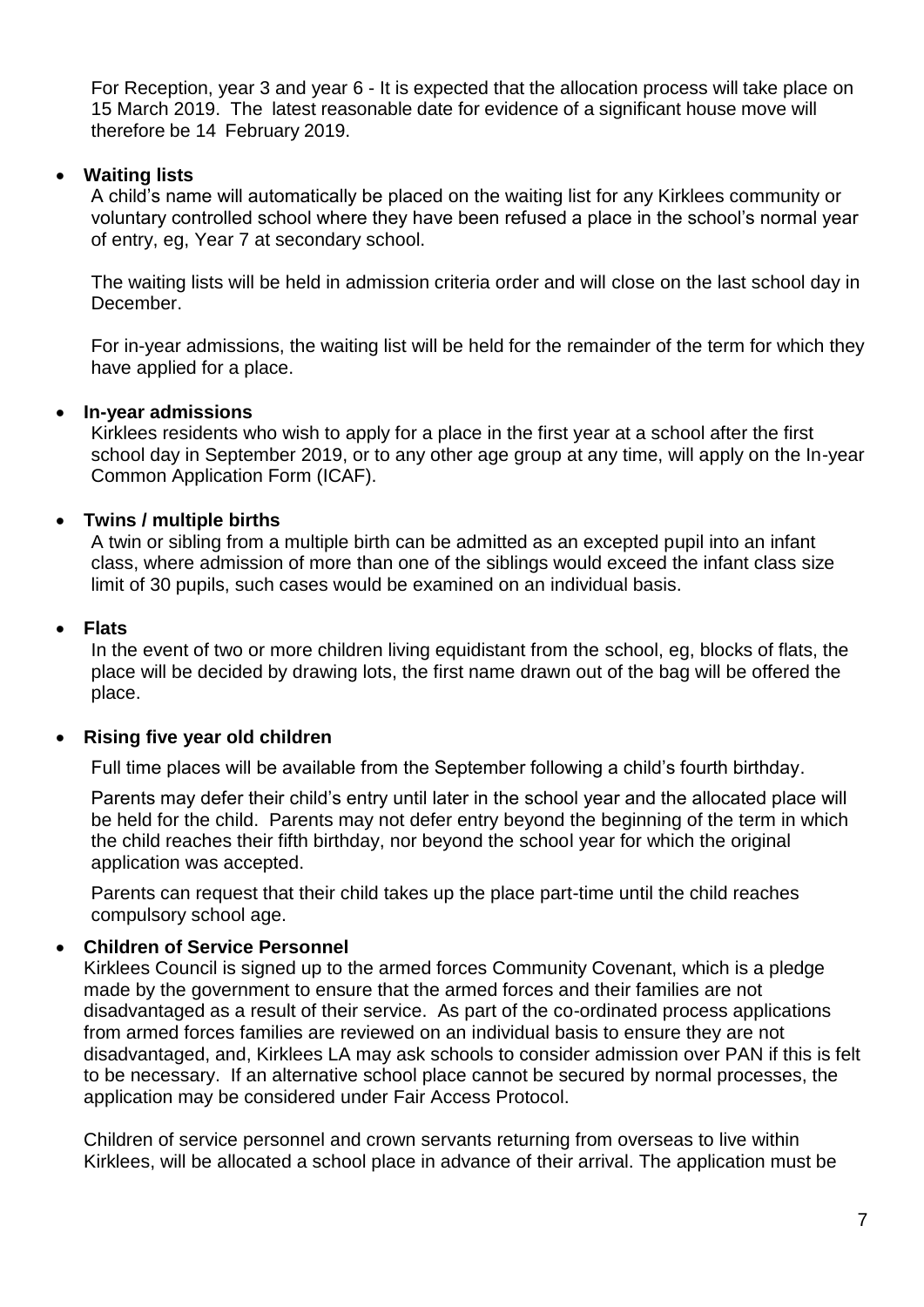accompanied by an official letter declaring the relocation date and postal address. The allocation will be based upon the anticipated postal address.

# **Summer born children (children born between 1 April and 31 August)**

The majority of parents apply and take up a reception place in the school year in which their child will reach the age of five (rising fives). All children are entitled to a full time place in the September following their fourth birthday. However, the legal starting age for full time education is the start of the term following the child's fifth birthday and parents may request that their child's entry is deferred until later in the same school year or until the term in which the child reaches compulsory school age.

Kirklees Council receives a small number of enquiries from parents (whose children are 'summer born') to defer their entry to school until the September following their fifth birthday.

In many of these cases where a request is made for a deferred entry of a 'summer born' child, a place would be offered in Year 1 as this enables the child to remain within their chronological age group, however, non-statutory Department for Education (DfE) Guidance states;

- \*\*School admission authorities are required to provide for the admission of all children in the September following their fourth birthday, but flexibilities exist for children whose parents do not feel they are ready to begin school at this point.
- \*\*School admission authorities are responsible for making the decision on which year group a child should be admitted to, but are required to make a decision based on the circumstances of the case.
- There is no statutory barrier to children being admitted outside their normal year group.

All requests for such transfers will be explored with the parent/carer on an individual basis. 'Advice on the Admission of Summer Born Children' (DfE, July 2013)

\*\* Kirklees Council is the admission authority for community and voluntary controlled schools. The governing body is the admission authority for foundation and voluntary aided schools and the academy trust is the admission authority for academies and free schools.

# **Admission of children outside chronological year group**

It is the general view of Kirklees Council that all children and young people will complete their primary and secondary education in school year groups according to their chronological age. It is also the general view of the Local Authority that moving pupils into older or younger year groups is usually not in their best educational, social or emotional interests. This includes either early or late admission to primary school or early or late transfer to secondary school.

The National Curriculum sets out a clear, full and statutory entitlement to learning for all pupils. In addition, schools in Kirklees deliver an offer which supports access to high quality differentiated education. This should ensure that a pupil's curricular needs are met without either early or delayed transfer to the next phase of schooling being necessary other than in exceptional circumstances.

It is for individual admission authorities to consider requests for placement out of the chronological age group. Kirklees Council is the admission authority for community and voluntary controlled schools. The governing body is the admission authority for foundation and voluntary aided schools and the academy trust is the admission authority for academies and free schools.

All requests for such transfers will be explored with the parent/carer on an individual basis.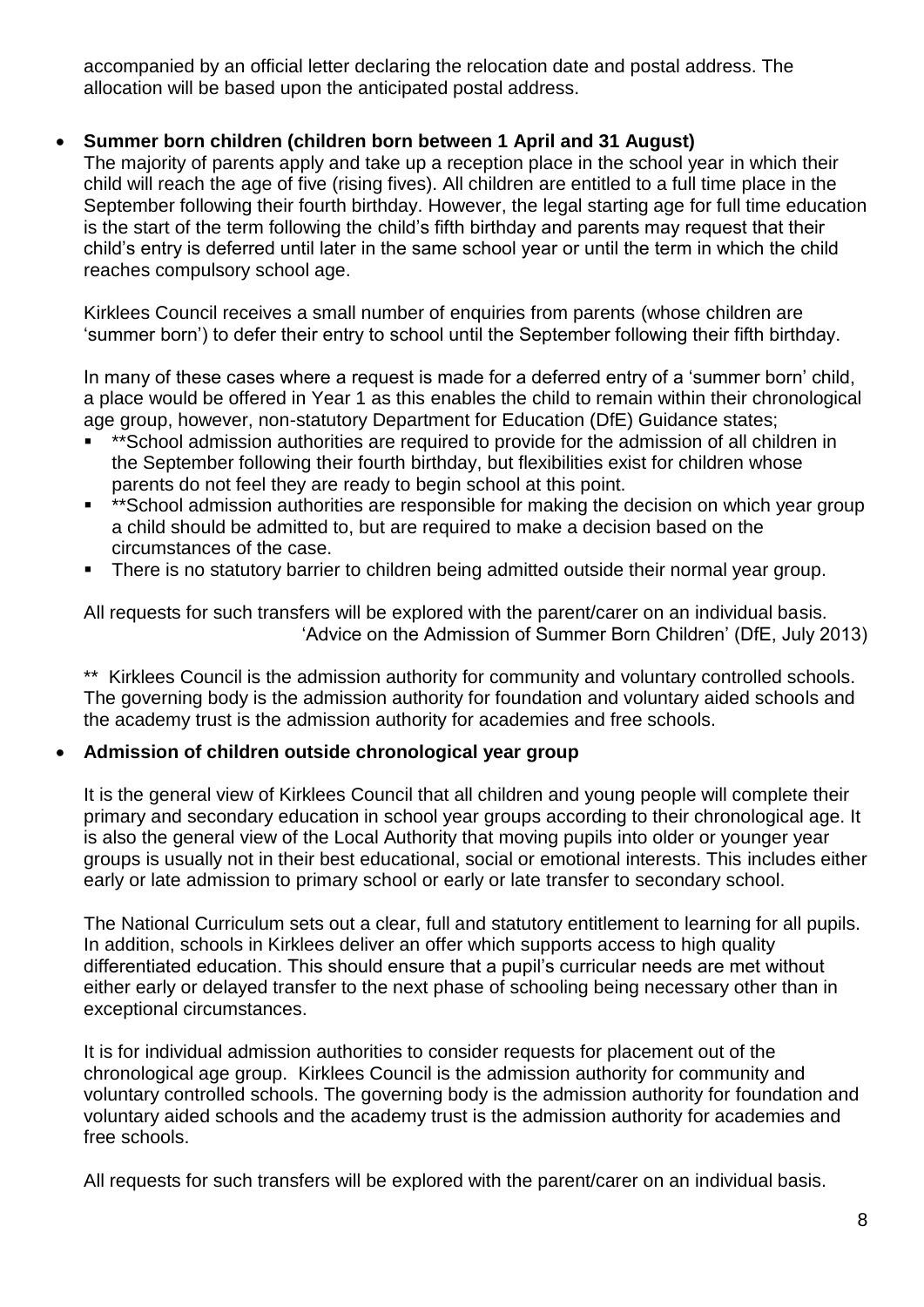# **D Published admission numbers (PAN's) 2019-20**

#### **SECONDARY PROVISION**

| <b>Secondary School</b>                                                               | Category                 | <b>PUBLISHED</b><br><b>ADMISSION</b><br><b>NUMBER</b><br>2018-2019 | <b>PUBLISHED</b><br><b>ADMISSION</b><br><b>NUMBER</b><br>2019-2020 | <b>Notes</b>                                                                                     | Year 8<br>(18/19) | Year 9<br>(17/18) | Year 10<br>(16/17) | Year 11<br>(15/16) |
|---------------------------------------------------------------------------------------|--------------------------|--------------------------------------------------------------------|--------------------------------------------------------------------|--------------------------------------------------------------------------------------------------|-------------------|-------------------|--------------------|--------------------|
| All Saints Catholic College                                                           | <b>VA</b>                | 180                                                                | 180                                                                | Own AA school.                                                                                   | 180               | 180               | 180                | 180                |
| <b>Almondbury Community</b><br>School - KS3/4 Centre                                  | Community                | 120                                                                | 120                                                                |                                                                                                  | 120               | 120               | 120                | 120                |
| Batley Girls High School -<br><b>Visual Arts College</b>                              | Academy                  | 211                                                                | 205                                                                | Information only. Own AA school.<br>*Have admitted over-PAN                                      | 211               | 205<br>$*(211)$   | 205<br>$*(211)$    | 205                |
| <b>Batley Grammar School</b>                                                          | Free School<br>(Academy) | 130                                                                | 112                                                                | Information only. Own AA school. *Have admitted<br>over-PAN                                      | 130               | 105               | 84<br>$*(141)$     | 84                 |
| <b>BBG</b> Academy                                                                    | Academy                  | 200                                                                | 200                                                                | Information only. Own AA school.<br>*Have admitted over PAN                                      | 200               | $180*(200)$       | $150*(180)$        | 150 (180)*         |
| Castle Hall Academy Trust                                                             | Academy                  | 174                                                                | 174                                                                | Information only. Own AA school.                                                                 | 174               | 174               | 174                | 174                |
| Colne Valley High School                                                              | Academy                  | 287                                                                | 287                                                                | Information only. Own AA school.                                                                 | 287               | 287               | 287                | 287                |
| Heckmondwike Grammar<br>School                                                        | Academy                  | 180                                                                | 180                                                                | Information only. Own AA school. No proposed<br>change to PAN<br>** Admission over PAN for 17/18 | 180               | $180*(210)$       | 180                | 150 (*180)         |
| Holmfirth High School                                                                 | Community                | 264                                                                | 264                                                                |                                                                                                  | 264               | 264               | 264                | 264                |
| Honley High School                                                                    | <b>Trust</b>             | 255                                                                | 255                                                                | Own AA school.                                                                                   | 255               | 255               | 255                | 255 *(264)         |
| King James's School                                                                   | Academy                  | 180                                                                | 186                                                                | Information only. Own AA school.<br>Consulting on increase in PAN                                | 180               | 180               | 180                | 180                |
| Kirklees Creative & Media<br>Studio School (part of<br>Netherhall Learning<br>Campus) | Community                | 60                                                                 | 60                                                                 |                                                                                                  |                   |                   | 60                 | 60                 |
| Manor Croft Academy                                                                   | Academy                  | 180                                                                | 180                                                                | Information only. Own AA school.<br>*Academy reduced PAN to 180                                  | 180               | 180               | 180                | 180                |
| Moor End Academy                                                                      | Academy                  | 200                                                                | 200                                                                | Information only. Own AA school. *Offered additional<br>places in 16/17                          | 200               | 180 (200)*        | $180*(200)$        | 180 *(200)         |
| <b>Netherhall Learning</b><br>Campus - High School                                    | Community                | 131                                                                | 131                                                                |                                                                                                  | 131               | 131               | 131                | 131                |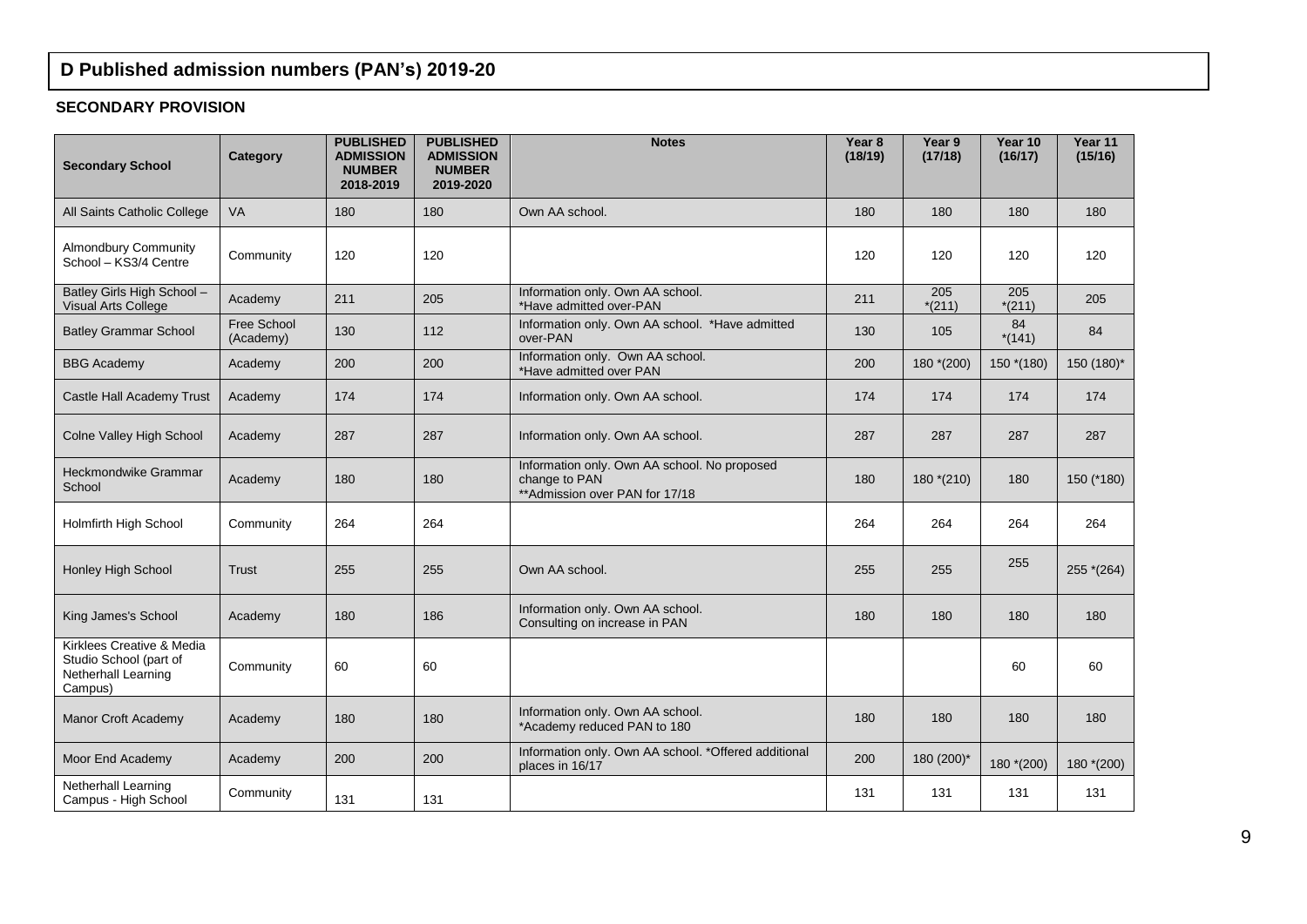| <b>Secondary School</b>                            | Category     | <b>PUBLISHED</b><br><b>ADMISSION</b><br><b>NUMBER</b><br>2018-2019 | <b>PUBLISHED</b><br><b>ADMISSION</b><br><b>NUMBER</b><br>2019-2020 | <b>Notes</b>                     | Year <sub>8</sub><br>(18/19) | Year 9<br>(17/18)          | Year 10<br>(16/17) | Year 11<br>(15/16) |
|----------------------------------------------------|--------------|--------------------------------------------------------------------|--------------------------------------------------------------------|----------------------------------|------------------------------|----------------------------|--------------------|--------------------|
| Newsome High School<br>and Sports College          | Community    | 183                                                                | 183                                                                |                                  | 183                          | 183                        | 183                | 183                |
| North Huddersfield Trust<br>School                 | <b>Trust</b> | 180                                                                | 180                                                                | Information only. Own AA school. | 180                          | 180                        | 180                | 180                |
| Royds Hall High School                             | <b>Trust</b> | 172                                                                | 172                                                                | Information only. Own AA school. | 172                          | 172                        | 172                | 172                |
| Salendine Nook High<br>School Academy              | Academy      | 267                                                                | 267                                                                | Information only. Own AA school. | 267                          | 267 * (275)                | 267                | 267                |
| <b>Shelley College</b>                             | Academy      | 360                                                                | 360                                                                | Information only. Own AA school. |                              |                            | 360                | 360                |
| Spen Valley High School                            | <b>Trust</b> | 190                                                                | 190                                                                | Information only. Own AA school. | 190                          | 180<br>$*(190)$            | 180                | 180                |
| St John Fisher Catholic<br><b>High School</b>      | Academy      | 198                                                                | 198                                                                | Information only. Own AA school. | 198                          | 198                        | 198                | 198                |
| <b>Thornhill Community</b><br>Academy              | Academy      | 180                                                                | 180                                                                | Information only. Own AA school. | 180                          | 180                        | 208                | 208                |
| The Mirfield Free<br><b>Grammar and Sixth Form</b> | Academy      | 221                                                                | 221                                                                | Information only. Own AA school. | 221                          | 221                        | 221                | 221                |
| Upper Batley High School                           | Academy      | 178                                                                | 178                                                                | Information only. Own AA school. | 178                          | 178                        | 178                | 178                |
| Westborough High School                            | <b>Trust</b> | 180                                                                | 180                                                                | Information only. Own AA school. | 180                          | 180                        | 180                | 180                |
| Whitcliffe Mount School                            | VC           | 250                                                                | 250                                                                |                                  | 250                          | 250                        | 250                | 250                |
| <b>Middle School</b>                               | Category     | <b>PUBLISHED</b><br><b>ADMISSION</b><br><b>NUMBER</b><br>2018/2019 | <b>PUBLISHED</b><br><b>ADMISSION</b><br><b>NUMBER</b><br>2019/2020 | <b>Notes</b>                     | Year 7<br>(18/19)            | Year <sub>8</sub><br>17/18 |                    |                    |
| Kirkburton Middle School                           | Academy      | 167                                                                | 167                                                                | Information only. Own AA school. | 167                          | 167                        |                    |                    |
| <b>Scissett Middle School</b>                      | Academy      | 195                                                                | 195                                                                | Information only. Own AA school. | 195                          | 189<br>$*(205)$            |                    |                    |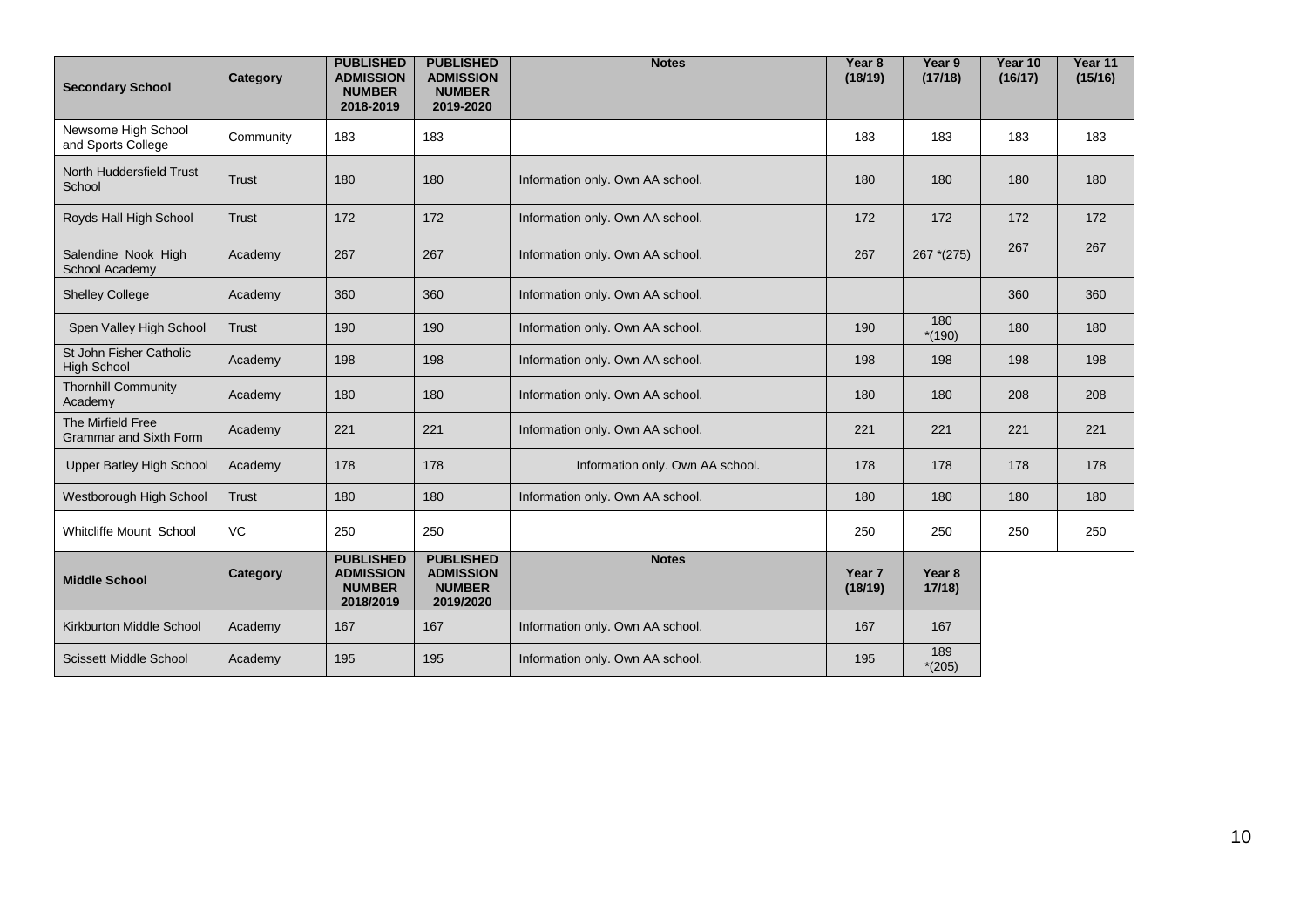#### **PRIMARY PROVISION**

| <b>Primary School</b>                          | Category                 | <b>PUBLISHED</b><br><b>ADMISSION</b><br><b>NUMBER</b><br>2018-2019 | <b>PUBLISHED</b><br><b>ADMISSION</b><br><b>NUMBER</b><br>2019-2020 | <b>Notes</b>                                  | Year '<br>(18/19) | Year <sub>2</sub><br>(17/18) | Year 3<br>(16/17) | Year 4<br>(15/16) | Year 5<br>(14/15) | Year 6<br>(13/14) |
|------------------------------------------------|--------------------------|--------------------------------------------------------------------|--------------------------------------------------------------------|-----------------------------------------------|-------------------|------------------------------|-------------------|-------------------|-------------------|-------------------|
| All Hallows CE (VA) Primary School             | VA                       | 30 <sup>°</sup>                                                    | 30                                                                 | Information only. Own AA<br>school.           | 30                | 30 <sup>°</sup>              | 30                | 30                | 50                |                   |
| Almondbury Community School -<br>KS1/EY Centre | Community                | 60                                                                 | 60                                                                 |                                               | 60                | 60                           |                   |                   |                   |                   |
| Almondbury Community School - KS2<br>Centre    | Community                | 110                                                                | 110                                                                |                                               |                   |                              |                   | 110               | 110               | 110               |
| Ashbrow School                                 | Community                | 60                                                                 | 60                                                                 |                                               | 60                | 60                           | 60                | 60                | 60                | 60                |
| <b>Batley Grammar School</b>                   | Free School<br>(Academy) | 26                                                                 | 26                                                                 | Information only. Own AA<br>school.           | 26                | 26                           | 26                | 26                | 24                | 24                |
| Batley Parish CE (A) J I & N School            | VA                       | 30 <sup>°</sup>                                                    | 30                                                                 | Information only. Own AA<br>school.           | 30                | 30 <sup>°</sup>              | 30                | 30 <sup>°</sup>   | 30                | 30                |
| Battyeford CE (VC) Primary School              | VC                       | KS1 60<br>KS2 62                                                   | KS1 60<br>KS2 62                                                   |                                               | 60                | 60                           | 62                | 62                | 62                | 62                |
| <b>Beaumont Primary Academy</b>                | Academy                  | 90                                                                 | 90                                                                 | Information only. Own AA<br>school.           | 90                | 90                           | 90                |                   |                   |                   |
| Berry Brow I & N School                        | Community                | 60                                                                 | 60                                                                 |                                               | 60                | 60                           |                   |                   |                   |                   |
| <b>Birdsedge First School</b>                  | Academy                  | 15                                                                 | 15                                                                 |                                               | 15                | 15                           | 15                | 15                | 15                |                   |
| Birkby I & N School                            | Community                | 150                                                                | 150                                                                |                                               | 150               | 150                          |                   |                   |                   |                   |
| <b>Birkby Junior School</b>                    | Community                | 120                                                                | 120                                                                |                                               |                   |                              |                   | 120               | 120<br>$*(150)$   | 120 (*150)        |
| Birkenshaw CE (VC) Primary School              | VC                       | 60                                                                 | 60                                                                 |                                               | 60                | 60                           | 60                | 60                | 60                | 60                |
| <b>Birstall Primary Academy</b>                | Academy                  | 30                                                                 | 30                                                                 |                                               | 30                | 30                           | 30                | 30                | 30                | 30                |
| <b>Boothroyd Primary Academy</b>               | Academy                  | 90                                                                 | 90                                                                 | *School admitted over-PAN to<br>90 places     | 90                | 90                           | 90                | 90                | 90                | 60 $*(90)$        |
| <b>Brambles Primary Academy</b>                | Academy                  | 60                                                                 | 60                                                                 | new school to open in 2018<br>Clare Hill site | 60                |                              |                   |                   |                   |                   |
| Brockholes CE (VC) J & I School                | VC                       | 30                                                                 | 30 <sup>°</sup>                                                    |                                               | 30                | 30                           | 30                | 30                | 30                | 30                |
| Bywell CE (VC) Junior School                   | VC                       | 97                                                                 | 97                                                                 |                                               |                   |                              |                   | 97                | 97                | 97                |
| Carlinghow Princess Royal JI&N<br>School       | Community                | 50                                                                 | 50                                                                 |                                               | 50                | 50                           | 50                | 50                | 50                | 50                |
| Carlton J & I School                           | Community                | KS1 30<br>KS2 33                                                   | KS1 30<br>KS2 33                                                   |                                               | 30                | 30                           | 33                | 33                | 33                | 33                |
| Christ Church CE Academy                       | Academy                  | 30 <sup>°</sup>                                                    | 30 <sup>°</sup>                                                    | Information only. Own AA<br>school.           | 30                | 30 <sup>°</sup>              | 30 <sup>°</sup>   | 30 <sup>°</sup>   | 30 <sup>°</sup>   | 30                |
| Clough Head J & I School                       | Community                | 12 <sub>2</sub>                                                    | 12                                                                 |                                               | 12                | 12                           | 12                | 12                | 12                | 12                |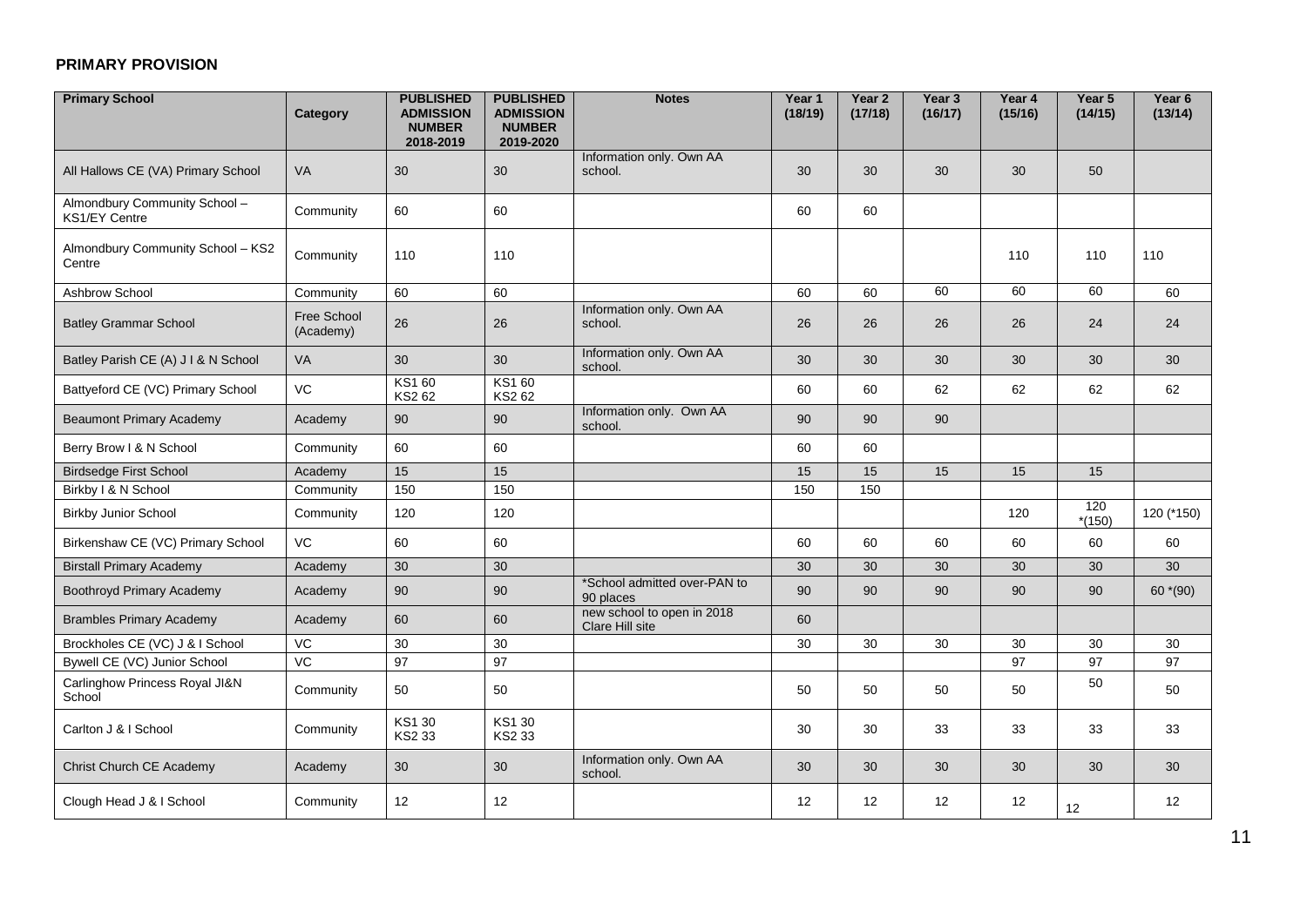| <b>Primary School</b>                        | Category     | <b>PUBLISHED</b><br><b>ADMISSION</b><br><b>NUMBER</b><br>2018-2019 | <b>PUBLISHED</b><br><b>ADMISSION</b><br><b>NUMBER</b><br>2019-2020 | <b>Notes</b>                                                                     | Year 1<br>(18/19) | Year <sub>2</sub><br>(17/18) | Year <sub>3</sub><br>(16/17) | Year 4<br>(15/16) | Year 5<br>(14/15) | Year <sub>6</sub><br>(13/14) |
|----------------------------------------------|--------------|--------------------------------------------------------------------|--------------------------------------------------------------------|----------------------------------------------------------------------------------|-------------------|------------------------------|------------------------------|-------------------|-------------------|------------------------------|
| <b>Cowlersley Primary School</b>             | Academy      | 50                                                                 | 50                                                                 |                                                                                  | 50                | 50                           | 50                           | 50                | 50                | 50                           |
| Crossley Fields J & I School                 | Community    | 89                                                                 | 89                                                                 |                                                                                  | 89                | 89                           | 89                           | 89                | 89                | 89                           |
| Crow Lane J I & N School                     | <b>Trust</b> | 30                                                                 | 30                                                                 |                                                                                  | 30                | 30                           | 30                           | 30                | 30                | 33                           |
| Crowlees CE (VC) J & I School                | VC           | 60                                                                 | 60                                                                 |                                                                                  | 60                | 60                           | 60                           | 60                | 60                | 60                           |
| Cumberworth CE (A) First School              | <b>VA</b>    | 20                                                                 | 20                                                                 | Information only. Own AA<br>school.                                              | 20                | 20                           | 20                           | 20                | 20                |                              |
| Dalton School (J I & N) School               | Community    | 70                                                                 | 70                                                                 |                                                                                  | 70                | 70                           | 70                           | 70                | 70                | 70                           |
| Denby CE (A) First School                    | VA           | 10                                                                 | 10                                                                 | Information only. Own AA<br>school.<br>*Have admitted over-PAN                   | 10                | 10 <sup>1</sup>              | 10                           | 10<br>$*(15)$     | $10*(15)$         |                              |
| Denby Dale F & N School                      | Community    | KS1 30<br>KS2 33                                                   | <b>KS130</b><br>KS2 33                                             |                                                                                  | 30                | 30                           | 33                           | 33                | 33                |                              |
| Diamond Wood Academy                         | Academy      | 120                                                                | 120                                                                | Information only. Own AA school                                                  | 120               | 120                          |                              |                   |                   |                              |
| Earlsheaton Infant School                    | Community    | 40                                                                 | 40                                                                 |                                                                                  | 40                | 40                           |                              |                   |                   |                              |
| East Bierley CE(VC) Primary<br>School        | VC           | 30                                                                 | 30                                                                 |                                                                                  | 30                | 30                           | 30                           | 30                | 30                | 30                           |
| Eastborough J I & N School                   | Community    | 30                                                                 | 30                                                                 |                                                                                  | 30                | 30                           | 30                           | 30                | 30                | 30                           |
| <b>Emley First School</b>                    | Community    | 25                                                                 | 25                                                                 |                                                                                  | 25                | 25                           | 25                           | 25                | 25                |                              |
| Farnley Tyas CE (VC) First School            | VC.          | 10                                                                 | 10                                                                 |                                                                                  | 10                | 10                           | 10                           | 8                 | 8                 |                              |
| Field Lane J I & N School                    | Community    | 30                                                                 | 30                                                                 |                                                                                  | 30                | 30                           | 30                           | 30                | 30                | 30                           |
| <b>Fieldhead Primary Academy</b>             | Academy      | 30                                                                 | 30                                                                 | Information only. Own AA<br>school.                                              | 30                | 30                           | 30                           | 30                | 30                | 30                           |
| Fixby J & I School                           | Community    | 45                                                                 | 45                                                                 |                                                                                  | 45                | 45                           | 45                           | 45                | 45                | 45                           |
| Flockton CE (VC) First School                | VC           | 15                                                                 | 15                                                                 |                                                                                  | 15                | 15                           | 15                           | 15                | 15                |                              |
| Golcar J I & N School                        | Trust        | 60                                                                 | 60                                                                 | Information only. Own AA<br>school.<br>*school admitted over-PAN to 90<br>places | 60                | 60                           | 60                           | 60                | 60<br>$*(90)$     | 60                           |
| <b>Gomersal Primary School</b>               | Community    | 60                                                                 | 60                                                                 |                                                                                  | 60                | 60                           | 60                           | 60                | 60                | 60                           |
| Gomersal St Mary's CE (VC) Primary<br>School | VC           | 30                                                                 | 30                                                                 |                                                                                  | 30                | 30                           | 30                           | 30                | 30                | 30                           |
| <b>Grange Moor Primary School</b>            | Community    | 15                                                                 | 15                                                                 |                                                                                  | 15                | 15                           | 15                           | 15                | 15                | 15                           |
| Hade Edge J & I School                       | Community    | 12                                                                 | 12                                                                 |                                                                                  | 12                | 12                           | 12                           | 12                | 12                | 12                           |
| Hanging Heaton CE (VC) J & I School          | VC.          | $\overline{20}$                                                    | $\overline{20}$                                                    |                                                                                  | $\overline{20}$   | $\overline{20}$              | $\overline{20}$              | 20                | $\overline{20}$   | $\overline{20}$              |
| Hartshead J & I School                       | Community    | 12                                                                 | 12                                                                 |                                                                                  | 12                | 12                           | 12                           | 12                | 12                | 12                           |
| Headfield CE (VC) Junior School              | VC.          | 150                                                                | 150                                                                | *Admitted over-PAN                                                               |                   |                              |                              | 150               | 150               | 150                          |
| Headlands CE (VC) J I & N School             | VC           | 60                                                                 | 60                                                                 |                                                                                  | 60                | 60                           | 60                           | 60                | 60                | 55<br>$(60)^*$               |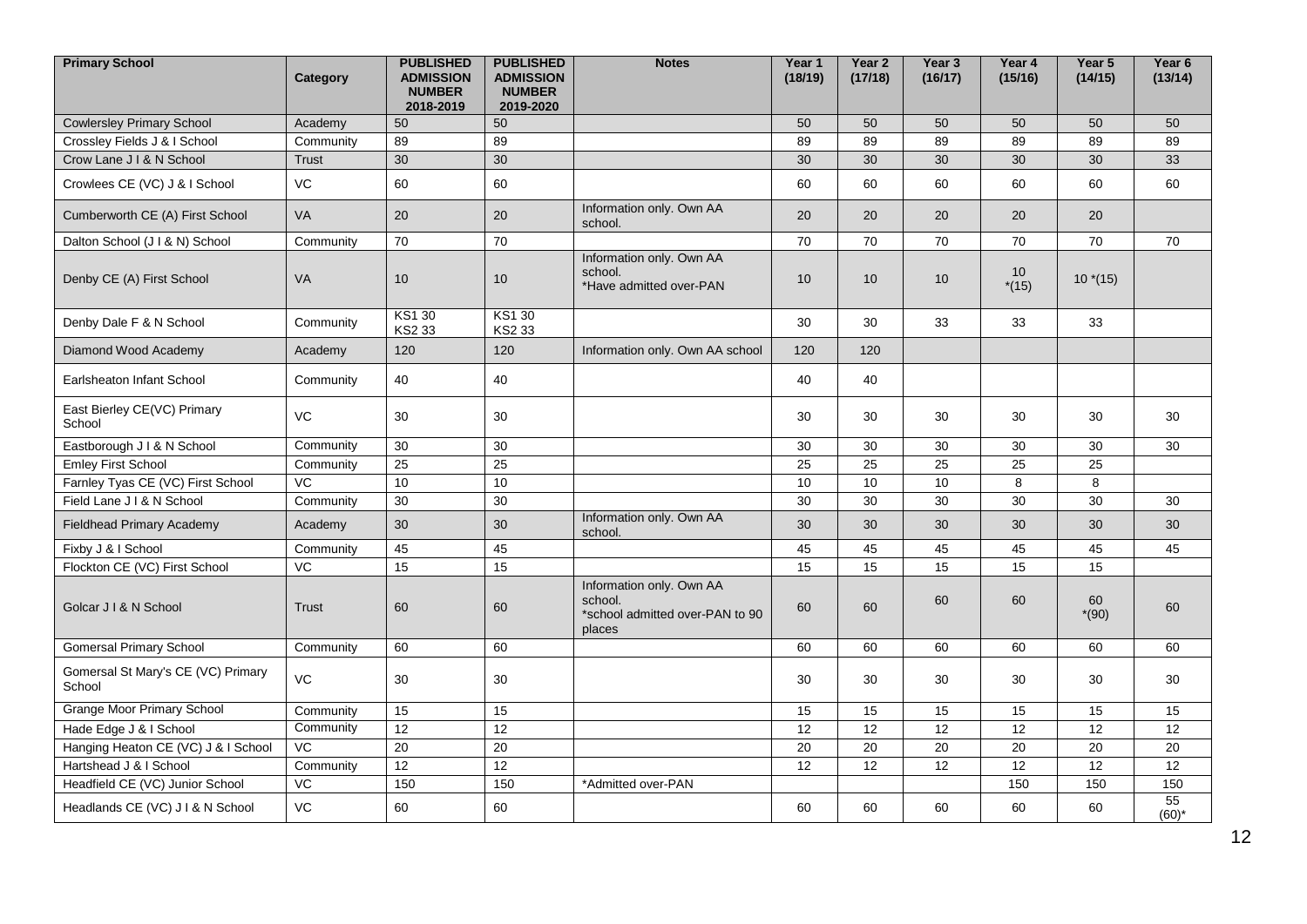| <b>Primary School</b>                 | Category  | <b>PUBLISHED</b><br><b>ADMISSION</b><br><b>NUMBER</b><br>2018-2019 | <b>PUBLISHED</b><br><b>ADMISSION</b><br><b>NUMBER</b><br>2019-2020 | <b>Notes</b>                        | Year 1<br>(18/19) | Year 2<br>(17/18) | Year 3<br>(16/17) | Year 4<br>(15/16) | Year 5<br>(14/15) | Year 6<br>(13/14) |
|---------------------------------------|-----------|--------------------------------------------------------------------|--------------------------------------------------------------------|-------------------------------------|-------------------|-------------------|-------------------|-------------------|-------------------|-------------------|
| Healey J I & N School                 | Academy   | 55                                                                 | 55                                                                 | information only. Own AA school     | 55                | 55                | 55                | 55                | 55                | 55                |
| Heaton Avenue Primary School          | Academy   | 60                                                                 | 60                                                                 | Information only. Own AA school     | 60                | 60                | 60<br>$*(75)$     | 60 $*(75)$        | 40 $*(75)$        | 40 $*(60)$        |
| Heckmondwike Primary School           | Trust     | 60                                                                 | 60                                                                 | Information only. Own AA<br>school. | 60                | 60                | 60                | 60                | 60                | 60                |
| Helme CE (VA) J & I School            | <b>VA</b> | 20                                                                 | 20                                                                 | Information only. Own AA<br>school. | 20                | 20                | 20                | 20                | 20                | 20                |
| Hepworth J & I School                 | Community | 16                                                                 | 16                                                                 |                                     | 16                | 16                | 16                | 16                | 16                | 16                |
| High Bank J I & N School              | Community | 20                                                                 | 20                                                                 |                                     | 20                | 20                | 20                | 20                | 20                | 20                |
| Highburton CE (VC) First School       | VC        | 30                                                                 | 30                                                                 |                                     | 30                | 30                | 30                | 30                | 30                |                   |
| Hightown J I & N School               | Community | 30                                                                 | 30                                                                 |                                     | 30                | 30                | 30                | 30                | 30                | 30                |
| <b>Hillside Primary School</b>        | Community | 45                                                                 | 45                                                                 |                                     | 45                | 45                | 45                | 45                | 45                | 45                |
| Hinchliffe Mill J & I School          | Community | 16                                                                 | 16                                                                 |                                     | 16                | 16                | 16                | 16                | 16                | 16                |
| Holme J & I School                    | Community | 5                                                                  | 6                                                                  |                                     | 5                 | 5                 | 5                 | 5                 | 5                 | $\sqrt{5}$        |
| Holmfirth J I & N School              | Community | <b>KS130</b><br>KS2 34                                             | KS1 30<br>KS2 34                                                   |                                     | 30                | 30                | 34                | 34                | 34                | 34                |
| Holy Spirit Catholic Primary School   | <b>VA</b> | 30                                                                 | 30                                                                 | Information only. Own AA<br>school. | 30                | 30                | 30                | 30                | 30                | 30                |
| Honley CE (VC) J I & N School         | VC        | 66                                                                 | 66                                                                 |                                     | 66                | 66                | 68                | 68                | 68                | 68                |
| <b>Hopton Primary School</b>          | Community | 45                                                                 | 45                                                                 |                                     | 45                | 45                | 45                | 45                | 45                | 40                |
| Howard Park Community School          | Community | 30                                                                 | 30                                                                 |                                     | 30                | 30                | 30                | 30                | 30                | $30\,$            |
| <b>Hyrstmount Junior School</b>       | Community | $\overline{90}$                                                    | 90                                                                 |                                     |                   |                   |                   | 90                | 90                | 90                |
| Kaye's F & N School                   | Community | KS1 30<br>KS2 32                                                   | KS1 30<br>KS2 32                                                   |                                     | 30                | 30                | 32                | 32                | 32                | 32                |
| Kirkburton CE (A) First School        | <b>VA</b> | 24                                                                 | 24                                                                 | Information only. Own AA<br>school. | 24                | 24                | 24                | 24                | 24                |                   |
| Kirkheaton Primary School             | Community | 60                                                                 | 60                                                                 |                                     | 60                | 60                | 60                | 60                | 60                | 60                |
| Kirkroyds Infant School               | Community | 60                                                                 | 60                                                                 |                                     | 60                | 60                |                   |                   |                   |                   |
| Lepton CE (VC) J I & N School         | <b>VC</b> | KS1 30<br><b>KS233</b>                                             | KS1 30<br><b>KS233</b>                                             |                                     | 30                | 30                | 33                | 33                | 33                | 33                |
| Lindley CE Infant School              | Academy   | 120                                                                | 120                                                                | Information only. Own AA<br>school. | 120               | 120               |                   |                   |                   |                   |
| <b>Lindley Junior School</b>          | Academy   | 120                                                                | 120                                                                | Information only. Own AA<br>school. |                   |                   |                   | 120               | $120*(124)$       | 120<br>$*(124)$   |
| Linthwaite Ardron CE (A) J & I School | VA        | 30                                                                 | 30                                                                 | Information only. Own AA<br>school. | 30                | 30                | 30                | 30                | 30                | 30                |
| Linthwaite Clough J I & E Y School    | Community | 45                                                                 | 45                                                                 |                                     | 45                | 45                | 45                | 45                | 45                | 45                |
| Littletown J I & N School             | Trust     | 25                                                                 | 25                                                                 | Information only. Own AA<br>school. | 25                | 25                | 25                | 25                | 25                | 25                |
| Lowerhouses CE(VC) J I & E Y School   | <b>VC</b> | 29                                                                 | 29                                                                 |                                     | 29                | 29                | 29                | 29                | 29                | 29                |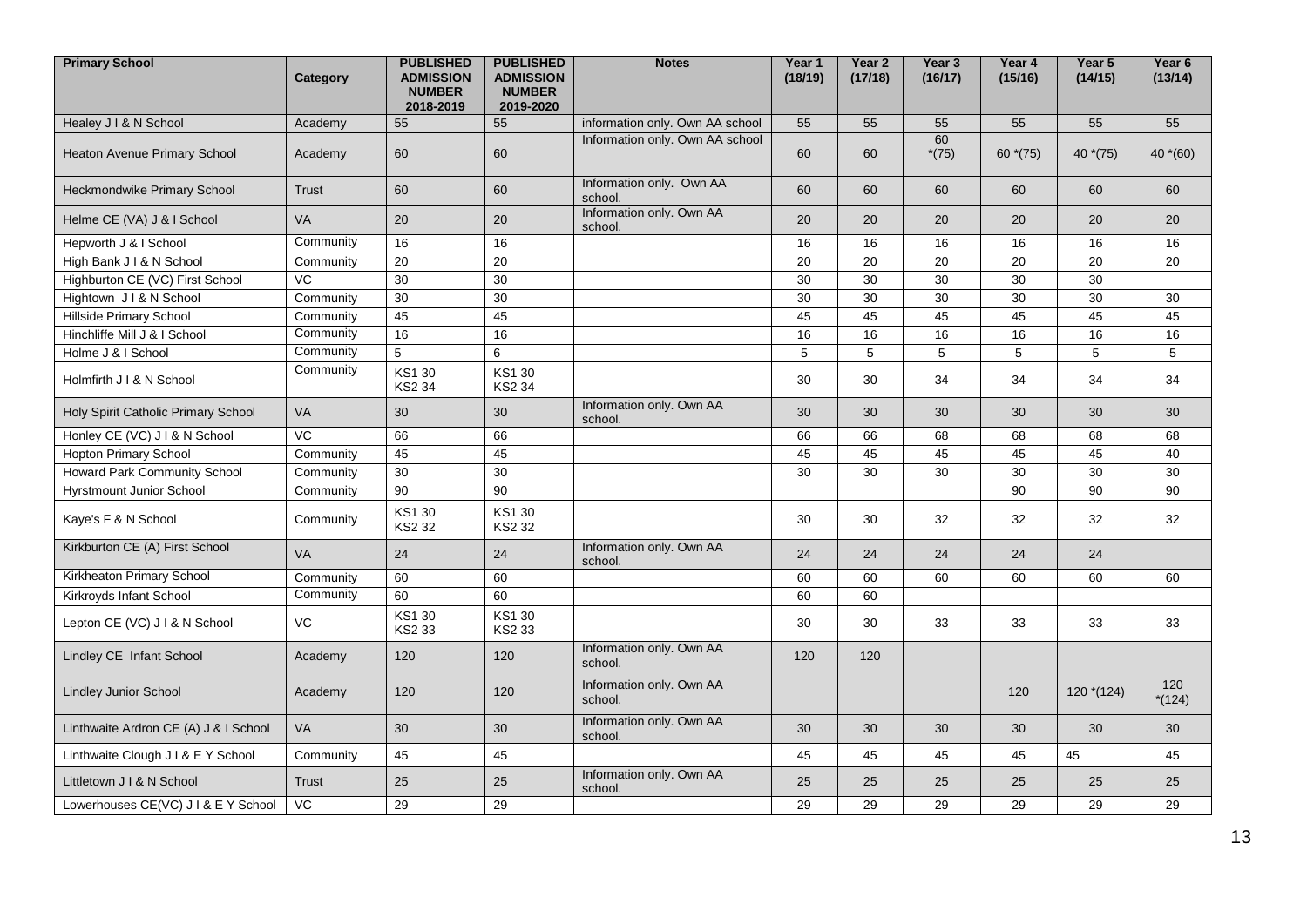| <b>Primary School</b>                                                   | Category     | <b>PUBLISHED</b><br><b>ADMISSION</b><br><b>NUMBER</b><br>2018-2019 | <b>PUBLISHED</b><br><b>ADMISSION</b><br><b>NUMBER</b><br>2019-2020 | <b>Notes</b>                                                  | Year 1<br>(18/19) | Year <sub>2</sub><br>(17/18) | Year 3<br>(16/17) | Year 4<br>(15/16) | Year 5<br>(14/15) | Year <sub>6</sub><br>(13/14) |
|-------------------------------------------------------------------------|--------------|--------------------------------------------------------------------|--------------------------------------------------------------------|---------------------------------------------------------------|-------------------|------------------------------|-------------------|-------------------|-------------------|------------------------------|
| Lydgate J & I School                                                    | Community    | 45                                                                 | 45                                                                 |                                                               | 45                | 45                           | 45                | 45                | 45                | 45                           |
| Manorfield I & N School                                                 | Community    | 90                                                                 | 90                                                                 |                                                               | 90                | 90                           |                   |                   |                   |                              |
| Marsden   & N School                                                    | Community    | 60                                                                 | 60                                                                 |                                                               | 60                | 60                           |                   |                   |                   |                              |
| <b>Marsden Junior School</b>                                            | Academy      | 60                                                                 | 60                                                                 | Information only. Own AA school                               |                   |                              |                   | 60                | 60                | 60                           |
| Meltham CE (VC) Primary School                                          | VC           | 60                                                                 | 60                                                                 |                                                               | 60                | 60                           | 60                | 60                | 60                | 60                           |
| Meltham Moor Primary School                                             | Community    | 30                                                                 | 30                                                                 |                                                               | 30                | 30                           | 30                | 30                | 30                | 30                           |
| Mill Lane J I & E Y School                                              | Community    | 25                                                                 | 25                                                                 |                                                               | 25                | 25                           | 25                | 25                | 25                | 25                           |
| Millbridge J I & N School                                               | Academy      | 47                                                                 | 47                                                                 | Information only. Own AA<br>school. *admitted over PAN        | 47                | 47<br>$*(50)$                | 47 $*(50)$        | 47                | 47                | 47                           |
| Moldgreen Community Primary School                                      | Community    | 50                                                                 | 50                                                                 |                                                               | 50                | 50                           | 50                | 50                | 50                | 50                           |
| Moorlands Primary School                                                | Community    | 90                                                                 | 90                                                                 |                                                               | 90                | 90                           | 90                | 90                | 90                | 90                           |
| Mount Pleasant Primary School                                           | Community    | 90                                                                 | $\overline{90}$                                                    |                                                               | 90                | 90                           | 90                | 90                | 90                | 90                           |
| Netherhall Learning Campus -<br>Rawthorpe Junior School                 | Community    | 90                                                                 | 90                                                                 |                                                               |                   |                              |                   | 90                | 90                | 90                           |
| Netherhall Learning Campus -<br>Rawthorpe St James CE(VC) I&N<br>School | VC.          | 90                                                                 | 90                                                                 |                                                               | 90                | 90                           |                   |                   |                   |                              |
| Netherthong Primary School                                              | Community    | KS1 30<br><b>KS2 32</b>                                            | <b>KS130</b><br><b>KS2 32</b>                                      |                                                               | 30                | 30                           | 32                | 32                | 32                | 32                           |
| Netherton I & N School                                                  | Community    | 60                                                                 | 60                                                                 |                                                               | 60                | 60                           |                   |                   |                   |                              |
| Newsome Junior School                                                   | Community    | 60                                                                 | 60                                                                 |                                                               |                   |                              |                   | 60                | 60                | 60                           |
| Nields J I & N School                                                   | Community    | 30                                                                 | 30                                                                 |                                                               | 30                | 30                           | 30                | 30                | 30                | 30                           |
| Norristhorpe J & I School                                               | Community    | 60                                                                 | 60                                                                 |                                                               | 60                | 60                           | 60                | 60                | 60                | 60                           |
| Oak CE(VC)Primary School                                                | VC           | 120                                                                | 120                                                                |                                                               | 120               | 120                          | 120               | 140               | 150               | 150                          |
| Old Bank J I & N School                                                 | Community    | 25                                                                 | 25                                                                 |                                                               | 25                | 25                           | 25                | 25                | 25                | 25                           |
| Orchard Primary Academy School                                          | Academy      | 52                                                                 | 52                                                                 | Information only. Own AA school                               | 52                | 52                           | 52                | 52                | 52                | 52                           |
| Our Lady Of Lourdes Catholic Primary<br>School                          | <b>VA</b>    | 30                                                                 | 30                                                                 | Information only. Own AA<br>school.                           | 30                | 30                           | 30                | 30                | 30                | 30                           |
| Overthorpe C of E Academy                                               | Academy      | 42                                                                 | 42                                                                 | Information only. Own AA<br>school.                           | 42                | 42                           | 42                | 42                | 42                | 42                           |
| Paddock J I & N School                                                  | <b>Trust</b> | 50                                                                 | 50                                                                 | *School admitted over PAN to<br>60 places                     | 50                | 50                           | 50                | 50                | 50                | $50(60^*)$                   |
| Park Road J I & N School                                                | Community    | 30                                                                 | 30                                                                 |                                                               | 30                | 30                           | 30                | 30                | 30                | 30                           |
| Pentland I & N School                                                   | Community    | 49                                                                 | 49                                                                 |                                                               | 49                | 49                           |                   |                   |                   |                              |
| Purlwell I & N School                                                   | Community    | $\overline{90}$                                                    | 90                                                                 |                                                               | 90                | 90                           |                   |                   |                   |                              |
| Ravensthorpe CE(VC) Junior School                                       | VC           | 108                                                                | 108                                                                |                                                               |                   |                              |                   | 108               | 108               | 108                          |
| Reinwood Community Junior School                                        | Community    | 120                                                                | 90                                                                 | School to admit over PAN for<br>Bulge class from I & N School |                   |                              |                   | 120               | $90*(120)$        | $90*(120)$                   |
| Reinwood 1 & N School                                                   | Community    | 90                                                                 | 90                                                                 |                                                               | 90                | $\overline{90}$              |                   |                   |                   |                              |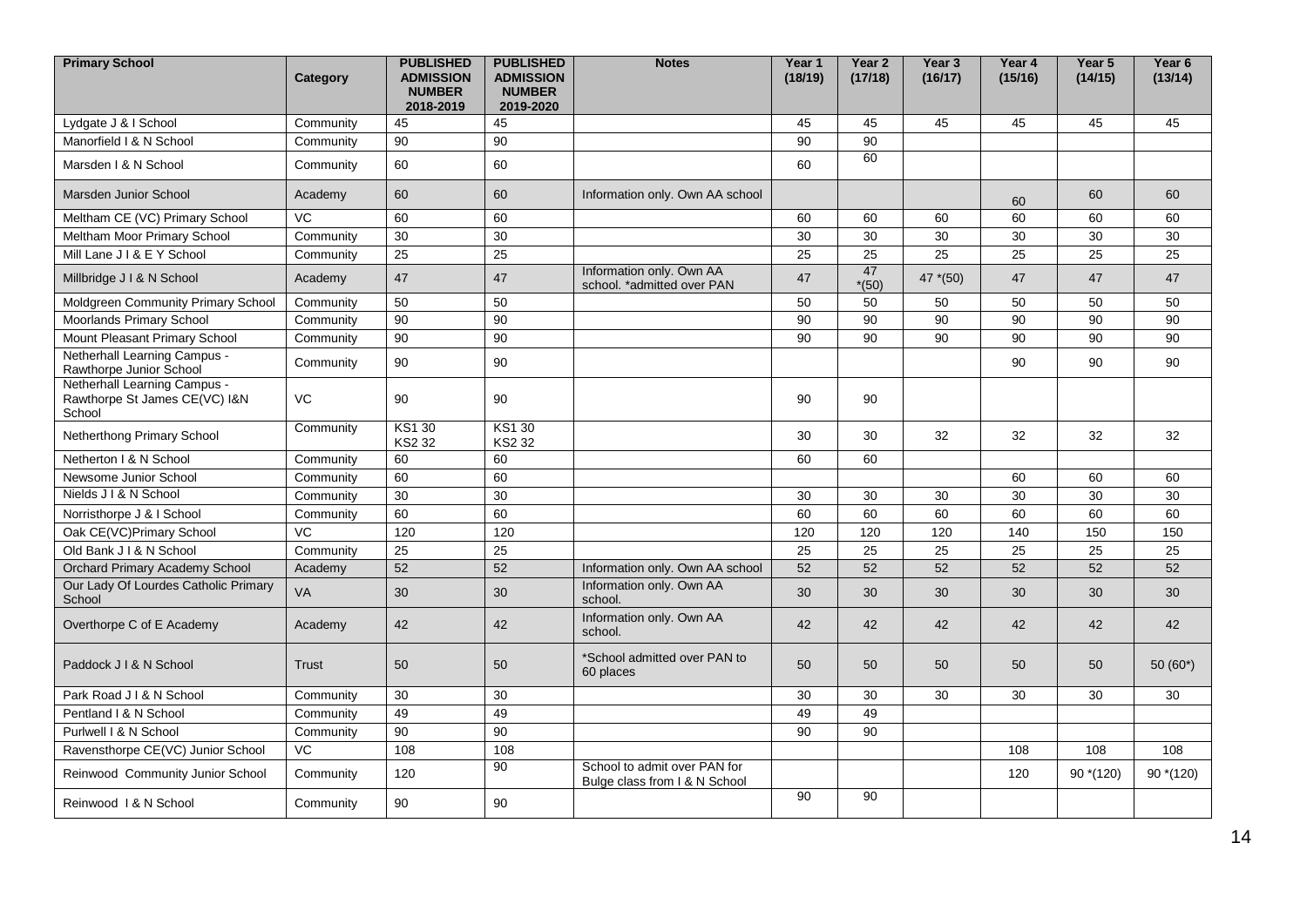| <b>Primary School</b>                                  | Category  | <b>PUBLISHED</b><br><b>ADMISSION</b><br><b>NUMBER</b><br>2018-2019 | <b>PUBLISHED</b><br><b>ADMISSION</b><br><b>NUMBER</b><br>2019-2020 | <b>Notes</b>                        | Year 1<br>(18/19) | Year <sub>2</sub><br>(17/18) | Year <sub>3</sub><br>(16/17) | Year 4<br>(15/16) | Year 5<br>(14/15) | Year 6<br>(13/14) |
|--------------------------------------------------------|-----------|--------------------------------------------------------------------|--------------------------------------------------------------------|-------------------------------------|-------------------|------------------------------|------------------------------|-------------------|-------------------|-------------------|
| Roberttown CE (VC) J & I School                        | VC.       | 34                                                                 | 34                                                                 |                                     | 34                | 34                           | 34                           | 34                | 34                | 34                |
| Rowley Lane J I & N School                             | Community | KS1 60<br>KS2 66                                                   | KS1 60<br>KS2 66                                                   |                                     | 60                | 60                           | 66                           | 66                | 66                | 66                |
| Royds Hall - Beech Avenue Campus<br>primary provision  | Trust     | 30                                                                 | 30                                                                 | Information only. Own AA school     | 30                | 30                           | 30                           | 30                | 30                | 30                |
| Royds Hall - Luck Lane Campus<br>primary provision     | Trust     | 60                                                                 | 60                                                                 | Information only. Own AA school     | 60                | 60                           | 60                           | 30<br>$*(60)$     | 30                |                   |
| Savile Town CE (C) I & N School                        | VC        | 60                                                                 | 60                                                                 |                                     | 60                | 60                           |                              |                   |                   |                   |
| Scapegoat Hill J & I School                            | Community | 12                                                                 | 12                                                                 |                                     | 12                | 12                           | 12                           | 12                | 12                | 12                |
| Scholes J & I School                                   | Community | <b>KS130</b><br>KS2 33                                             | KS1 30<br>KS2 33                                                   |                                     | 30                | 30                           | 33                           | 33                | 33                | 33                |
| Scholes Village Primary School                         | Community | 30                                                                 | 30                                                                 |                                     | 30                | 30                           | 30                           | 30                | 30                | 30                |
| Scissett CE Academy                                    | Academy   | 30                                                                 | 30                                                                 | Information only. Own AA<br>school. | 30                | 30                           | 32                           | 32                | 32                |                   |
| Shaw Cross   & N School                                | Community | 60                                                                 | 60                                                                 |                                     | 60                | 60                           |                              |                   |                   |                   |
| <b>Shelley First School</b>                            | Academy   | 34                                                                 | 34                                                                 |                                     | 34                | 34                           | 34                           | 34                | 34                |                   |
| Shepley First School                                   | Community | 30                                                                 | 30                                                                 |                                     | 30                | 30                           | 30                           | 30                | 30                |                   |
| Skelmanthorpe Academy                                  | Academy   | 30                                                                 | 30                                                                 | Information only. Own AA<br>school. | 30                | 30                           | 30                           | 30                | 30                |                   |
| Slaithwaite CE (VC) J & I School                       | VC.       | 23                                                                 | 23                                                                 |                                     | 23                | 23                           | 23                           | 23                | 23                | 23                |
| South Crosland CE (A) Junior School                    | <b>VA</b> | 60                                                                 | 60                                                                 | Information only. Own AA<br>school. |                   |                              |                              | 60                | 60                | 60                |
| Spring Grove J I & N School                            | Community | 30                                                                 | 30                                                                 |                                     | 30                | 30                           | 30                           | 30                | 30                | 30                |
| St Aidan's CE Academy                                  | Academy   | 30                                                                 | 30                                                                 | Information only. Own AA<br>school. | 30                | 30                           | 30                           | 30                | 30                |                   |
| St John's CE (A) J & I School                          | <b>VA</b> | 30                                                                 | 30                                                                 | Information only. Own AA<br>school. | 30                | 30                           | 30                           | 30                | 30                | 30                |
| St John's CE (C) Infant School                         | VC        | 60                                                                 | 60                                                                 | No change in Net Capacity           | 60                | 60                           |                              |                   |                   |                   |
| St Joseph's Catholic Primary School<br>(Dewsbury)      | VA        | <b>KS130</b><br><b>KS2 32</b>                                      | <b>KS130</b><br><b>KS2 32</b>                                      | Information only. Own AA<br>school. | 30                | 30                           | 32                           | 32                | 32                | 32                |
| St Joseph's Catholic Primary School<br>(Huddersfield)  | <b>VA</b> | 45                                                                 | 45                                                                 | Information only. Own AA<br>school. | 45                | 45                           | 50                           | 50                | 50                | 50                |
| St Mary's Catholic Primary School                      | VA        | 45                                                                 | 45                                                                 | Information only. Own AA<br>school. | 45                | 45                           | 45                           | 45                | 45                | 45                |
| St Patrick's Catholic Primary School<br>(Batley)       | VA        | 35                                                                 | 35                                                                 | Information only. Own AA<br>school. | 35                | 35                           | 35                           | 35                | 35                | 35                |
| St Patrick's Catholic Primary School<br>(Huddersfield) | <b>VA</b> | 60                                                                 | 60                                                                 | Information only. Own AA<br>school. | 60                | 60                           | 60                           | 60                | 60                | 60                |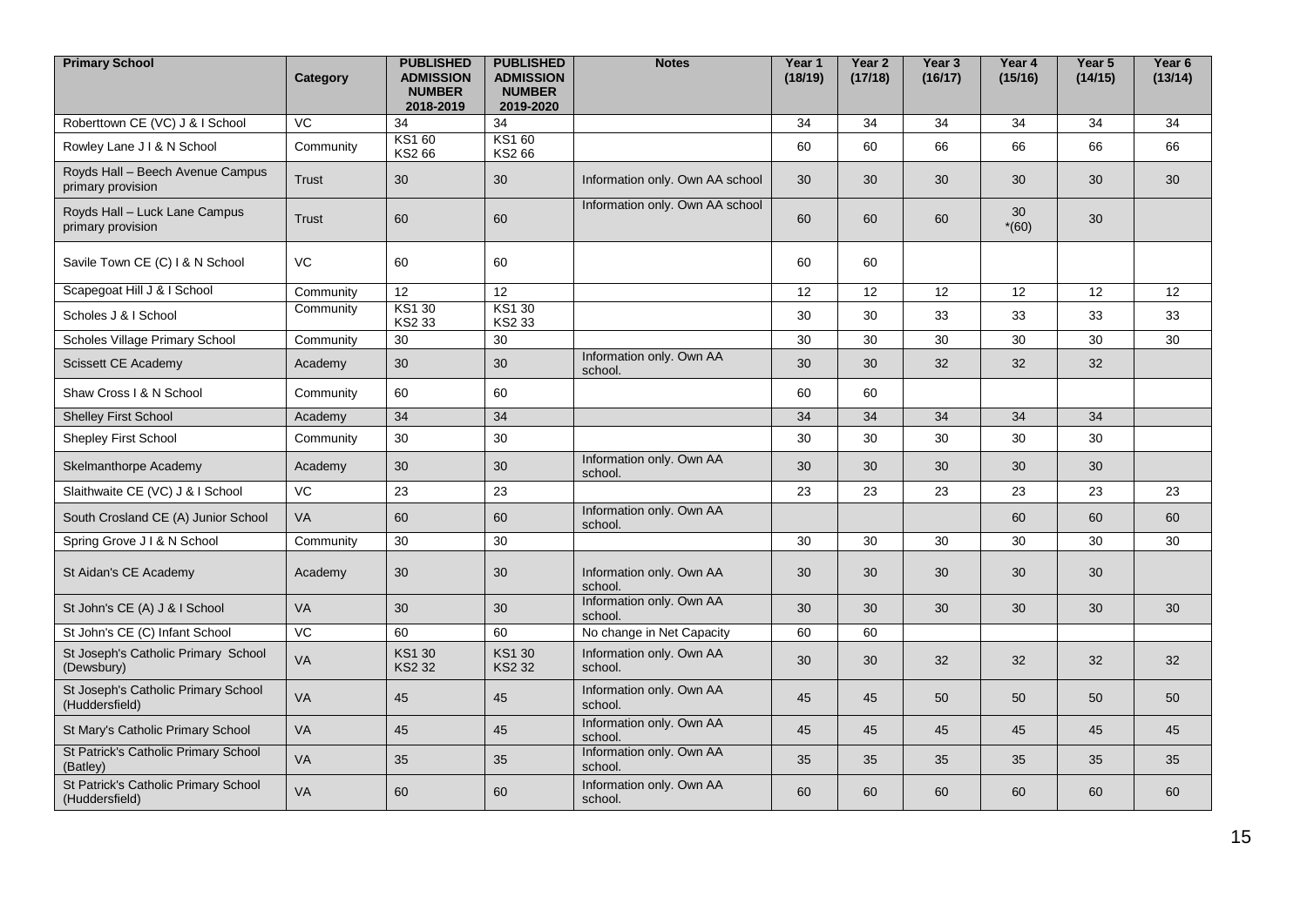| <b>Primary School</b>                                  | Category  | <b>PUBLISHED</b><br><b>ADMISSION</b><br><b>NUMBER</b><br>2018-2019 | <b>PUBLISHED</b><br><b>ADMISSION</b><br><b>NUMBER</b><br>2019-2020 | <b>Notes</b>                                                                     | Year 1<br>(18/19) | Year <sub>2</sub><br>(17/18) | Year <sub>3</sub><br>(16/17) | Year <sub>4</sub><br>(15/16) | Year <sub>5</sub><br>(14/15) | Year <sub>6</sub><br>(13/14) |
|--------------------------------------------------------|-----------|--------------------------------------------------------------------|--------------------------------------------------------------------|----------------------------------------------------------------------------------|-------------------|------------------------------|------------------------------|------------------------------|------------------------------|------------------------------|
| St Paulinus Catholic Primary School                    | <b>VA</b> | 60                                                                 | 60                                                                 | Information only. Own AA<br>school.                                              | 60                | 60                           | 60                           | 60                           | 60                           | 60                           |
| St Peter's CE (A) J I & N School                       | <b>VA</b> | 30                                                                 | 30                                                                 | Information only. Own AA<br>school.                                              | 30                | 30                           | 30                           | 30                           | 30                           | 30                           |
| St Thomas CE(VC) Primary School                        | <b>VC</b> | 60                                                                 | 60                                                                 |                                                                                  | 60                | 60                           | 60                           | 60                           | 60                           | 60                           |
| Staincliffe CE (VC) Junior School                      | VC        | 90                                                                 | 90                                                                 |                                                                                  |                   |                              |                              | 90                           | 90                           | 90                           |
| The John Curwen Co-operative<br><b>Primary Academy</b> | Academy   | 60                                                                 | 60                                                                 | Information only. Own AA<br>school.<br>*school admitted over-PAN to 60<br>places | 60                | 60                           | 60                           | 45<br>$*(60)$                | 45 *(60)                     | 45 $*(60)$                   |
| Thornhill J & I School                                 | Academy   | 60                                                                 | 60                                                                 |                                                                                  | 60                | 60                           | 60                           | 60                           | 60                           | 60                           |
| Thornhill Lees CE(VC) I & N School                     | <b>VC</b> | 90                                                                 | 90                                                                 |                                                                                  | 90                | 90                           |                              |                              |                              |                              |
| Thurstonland Endowed (VC) First<br>School              | VC        | 12                                                                 | 12                                                                 |                                                                                  | 12                | 12                           | 12                           | 12                           | $12 \overline{ }$            |                              |
| Upperthong J & I School                                | Community | KS1 30<br>KS2 32                                                   | <b>KS130</b><br>KS2 32                                             |                                                                                  | 30                | 30                           | 32                           | 32                           | 32                           | 32                           |
| Warwick Road J I & N School                            | Community | 48                                                                 | 48                                                                 | Agreed to increase PAN                                                           | 48                | 48                           | 45                           | 45                           | 45                           | 45                           |
| Wellhouse J & I School                                 | Community | 12                                                                 | 12                                                                 |                                                                                  | 12                | 12                           | 12                           | 12                           | 12                           | 12                           |
| <b>Westmoor Primary School</b>                         | Community | <b>KS145</b><br><b>KS2 90</b>                                      | <b>KS145</b><br><b>KS2 90</b>                                      |                                                                                  | 45                | 45                           | 90                           | 90                           | 90                           | 90                           |
| Whitechapel Church of England<br><b>Primary School</b> | VC        | 60                                                                 | 60                                                                 |                                                                                  | 60                | 60                           | 60                           | 60                           | 60                           | 60                           |
| Wilberlee J & I School                                 | Community | 12                                                                 | 12                                                                 |                                                                                  | 12                | 12                           | 11                           | 11                           | 11                           | 11                           |
| Windmill CE (VC) Primary school                        | VC        | 60                                                                 | 60                                                                 |                                                                                  | 60                | 60                           | 60                           | 60                           | 60                           | 60                           |
| Wooldale Junior School                                 | Community | 60                                                                 | 60                                                                 |                                                                                  |                   |                              |                              | 60                           | 60                           | 60                           |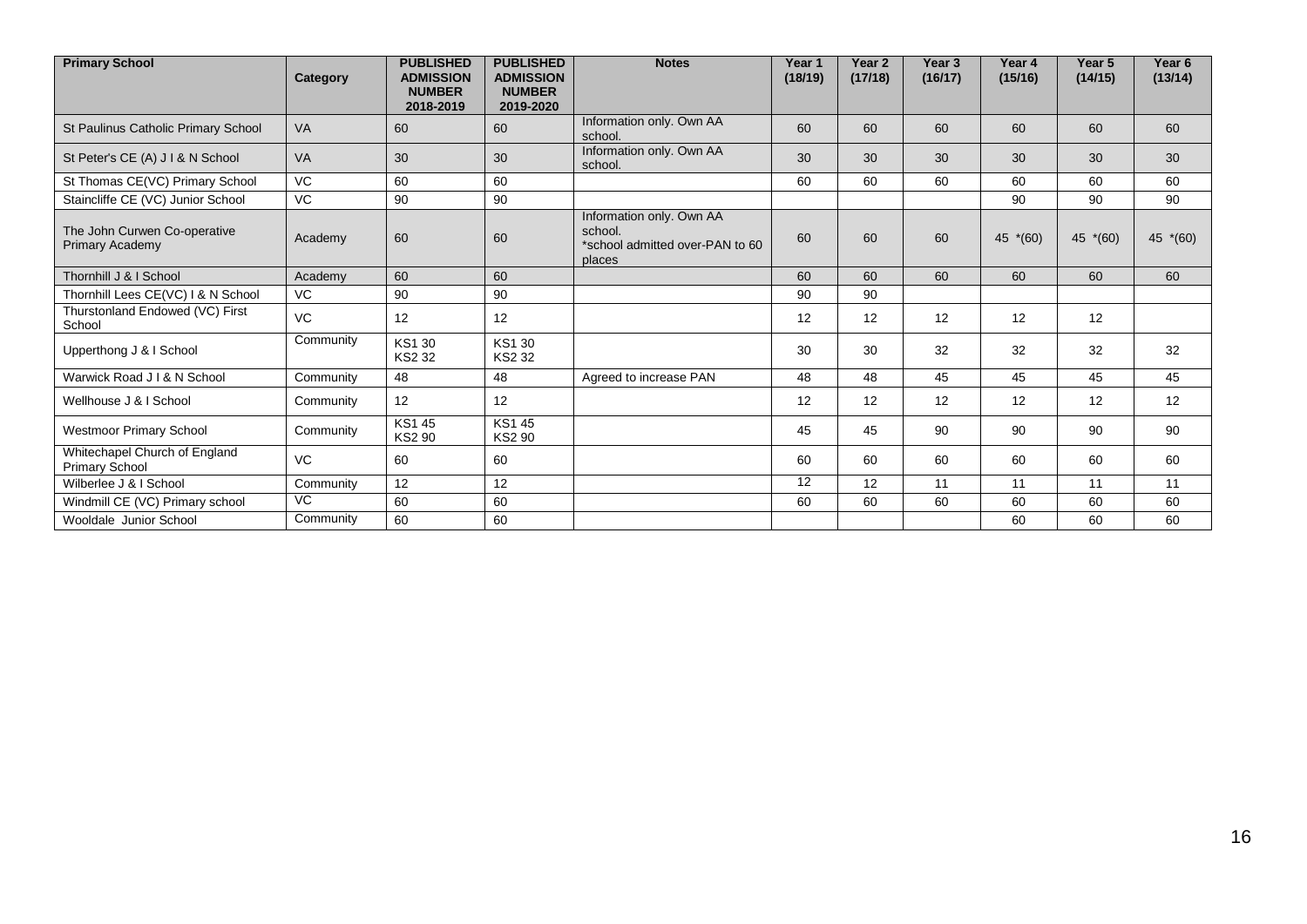# **2. Kirklees Co-ordinated schemes for school admissions 2019-20**

# **Introduction and purpose**

- These schemes are intended to comply with The School Admissions (Admission Arrangements and Co-ordination of Admission Arrangements) (England) Regulations 2012 and the School Admissions Code 2014.
- Kirklees LA will co-ordinate normal round admission arrangements with all of the admission authorities responsible for school admissions within Kirklees and with other neighbouring local authorities.
- Some community or voluntary controlled schools in Kirklees may become an own admission authority by converting to academy status or changing category to trust or voluntary aided status during the life of these arrangements. Any school that becomes an own admission authority during the period of these schemes assumes the responsibilities of an admission authority from the date of change of status / category.
- Please consult the websites of Kirklees and other admission authorities to obtain the most up to date information.

#### **Schemes**

1

- A. Kirklees co-ordinated schemes for normal (relevant) year of entry admissions for 2019-20 for rising 5 year olds, junior schools, middle schools and secondary schools: sections 5-20
- B. Kirklees scheme for in-year admissions 2019-20 sections 21-29

# **Additional information**

- Timetables for implementing these schemes can be found on page 29.
- Page 30 explains the meanings of expressions (marked \*) used in these schemes.

### **Kirklees admission authorities**

In Kirklees<sup>2</sup> the admission authorities\* for schools at the time of publication on the website are listed below.

Some Kirklees community or voluntary controlled schools may have changed category to academy or trust status before the 2019 admissions round. The relevant schemes in this document will apply to any school that becomes an own admission authority from the date of the change to own admission authority.

Details will be updated on the Kirklees and school websites.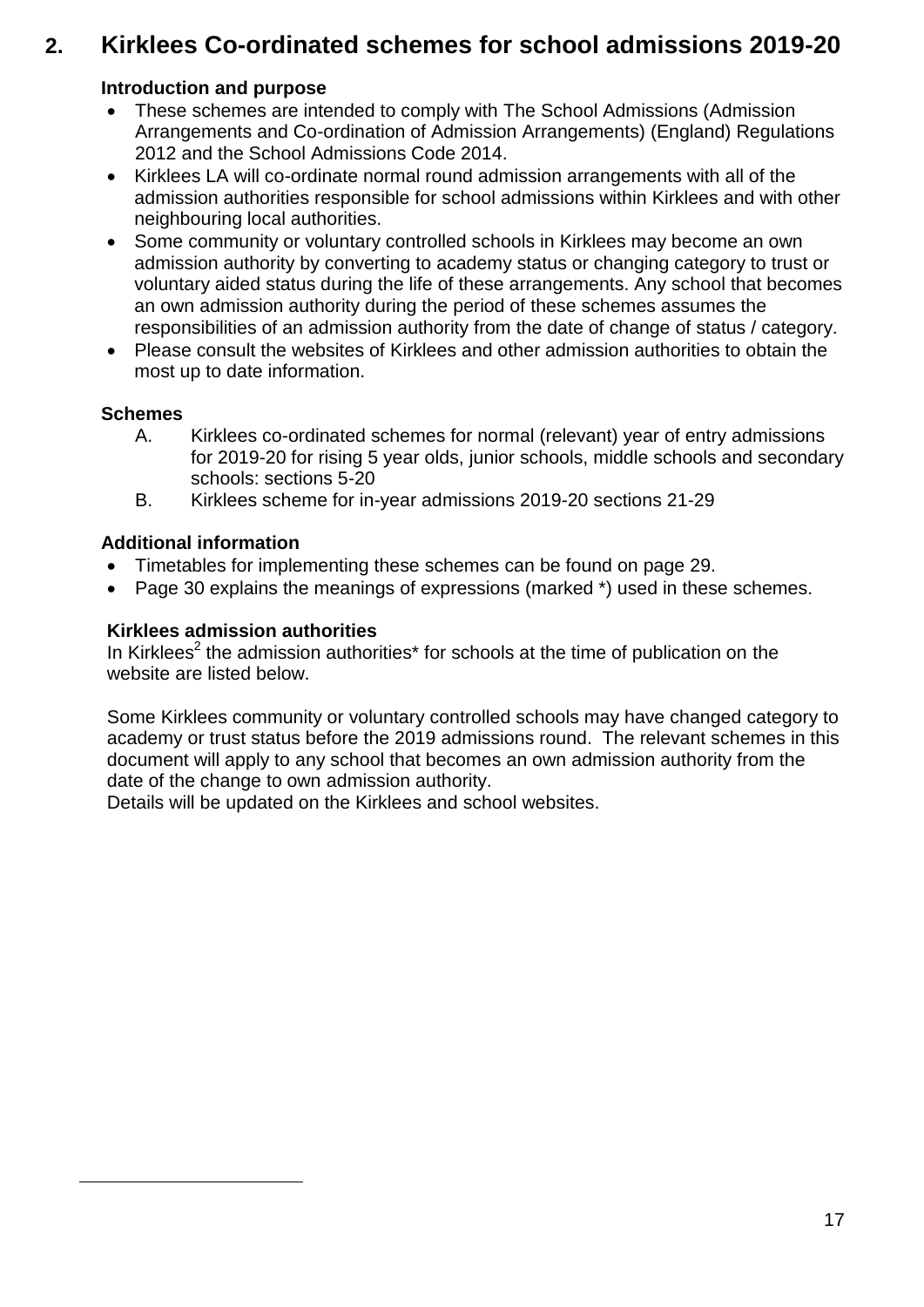|                        | <b>Kirklees Admission Authorities</b>                                   |                                                                                          |
|------------------------|-------------------------------------------------------------------------|------------------------------------------------------------------------------------------|
|                        |                                                                         | (a) Kirklees local authority (LA*) is the admission authority for all Kirklees community |
|                        | and voluntary controlled schools.                                       |                                                                                          |
|                        | (b) The academy trusts are the admission                                | (c) The governing bodies are the                                                         |
|                        | authorities for the academy schools                                     | admission authorities for the Church                                                     |
|                        | <b>Primary</b>                                                          | of England voluntary aided (VA)                                                          |
| $\bullet$<br>٠         | Batley Grammar School (Free school)<br><b>Beaumont Primary Academy</b>  | schools                                                                                  |
| ٠                      | <b>Birdsedge First School</b>                                           | Primary<br>All Hallows' CE (VA) Primary School<br>$\bullet$                              |
| ٠                      | <b>Birstall Primary Academy</b>                                         | Batley Parish CE (VA) Junior, Infant &<br>$\bullet$                                      |
| $\bullet$              | Boothroyd Primary Academy                                               | <b>Nursery School</b>                                                                    |
|                        | <b>Brambles Primary Academy</b>                                         | Cumberworth CE(VA) First School<br>٠                                                     |
| ٠                      | Christ Church CE Academy                                                | Denby CE(VA) First School<br>$\bullet$                                                   |
| ٠                      | <b>Cowlersley Primary School</b>                                        | Helme CE(VA) Junior & Infant School<br>$\bullet$                                         |
| $\bullet$              | Diamond Wood Community Academy                                          | Kirkburton CE(VA) First School<br>$\bullet$                                              |
|                        | <b>Fieldhead Primary Academy</b>                                        | Linthwaite Ardron CE(VA) Junior & Infant<br>$\bullet$                                    |
| ٠                      | <b>Heaton Avenue Primary School</b>                                     | School                                                                                   |
| ٠                      | Healey J I & N School                                                   | St John's CE(VA) Junior & Infant School<br>٠                                             |
| $\bullet$<br>$\bullet$ | Lindley Church of England Infant School<br><b>Lindley Junior School</b> | St Peter's CE(VA) Junior, Infant & Early<br>٠<br><b>Years School</b>                     |
| ٠                      | Marsden Junior School                                                   | South Crosland CE (VA) Junior School                                                     |
| ٠                      | Millbridge J I & N School                                               |                                                                                          |
| ٠                      | <b>Orchard Primary Academy</b>                                          |                                                                                          |
| ٠                      | Overthorpe C of E Academy                                               |                                                                                          |
|                        | Scissett CE Academy                                                     |                                                                                          |
| ٠                      | <b>Shelley First School</b>                                             |                                                                                          |
| ٠                      | <b>Skelmanthorpe Academy</b>                                            |                                                                                          |
| ٠                      | St Aidan's Church of England Academy                                    |                                                                                          |
|                        | The John Curwen Co-operative Primary                                    |                                                                                          |
|                        | Academy<br>Thornhill J & I School                                       |                                                                                          |
|                        |                                                                         |                                                                                          |
|                        | <b>Middle</b>                                                           |                                                                                          |
|                        | Kirkburton Middle School                                                |                                                                                          |
|                        | <b>Scissett Middle School</b>                                           |                                                                                          |
|                        |                                                                         |                                                                                          |
|                        | <b>Secondary</b>                                                        |                                                                                          |
|                        | Batley Girls' High School - Visual Arts College                         |                                                                                          |
|                        | Batley Grammar School (Free school)                                     |                                                                                          |
| ٠                      | <b>BBG Academy</b><br>Castle Hall Academy Trust                         |                                                                                          |
|                        | Colne Valley High School                                                |                                                                                          |
| ٠                      | Heckmondwike Grammar School                                             |                                                                                          |
|                        | King James's School                                                     |                                                                                          |
| ٠                      | Manor Croft Academy                                                     |                                                                                          |
|                        | Moor End Academy                                                        |                                                                                          |
|                        | <b>Shelley College</b>                                                  |                                                                                          |
|                        | Salendine Nook High School Academy                                      |                                                                                          |
|                        | St John Fisher Catholic Voluntary Academy                               |                                                                                          |
| $\bullet$              | The Mirfield Free Grammar and Sixth Form                                |                                                                                          |
|                        | <b>Thornhill Community Academy</b>                                      |                                                                                          |
|                        | <b>Upper Batley High School</b>                                         |                                                                                          |
|                        |                                                                         |                                                                                          |
|                        |                                                                         |                                                                                          |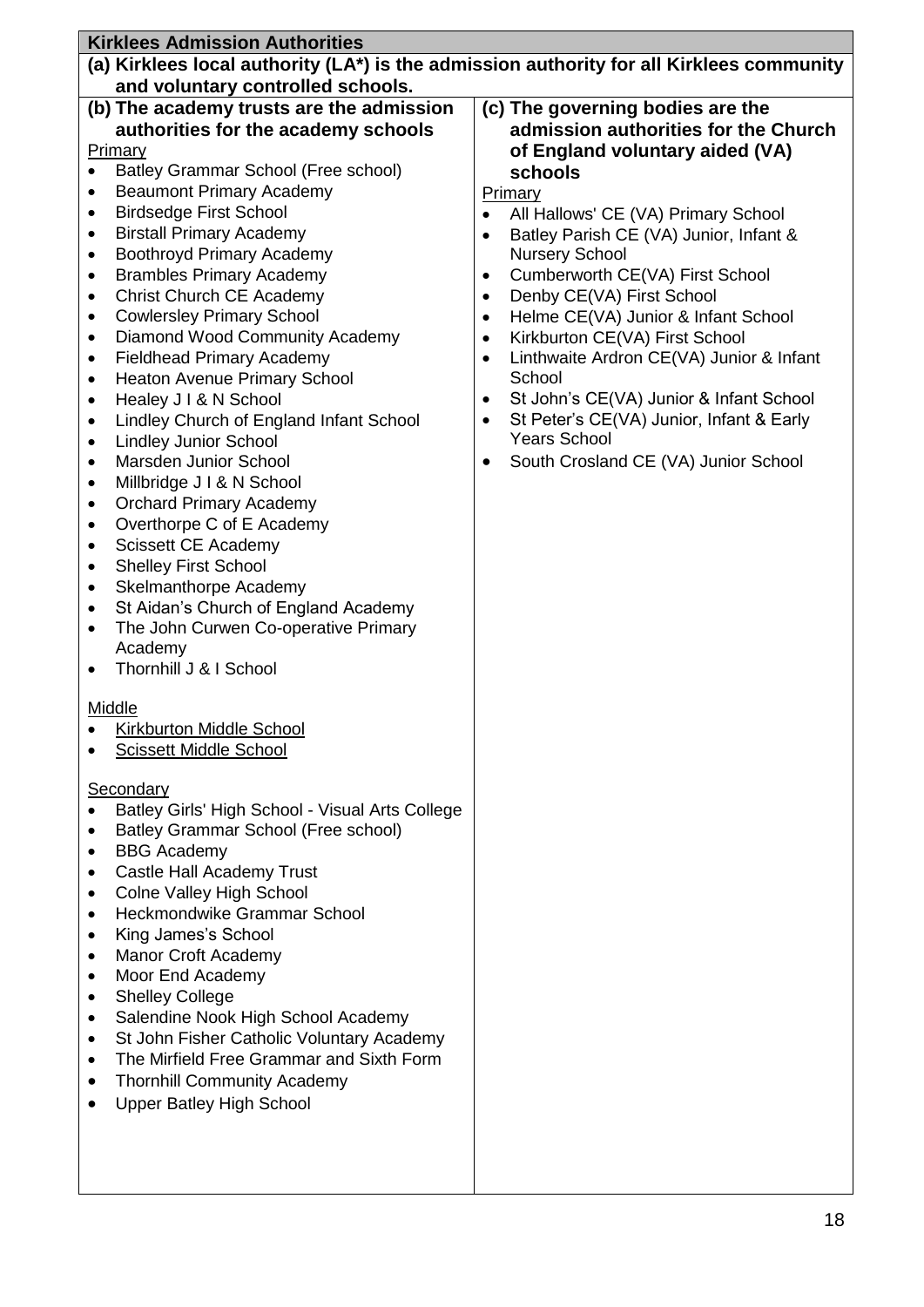| (d) The governing bodies are the<br>admission authorities for the<br>foundation (F) and trust (T) schools                                                                                                                                                                                                                                | (e) The governing bodies are the<br>admission authorities for the Roman<br><b>Catholic voluntary aided (VA)</b>                                                                                                                                                         |
|------------------------------------------------------------------------------------------------------------------------------------------------------------------------------------------------------------------------------------------------------------------------------------------------------------------------------------------|-------------------------------------------------------------------------------------------------------------------------------------------------------------------------------------------------------------------------------------------------------------------------|
| Primary                                                                                                                                                                                                                                                                                                                                  | schools                                                                                                                                                                                                                                                                 |
| Crow Lane Primary and Foundation Stage<br>School (T)<br>Golcar J I & N School (T)<br>$\bullet$<br>Heckmondwike Primary School (T)<br>$\bullet$<br>Littletown Junior Infant and Nursery School<br>$\bullet$<br>( I )<br>Paddock J I & N School (T)<br>$\bullet$<br>Royds Hall Community School (T) (Luck Lane<br>and Beech Primary sites) | Primary<br>Holy Spirit Catholic Primary School<br>Our Lady of Lourdes Catholic Primary<br>School<br>St Joseph's Catholic Primary School, Dalton<br>٠<br>St Joseph's Catholic Primary School,<br>$\bullet$<br>Dewsbury<br>St Mary's Catholic Primary School<br>$\bullet$ |
|                                                                                                                                                                                                                                                                                                                                          | St Patrick's Catholic Primary School, Birstall<br>$\bullet$<br>St Patrick's Catholic Primary School,<br>$\bullet$                                                                                                                                                       |
| Secondary                                                                                                                                                                                                                                                                                                                                | Huddersfield                                                                                                                                                                                                                                                            |
| Honley High School (T)<br>North Huddersfield Trust School (T)<br>$\bullet$                                                                                                                                                                                                                                                               | <b>St Paulinus Catholic Primary School</b>                                                                                                                                                                                                                              |
| Royds Hall Community School (T)                                                                                                                                                                                                                                                                                                          | Secondary                                                                                                                                                                                                                                                               |
| Spen Valley High School (T)                                                                                                                                                                                                                                                                                                              | All Saints Catholic College, Specialist in                                                                                                                                                                                                                              |
| Westborough High School (T)                                                                                                                                                                                                                                                                                                              | <b>Humanities</b>                                                                                                                                                                                                                                                       |

<sup>3</sup>Terms marked \* are explained on page 30.

**A. Kirklees co-ordinated schemes for relevant year of entry admissions for 2019-20 for rising fives, junior schools, middle schools and secondary schools** 5. **The relevant year** is the normal year of admission **Rising five year old admissions**  Children should normally enter fulltime education in the school year in which their fifth birthday occurs. **Reception** class is the relevant year **Junior and middle school admissions Year 3** is the relevant year for transfer from infant to junior School **Year 6** is the relevant year for transfer from first to middle school in the Shelley area **Secondary school admissions**  • Transfers from junior, primary or middle school to secondary school **Year 7** is the relevant year except for: Shelley College - **Year 9,** Kirklees Creative and Media Studio School at the Netherhall Learning Campus where it is **Year 10 Deferred entry in Reception-** children do not have to be in full-time education until the start of the term following their fifth birthday and may defer their entry to school as follows: Date of birth between - may defer entry until **start of Spring term 1.9.14 and 31.12.14** i.e. January 2020 Date of birth between - may defer entry until **start of Summer term 1.1.15 and 31.8.15** i.e. April 2020 If a child has a date of birth between **1.4.15 and 31.8.15** and the parent does not wish them to begin school until **September 2020** (their latest legal starting date)

**they will have to give up the allocated Reception place** and re-apply for a place in Year 1. Details about summer born children admissions can be found under page 8)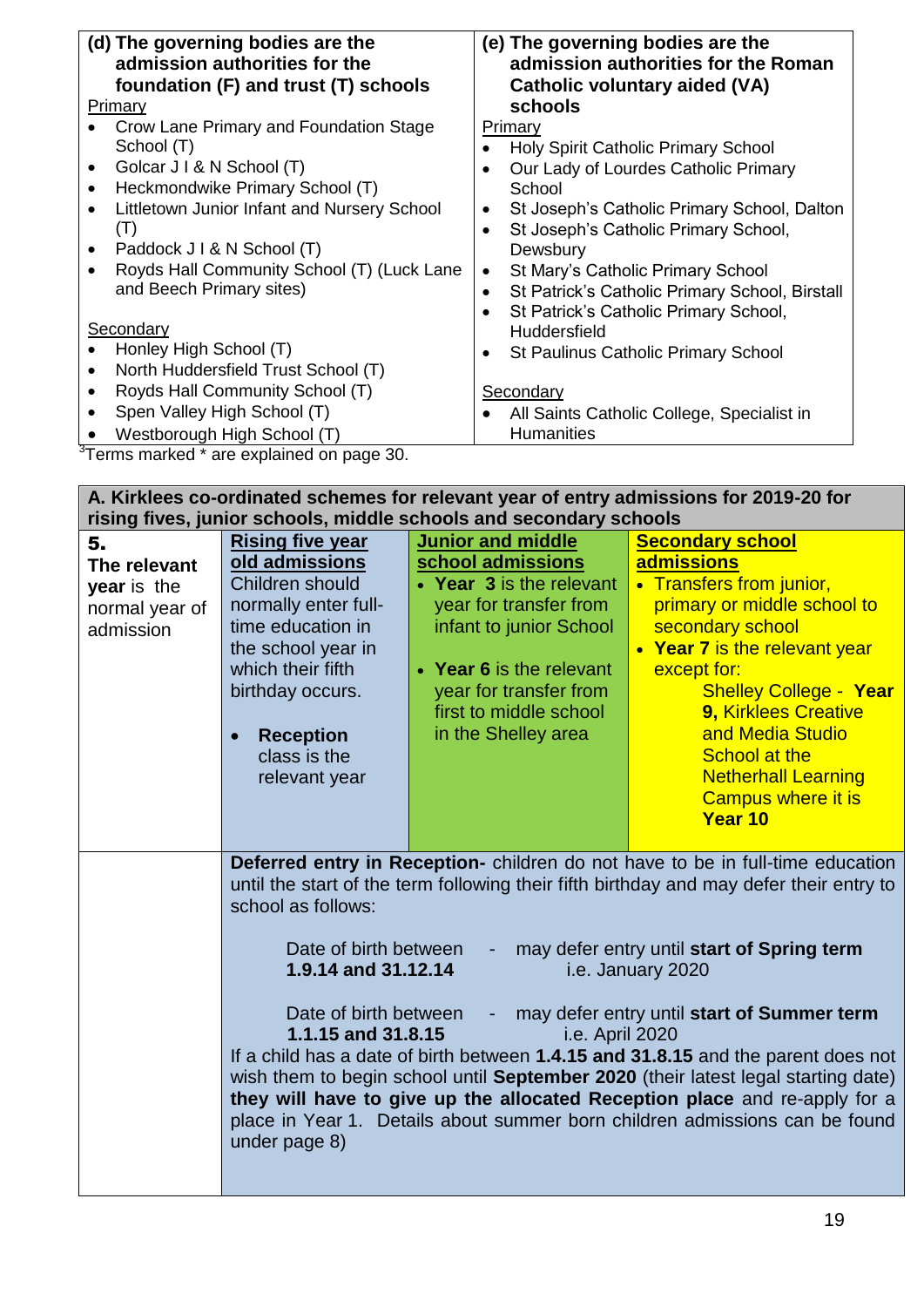| 6.<br><b>The</b><br>application<br>7.<br><b>Supplementary</b><br><b>Information</b><br>Form<br>SIF* | • Parents apply online for their child's school place via the Kirklees Parent<br>Portal. This can be accessed via the Kirklees website.<br>• The Kirklees Parent Portal should only be used by Kirklees residents.<br>• Parent/carers can express up to three preferences, ranked in priority order, for<br>the school at which it is preferred that the child should be educated.<br>• Kirklees will not disclose a parent/carer's order of preference during the<br>allocation process, prior to offer day.<br>• The parent/carer may name state-funded schools in Kirklees or any other LA.<br>• Own admission authority schools (see sections 4b-4e) may require<br>parent/carers to complete a Supplementary Information Form (SIF).<br>• SIFs are only used to provide the extra information required by the school's<br>admission criteria which is not available on the Kirklees online application.<br>• A SIF must be returned to the school.<br>• A SIF is required as well as the Kirklees online application.<br>• If the Kirklees online application has been completed, but not a SIF, the<br>preference is still valid and must be considered. If it is not possible to consider<br>the preference fully without the supplementary information, the applicant<br>should be ranked lower than those applicants who met the criteria fully.<br>• Where a SIF is required, the school should follow up any that have not been<br>received. |                                                                                                                                                                                                                                                                                                                                                                                                                                                                                                                                                                                                                                                                                                                    |                                                                                                                                                                                                                                                                                                                                                                                                                                                                                                                                                                                                                                                                                                                                   |  |  |  |  |  |
|-----------------------------------------------------------------------------------------------------|---------------------------------------------------------------------------------------------------------------------------------------------------------------------------------------------------------------------------------------------------------------------------------------------------------------------------------------------------------------------------------------------------------------------------------------------------------------------------------------------------------------------------------------------------------------------------------------------------------------------------------------------------------------------------------------------------------------------------------------------------------------------------------------------------------------------------------------------------------------------------------------------------------------------------------------------------------------------------------------------------------------------------------------------------------------------------------------------------------------------------------------------------------------------------------------------------------------------------------------------------------------------------------------------------------------------------------------------------------------------------------------------------------------------------------------------------------|--------------------------------------------------------------------------------------------------------------------------------------------------------------------------------------------------------------------------------------------------------------------------------------------------------------------------------------------------------------------------------------------------------------------------------------------------------------------------------------------------------------------------------------------------------------------------------------------------------------------------------------------------------------------------------------------------------------------|-----------------------------------------------------------------------------------------------------------------------------------------------------------------------------------------------------------------------------------------------------------------------------------------------------------------------------------------------------------------------------------------------------------------------------------------------------------------------------------------------------------------------------------------------------------------------------------------------------------------------------------------------------------------------------------------------------------------------------------|--|--|--|--|--|
| 8.                                                                                                  | <b>Rising five year old</b>                                                                                                                                                                                                                                                                                                                                                                                                                                                                                                                                                                                                                                                                                                                                                                                                                                                                                                                                                                                                                                                                                                                                                                                                                                                                                                                                                                                                                             | <b>Junior and middle school</b>                                                                                                                                                                                                                                                                                                                                                                                                                                                                                                                                                                                                                                                                                    | <b>Secondary school</b>                                                                                                                                                                                                                                                                                                                                                                                                                                                                                                                                                                                                                                                                                                           |  |  |  |  |  |
| <b>The</b>                                                                                          | <b>admissions</b>                                                                                                                                                                                                                                                                                                                                                                                                                                                                                                                                                                                                                                                                                                                                                                                                                                                                                                                                                                                                                                                                                                                                                                                                                                                                                                                                                                                                                                       | admissions                                                                                                                                                                                                                                                                                                                                                                                                                                                                                                                                                                                                                                                                                                         | admissions                                                                                                                                                                                                                                                                                                                                                                                                                                                                                                                                                                                                                                                                                                                        |  |  |  |  |  |
| application<br>process                                                                              | Parents/carers of<br>children who attend a<br>Kirklees early years<br>setting will receive<br>notification of when it is<br>time to apply for their<br>child's school place.<br>Kirklees will also widely<br>publicise this information.<br>Parents/carers in<br>Kirklees must complete<br>an online application via<br>the Kirklees Parent<br>Portal to apply for their<br>child's school place. The<br><b>Kirklees Parent Portal</b><br>and website also informs<br>parents when a SIF<br>needs to be completed<br>so the relevant school<br>can assess the child's<br>eligibility for a school<br>place.<br><b>Parents/carers will</b><br>receive an email when<br>their online application<br>has been submitted and<br>then when it has been<br>downloaded.                                                                                                                                                                                                                                                                                                                                                                                                                                                                                                                                                                                                                                                                                        | At the start of year 2 in<br>an infant school or year<br>5 in a Shelley pyramid<br>first school Kirklees<br>parents/carers need to<br>apply for their child's<br>school place via the<br><b>Kirklees Parent Portal.</b><br>Parents/carers will be<br>sent details via their<br>child's current school of<br>when to complete the<br>online application. The<br><b>Kirklees Parent Portal</b><br>and website also<br>informs parents when a<br>SIF needs to be<br>completed so the<br>relevant school can<br>assess the child's<br>eligibility for a school<br>place.<br>Parents/carers will<br>receive an email when<br>their online application<br>has been submitted and<br>then when it has been<br>downloaded. | At the start of a year 6<br>in a primary / junior<br>school or year 8 in a<br><b>Shelley pyramid middle</b><br>school parents/carers<br>need to apply for their<br>child's school place via<br>the Kirklees Parent<br>Portal.<br><b>Parents/carers will be</b><br>sent details via their<br>child's current school of<br>when to complete the<br>online application. The<br><b>Kirklees Parent Portal</b><br>and website also<br>informs parents when a<br>SIF needs to be<br>completed so the<br>relevant school can<br>assess the child's<br>eligibility for a school<br>place.<br>• Parents/carers will<br>receive an email when<br>their online application<br>has been submitted and<br>then when it has been<br>downloaded. |  |  |  |  |  |
|                                                                                                     | Schools are asked to:-<br>let parents/carers know<br>about the online<br>application process.                                                                                                                                                                                                                                                                                                                                                                                                                                                                                                                                                                                                                                                                                                                                                                                                                                                                                                                                                                                                                                                                                                                                                                                                                                                                                                                                                           | To support on time<br>applications, the child's<br>present school is asked to :-<br>let parents/carers know<br>about the online<br>application process and                                                                                                                                                                                                                                                                                                                                                                                                                                                                                                                                                         | To support on time<br>applications, the child's<br>present school is asked<br>$\overline{\text{to}}$ :<br>let parents/carers know                                                                                                                                                                                                                                                                                                                                                                                                                                                                                                                                                                                                 |  |  |  |  |  |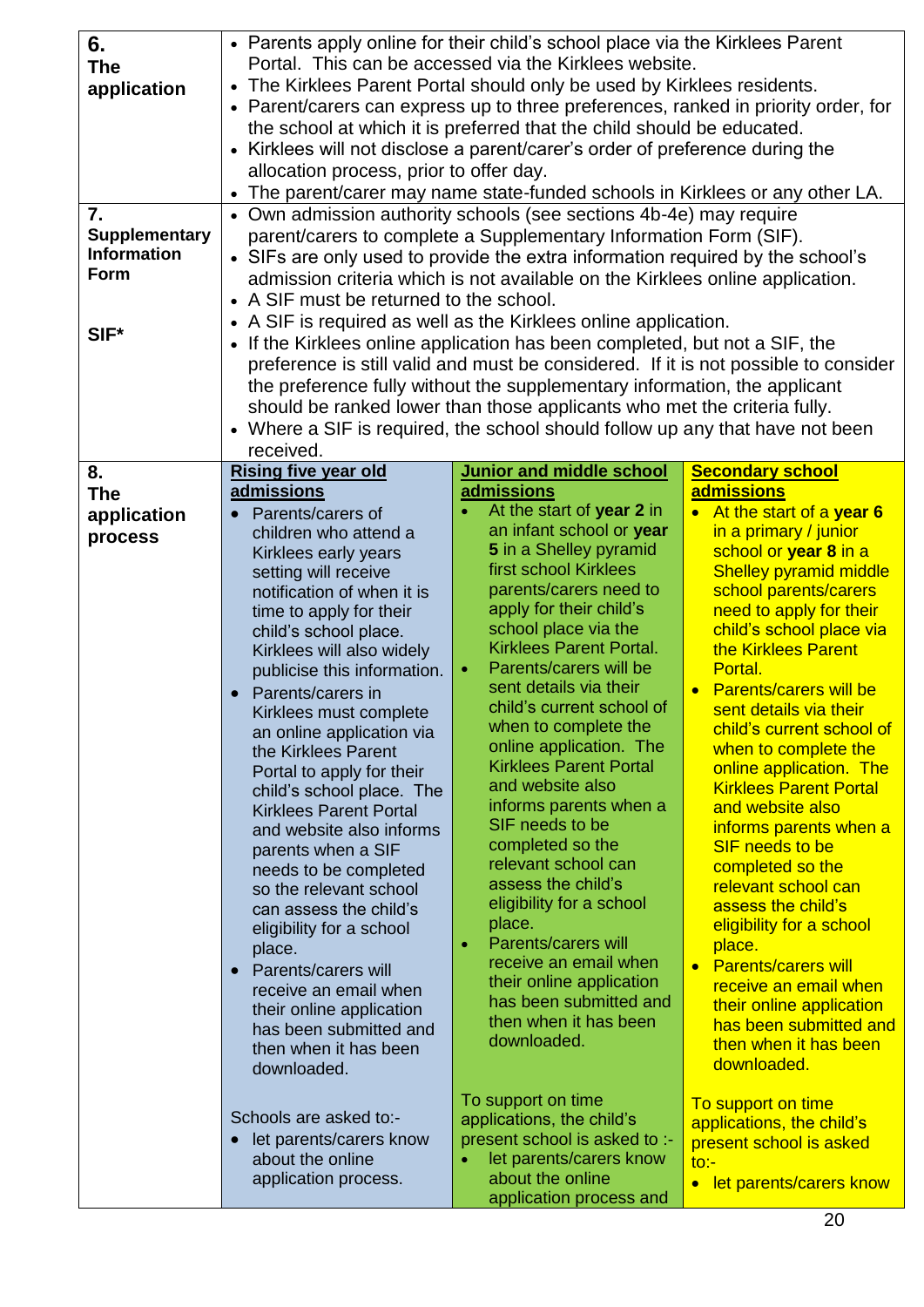|                                                                                    | support parent/carers to<br>apply online and on time<br>for their child's school<br>place. Schools will be<br>asked to help Kirklees<br>LA chase up any parents<br>who have not applied<br>before the deadline.<br>advise parents of<br>children living in other<br>LA's to apply to their<br>home LA for their school<br>place.<br>advise parents that no<br>priority is given to<br>children attending the<br>school's nursery, where<br>applicable, when<br>allocating school places.                                                                                                                                                                                                                                      | distribute<br>correspondence from<br>Admissions about the<br>application process to<br>pupils.<br>support parent/carers to<br>apply online and on time<br>for their child's school<br>place. Schools will be<br>asked to help Kirklees<br>LA chase up any<br>parents who have not<br>applied before the<br>deadline.<br>advise parents of<br>children living in other<br>LA's to apply to their<br>home LA for their school<br>place. | about the online<br>application process and<br>distribute<br>correspondence from<br><b>Admissions about the</b><br>application process to<br>pupils.<br>support parent/carers to<br>apply online and on<br>time for their child's<br>school place. Schools<br>will be asked to help<br><b>Kirklees LA chase up</b><br>any parents who have<br>not applied before the<br>deadline.<br>advise parents of<br>$\bullet$<br>children living in other<br>LA's to apply to their<br>home LA for their<br>school place. |
|------------------------------------------------------------------------------------|-------------------------------------------------------------------------------------------------------------------------------------------------------------------------------------------------------------------------------------------------------------------------------------------------------------------------------------------------------------------------------------------------------------------------------------------------------------------------------------------------------------------------------------------------------------------------------------------------------------------------------------------------------------------------------------------------------------------------------|---------------------------------------------------------------------------------------------------------------------------------------------------------------------------------------------------------------------------------------------------------------------------------------------------------------------------------------------------------------------------------------------------------------------------------------|-----------------------------------------------------------------------------------------------------------------------------------------------------------------------------------------------------------------------------------------------------------------------------------------------------------------------------------------------------------------------------------------------------------------------------------------------------------------------------------------------------------------|
| 9.                                                                                 |                                                                                                                                                                                                                                                                                                                                                                                                                                                                                                                                                                                                                                                                                                                               |                                                                                                                                                                                                                                                                                                                                                                                                                                       |                                                                                                                                                                                                                                                                                                                                                                                                                                                                                                                 |
| <b>Procedure for</b><br>preferences<br>expressed for<br><b>Kirklees</b><br>schools | • The procedure applies equally to preferences for Kirklees schools received<br>from Kirklees residents and from residents of other LAs.<br>• For a Kirklees community or voluntary controlled school Kirklees LA will<br>determine each application by reference to Kirklees published admissions<br>criteria, the order of priority in which that application for the school is ranked.<br>• For an own admission authority school (see sections 4b-4e) Kirklees LA<br>will send details of applications to the governing body/academy trust of the<br>school. The governing body / academy trust will determine the order of priority<br>in which that application is ranked and provide the Kirklees LA with a list which |                                                                                                                                                                                                                                                                                                                                                                                                                                       |                                                                                                                                                                                                                                                                                                                                                                                                                                                                                                                 |
| 10.                                                                                | ranks all the applications for that school.<br>• Kirklees LA will supply another LA with details about a child in a Kirklees                                                                                                                                                                                                                                                                                                                                                                                                                                                                                                                                                                                                  |                                                                                                                                                                                                                                                                                                                                                                                                                                       |                                                                                                                                                                                                                                                                                                                                                                                                                                                                                                                 |
| <b>Provision of</b>                                                                | school, who is resident in the other LA, to provide the child with the                                                                                                                                                                                                                                                                                                                                                                                                                                                                                                                                                                                                                                                        |                                                                                                                                                                                                                                                                                                                                                                                                                                       |                                                                                                                                                                                                                                                                                                                                                                                                                                                                                                                 |
| information to                                                                     | appropriate common application form.                                                                                                                                                                                                                                                                                                                                                                                                                                                                                                                                                                                                                                                                                          |                                                                                                                                                                                                                                                                                                                                                                                                                                       |                                                                                                                                                                                                                                                                                                                                                                                                                                                                                                                 |
| other local                                                                        |                                                                                                                                                                                                                                                                                                                                                                                                                                                                                                                                                                                                                                                                                                                               | • Parents/carers resident in Kirklees who wish to express a preference for a                                                                                                                                                                                                                                                                                                                                                          |                                                                                                                                                                                                                                                                                                                                                                                                                                                                                                                 |
| <b>authorities</b>                                                                 |                                                                                                                                                                                                                                                                                                                                                                                                                                                                                                                                                                                                                                                                                                                               | school in another LA must name the school as one of the preferences on a                                                                                                                                                                                                                                                                                                                                                              |                                                                                                                                                                                                                                                                                                                                                                                                                                                                                                                 |
|                                                                                    | Kirklees online application.                                                                                                                                                                                                                                                                                                                                                                                                                                                                                                                                                                                                                                                                                                  | • Kirklees LA will supply another LA with details of any application made by a                                                                                                                                                                                                                                                                                                                                                        |                                                                                                                                                                                                                                                                                                                                                                                                                                                                                                                 |
|                                                                                    |                                                                                                                                                                                                                                                                                                                                                                                                                                                                                                                                                                                                                                                                                                                               | Kirklees parent/carer for a school maintained by that other LA.                                                                                                                                                                                                                                                                                                                                                                       |                                                                                                                                                                                                                                                                                                                                                                                                                                                                                                                 |
|                                                                                    | • Kirklees LA will advise another LA of the eligibility of any child resident in that                                                                                                                                                                                                                                                                                                                                                                                                                                                                                                                                                                                                                                         |                                                                                                                                                                                                                                                                                                                                                                                                                                       |                                                                                                                                                                                                                                                                                                                                                                                                                                                                                                                 |
| 11.                                                                                | other LA for a place in a Kirklees school.                                                                                                                                                                                                                                                                                                                                                                                                                                                                                                                                                                                                                                                                                    |                                                                                                                                                                                                                                                                                                                                                                                                                                       |                                                                                                                                                                                                                                                                                                                                                                                                                                                                                                                 |
| <b>Procedures</b>                                                                  | which is an admissions authority to:                                                                                                                                                                                                                                                                                                                                                                                                                                                                                                                                                                                                                                                                                          | This scheme requires the governing body/academy trust of a school in Kirklees                                                                                                                                                                                                                                                                                                                                                         |                                                                                                                                                                                                                                                                                                                                                                                                                                                                                                                 |
| for a Kirklees                                                                     | Follow the Kirklees application procedure.                                                                                                                                                                                                                                                                                                                                                                                                                                                                                                                                                                                                                                                                                    |                                                                                                                                                                                                                                                                                                                                                                                                                                       |                                                                                                                                                                                                                                                                                                                                                                                                                                                                                                                 |
| academy,                                                                           | Ensure that all applications are made via the Kirklees Parent Portal.<br>$\bullet$                                                                                                                                                                                                                                                                                                                                                                                                                                                                                                                                                                                                                                            |                                                                                                                                                                                                                                                                                                                                                                                                                                       |                                                                                                                                                                                                                                                                                                                                                                                                                                                                                                                 |
| foundation,                                                                        | Be responsible for the provision, completion by applicants and retention of<br>$\bullet$                                                                                                                                                                                                                                                                                                                                                                                                                                                                                                                                                                                                                                      |                                                                                                                                                                                                                                                                                                                                                                                                                                       |                                                                                                                                                                                                                                                                                                                                                                                                                                                                                                                 |
| trust or VA                                                                        |                                                                                                                                                                                                                                                                                                                                                                                                                                                                                                                                                                                                                                                                                                                               | any SIF which the governing body/academy trust finds necessary to apply its                                                                                                                                                                                                                                                                                                                                                           |                                                                                                                                                                                                                                                                                                                                                                                                                                                                                                                 |
| school                                                                             | own admission criteria. (Kirklees LA will ensure that SIFs are available on its<br>website or paper copies can be obtained from Kirklees Pupil Admissions. A<br>prompt will also appear on the Kirklees Parent Portal when a parent names a<br>school that requires a SIF as one of their preferences).                                                                                                                                                                                                                                                                                                                                                                                                                       |                                                                                                                                                                                                                                                                                                                                                                                                                                       |                                                                                                                                                                                                                                                                                                                                                                                                                                                                                                                 |
|                                                                                    | $\bullet$                                                                                                                                                                                                                                                                                                                                                                                                                                                                                                                                                                                                                                                                                                                     | Determine by reference to the school's admission criteria the order of priority                                                                                                                                                                                                                                                                                                                                                       |                                                                                                                                                                                                                                                                                                                                                                                                                                                                                                                 |
|                                                                                    |                                                                                                                                                                                                                                                                                                                                                                                                                                                                                                                                                                                                                                                                                                                               | in which each and every application is ranked, after they have received                                                                                                                                                                                                                                                                                                                                                               |                                                                                                                                                                                                                                                                                                                                                                                                                                                                                                                 |
|                                                                                    | school.                                                                                                                                                                                                                                                                                                                                                                                                                                                                                                                                                                                                                                                                                                                       | information from Kirklees about all the applications for the year for their                                                                                                                                                                                                                                                                                                                                                           |                                                                                                                                                                                                                                                                                                                                                                                                                                                                                                                 |
|                                                                                    |                                                                                                                                                                                                                                                                                                                                                                                                                                                                                                                                                                                                                                                                                                                               | Notify the Kirklees LA of their decision according to the timetable on page 29.                                                                                                                                                                                                                                                                                                                                                       |                                                                                                                                                                                                                                                                                                                                                                                                                                                                                                                 |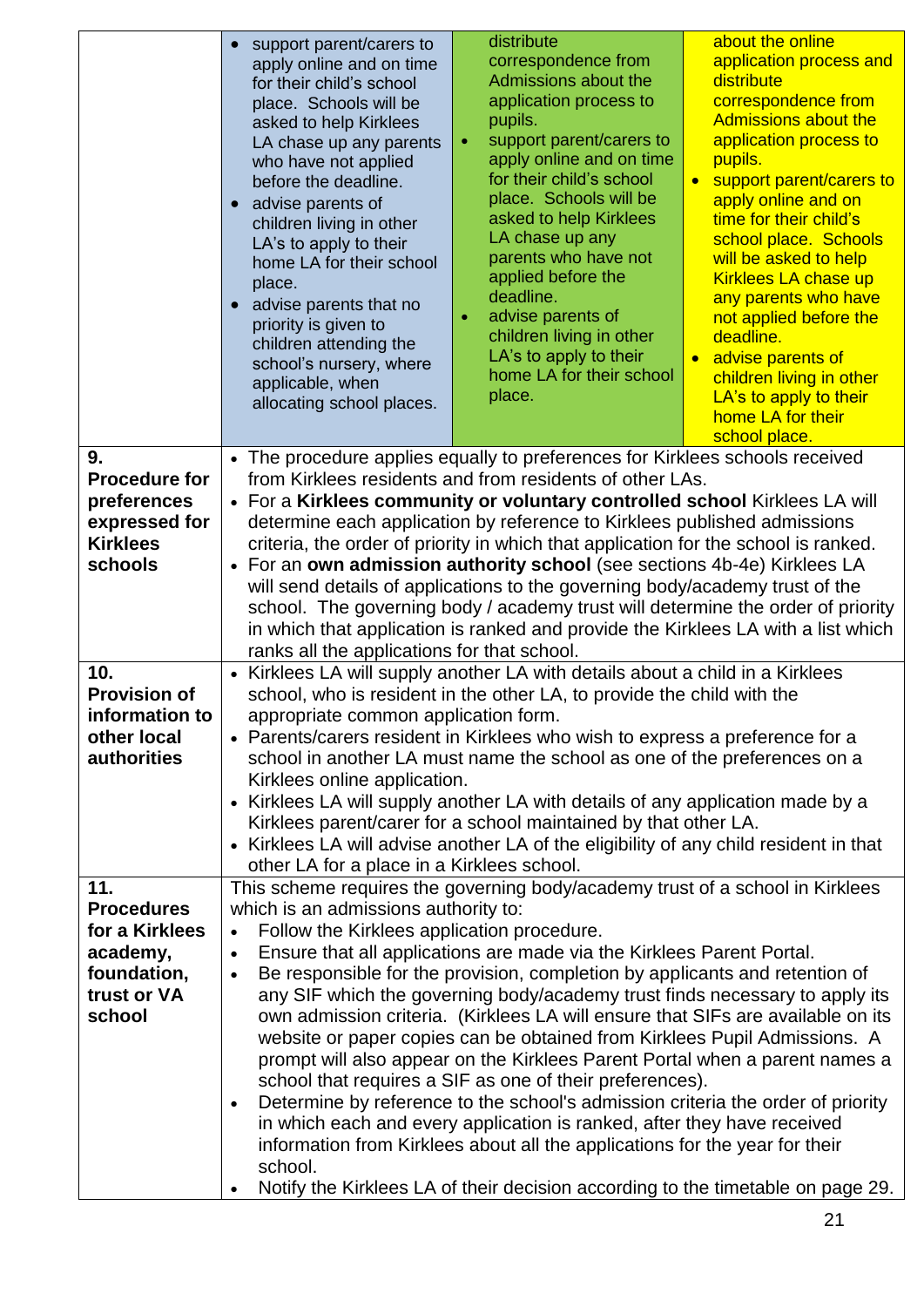|                                                                                                      | Ensure that a decision to grant or refuse a place at that school is only<br>communicated to the parent/carer by the Kirklees LA, on behalf of the<br>governing body/academy trust.                                                                                                                                                                                                                                                                                                                                                                                                                                                                                                                                                                                                                                                                                                                                                                                                                                                                                                                                                                                                                            |  |  |
|------------------------------------------------------------------------------------------------------|---------------------------------------------------------------------------------------------------------------------------------------------------------------------------------------------------------------------------------------------------------------------------------------------------------------------------------------------------------------------------------------------------------------------------------------------------------------------------------------------------------------------------------------------------------------------------------------------------------------------------------------------------------------------------------------------------------------------------------------------------------------------------------------------------------------------------------------------------------------------------------------------------------------------------------------------------------------------------------------------------------------------------------------------------------------------------------------------------------------------------------------------------------------------------------------------------------------|--|--|
| 12.Procedure<br>for offers of<br>places to<br>parents /<br>carers                                    | Where a Kirklees child qualifies for a place at one or more schools, and<br>following any necessary liaison with other LAs, Kirklees LA will determine<br>and offer the one school which is ranked as the parent/carer's highest<br>preference where the child qualifies.<br>Where a Kirklees child does not qualify for a place at any of the<br>parent/carer's preferences a place will be offered at the school designated by<br>Kirklees to serve the parent/carer's address or, if no such place is available,<br>the nearest appropriate Kirklees school where a place is available. Nearest<br>means the shortest distance from the child's home to the school measured in<br>a straight line.<br>Kirklees LA will notify the governing body/academy trust of any school in<br>$\bullet$<br>sections 4b-4e (or other LA) of a Kirklees decision to offer or refuse a place<br>at such a school.                                                                                                                                                                                                                                                                                                        |  |  |
| 13.<br>Offers of<br>places to<br><b>Kirklees</b><br>parents /                                        | National offer day for<br>National offer day for<br><b>National offer day for</b><br>secondary school<br>rising five year old<br>junior and middle school<br>admissions is 16 April<br>admissions is 1 March 2019<br>admissions is 16 April<br><u>2019</u><br><u>2019</u>                                                                                                                                                                                                                                                                                                                                                                                                                                                                                                                                                                                                                                                                                                                                                                                                                                                                                                                                     |  |  |
| carers and<br>appeals                                                                                | On the national offer day Kirklees LA will send notification to Kirklees<br>parent/carers of any Kirklees decision to offer or refuse a place at any school<br>in Kirklees or other authority for which the parent/carer has applied.<br>Offers or refusals of places will only be made by the Kirklees LA, albeit on<br>$\bullet$<br>behalf of the governing body/academy trust of a academy, foundation, trust or<br>voluntary aided school or other authority, as appropriate.<br>If the child does not qualify for any of the parent/carer's preferred schools and<br>provided the child is resident in Kirklees, a place will be offered at the school<br>designated by Kirklees to serve the parent/carer's address or, if no such place<br>is available, the nearest appropriate Kirklees school where a place is<br>available. Nearest means the shortest distance from the child's home to the<br>school measured in a straight line.<br>The notification will also give reasons why the child is not being offered a<br>place at a parent/carer's higher preference school (where appropriate) and<br>include information about the statutory right of appeal, how to accept or refuse<br>an offer. |  |  |
| 14.<br><b>Processing</b><br>online<br>applications<br>for the normal<br>entry<br>admissions<br>round | The normal entry admission round for Kirklees children is defined as any<br>$\bullet$<br>determination of online applications for the relevant year made under this<br>coordinated scheme before the national offer date (see section 13).<br>The processing of online applications for the normal entry admissions round<br>$\bullet$<br>will be as follows:-<br><b>The initial allocation :</b> To assess and allocate a place for all online<br>applications which were received on time or deemed to be on time from<br>parents/carers resident in Kirklees and other LAs.<br>The second allocation : To assess and allocate a place (as soon as<br>$\circ$<br>possible after the first allocation) for all online applications which were<br>received late from parents/carers resident in Kirklees and other LAs.<br>Waiting lists: After the offer day, unsatisfied higher preferences for a<br>school are placed on that school's waiting list which is held by the<br>admission authority for the school as listed in section 4. Preferences<br>which cannot be satisfied which are received after the offer day are<br>similarly placed on a school's waiting list.                                 |  |  |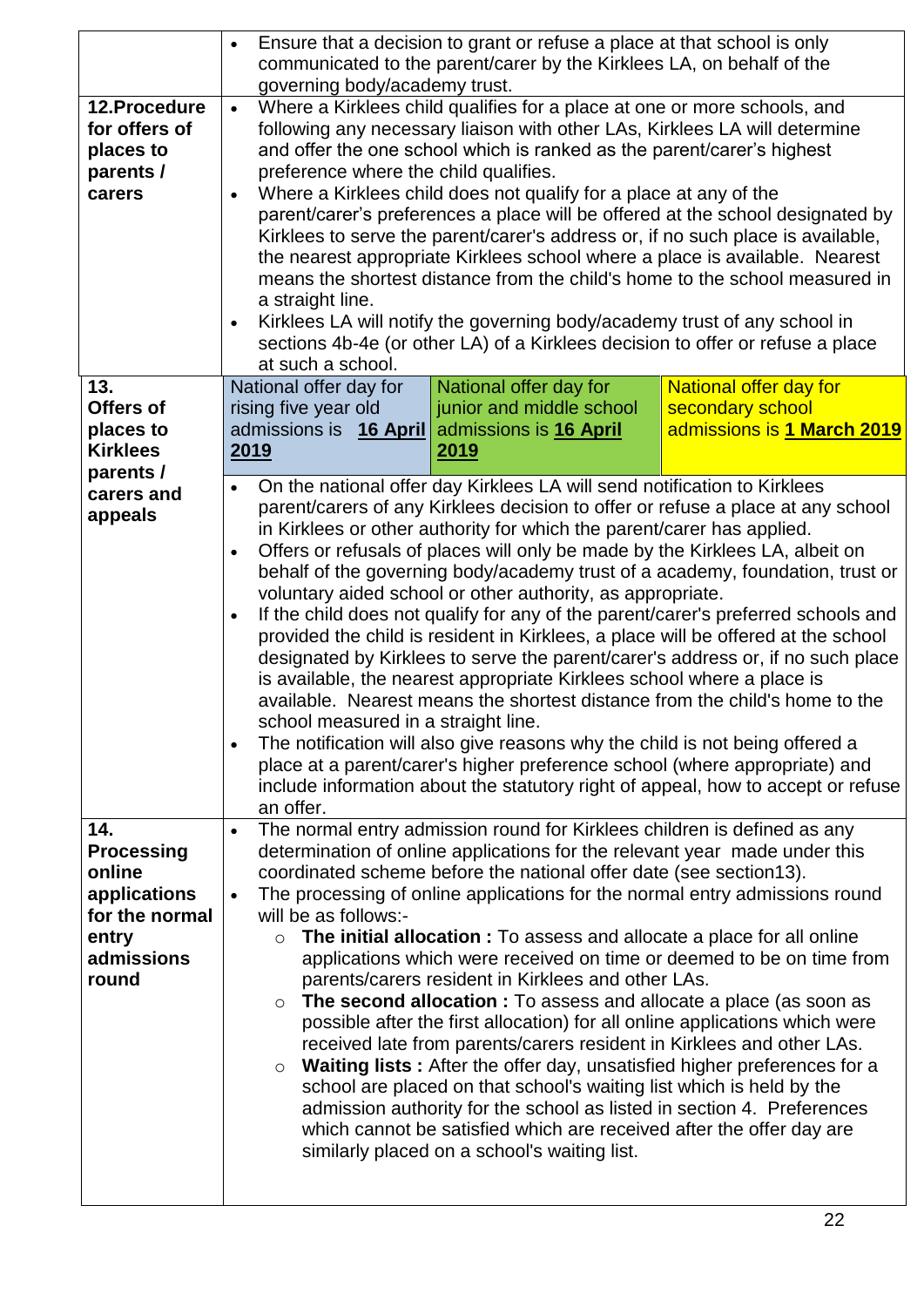| 15.<br>Late and<br>revised<br>applications | <b>Rising five year old</b><br>admissions<br>• Closing date for<br>applications 15<br>January 2019<br>• Planned allocation date<br><b>15 March 2019</b> | Junior / middle<br>admissions<br>• Closing date for<br>applications 15<br><b>January 2019</b><br><b>Planned allocation date</b><br><b>15 March 2019</b>                                                                                                                                                                                                                                                                                                                                                                                                                                                                                                                                                                                                                                                                                                                                                                                                                                                                                                                                                                                                                                                                                          | <u>Secondary school</u><br>admissions<br>• Closing date for<br>applications 31<br>October 2018<br>• Planned allocation date<br>17 January 2019 |
|--------------------------------------------|---------------------------------------------------------------------------------------------------------------------------------------------------------|--------------------------------------------------------------------------------------------------------------------------------------------------------------------------------------------------------------------------------------------------------------------------------------------------------------------------------------------------------------------------------------------------------------------------------------------------------------------------------------------------------------------------------------------------------------------------------------------------------------------------------------------------------------------------------------------------------------------------------------------------------------------------------------------------------------------------------------------------------------------------------------------------------------------------------------------------------------------------------------------------------------------------------------------------------------------------------------------------------------------------------------------------------------------------------------------------------------------------------------------------|------------------------------------------------------------------------------------------------------------------------------------------------|
|                                            | $\bullet$<br>reasons will be treated as late.<br>second allocation process.<br>$\bullet$<br>than three "live" preferences at any time.                  | Late applications will not be included in the initial process which will be<br>confined to on-time applications. Late applications will be included in the<br>Where applications are received after the closing date, in Kirklees' judgement<br>for significant and exceptional reasons, for example a move into Kirklees, the<br>Authority will endeavour to include the application in the initial allocation<br>process. Proof of such special circumstances will be required. Proof of<br>change of address will be accepted up to the latest reasonable date before<br>the allocation date for school places (see page 12 for the deadlines). This<br>exception to the closing date only applies to Kirklees schools, other Local<br>Authorities may have their own conditions for accepting late applications.<br>After the closing date parents/carers will not be able to change their<br>preferences (including a change to the order) unless there is a genuine<br>reason for doing so, for example, a significant house move. Following the<br>offer of places a parent/carer may request a place at a school which has not<br>previously been considered. However, a parent/carer may not have more                                  | Applications received after the closing date without significant and exceptional                                                               |
| 16.<br><b>Waiting lists</b>                | the admissions authority.<br>preference school.<br>on-time and late applications equally).<br>consultation with the school.                             | Waiting lists for community and voluntary controlled schools are held by<br>Kirklees LA from the offer day and close at the end of one term which is<br>determined to be on the last school day in December.<br>Waiting lists for own admission authority schools (see sections 4b-4e) are<br>held by the governing body/academy trust for a period of time determined by<br>The names on the waiting lists for a school will be children:<br>(a) whose parent/carer has expressed a preference for that school but<br>who were offered a lower preference school or an alternative school.<br>(b) (only at the parent/carer's written request) whose parent/carer has<br>expressed a preference for that school but who were offered a higher<br>As vacancies occur, the allocation of places to children on a waiting list will be<br>determined by the same admission authority as the initial allocation and<br>according to that admission authority's published admission criteria (treating<br>The offer of places from the waiting lists will only be made by the Kirklees LA.<br>Where the offer is for a place at an academy, foundation, trust or voluntary<br>the academy, foundation, trust or voluntary aided school and following | aided school, it will be made on behalf of the governing body/academy trust of                                                                 |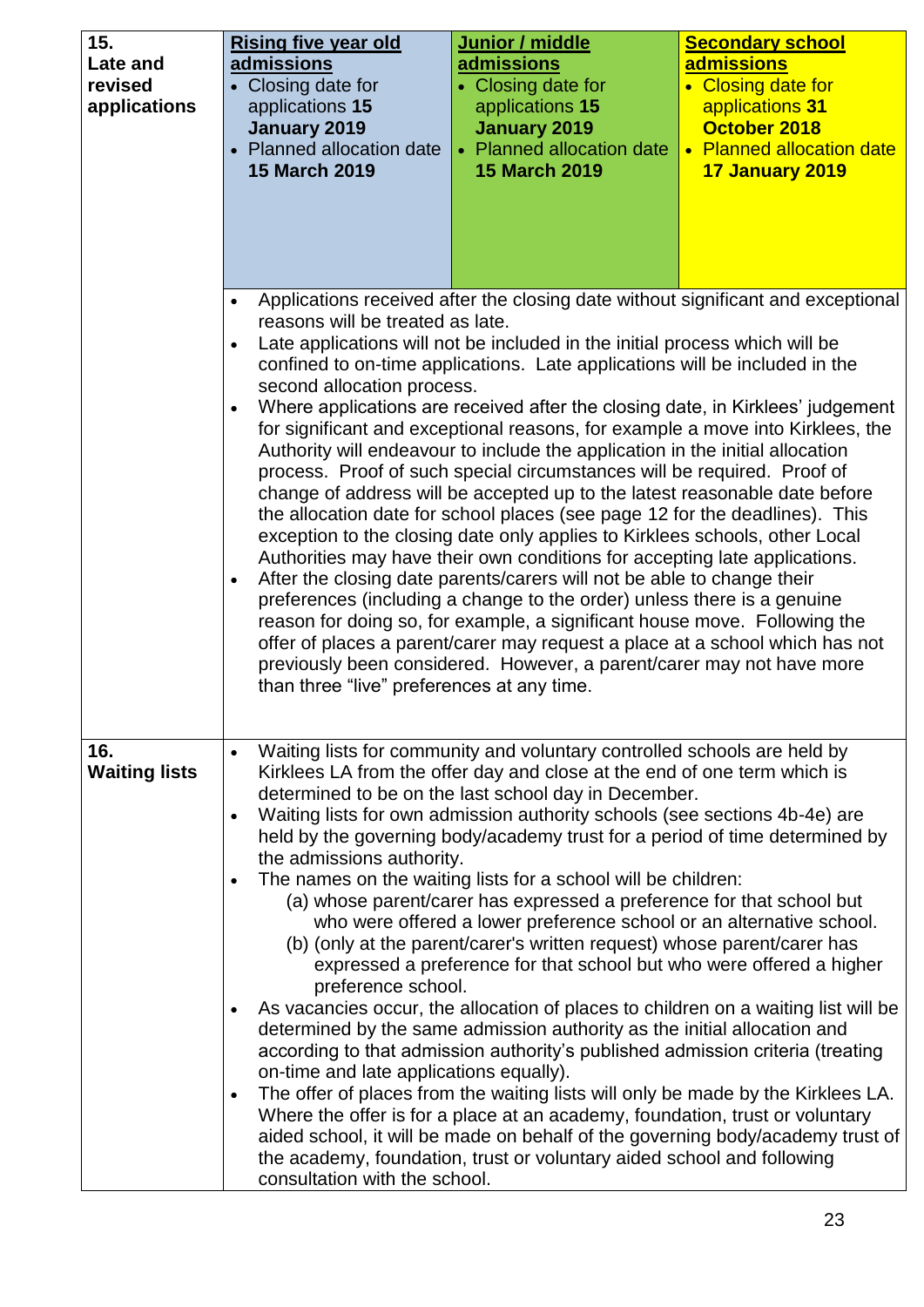| 17.                 | Admissions outside the normal admissions round means any admissions                        |
|---------------------|--------------------------------------------------------------------------------------------|
| <b>Admissions</b>   | other than those determined under this scheme.                                             |
| outside             | Applications received for any other age group, or the relevant age group<br>$\bullet$      |
| normal              | made after the first school day, will be processed under the Kirklees scheme               |
| admissions          | for in-year admissions.                                                                    |
| round               | Please see details in sections 21-29<br>$\bullet$                                          |
| 18.                 | A parent/carer who has been unsuccessful in obtaining a place at a school for              |
| <b>Appeals</b>      | which they have expressed a preference can appeal to an Independent Appeal                 |
|                     | Panel (except for a child who has been permanently excluded from two schools).             |
|                     | For community and voluntary controlled schools parents/carers should                       |
|                     | contact Kirklees admissions team or look at the website for full information.              |
|                     | For voluntary aided schools, free schools, trust schools and academies                     |
|                     | parents/carers should contact the school to enquire about the appeal process               |
|                     | For schools outside Kirklees parents/carers should contact the other local                 |
|                     | authority to enquire about the appeal process.                                             |
| 19.                 | Governing bodies / academy trusts of Kirklees own admission authority schools              |
| <b>Changes to</b>   | must                                                                                       |
| <b>PAN by</b>       | Notify the LA in writing of any intention to increase the school's PAN and                 |
| admission           | publish the change on the school's website.                                                |
| <b>authorities</b>  | Following determination of the PAN, notify the LA if they intend to admit above            |
|                     | PAN, in good time to allow the LA to deliver its coordination responsibilities             |
|                     | effectively according to the timetable on page 29.                                         |
|                     |                                                                                            |
| 20.                 | (a) Batley Grammar School - fair banding assessment for entry into Year 7                  |
| <b>Schools with</b> | All children applying to Year 7 at Batley Grammar School will take a fair                  |
| assessment          | banding assessment to ensure a comprehensive intake.                                       |
| *or testing as      | Applicants will be placed into one of four ability bands based on the score<br>$\bullet$   |
| part of the         | achieved in the GL Assessment Non Verbal Reasoning test, which will be                     |
| admissions          | taken by all applicants to Year 7 at Batley Grammar School.                                |
| process             | Applicants will be placed in bands, such that, wherever possible, there are an             |
|                     | equal number in each band.                                                                 |
|                     | Places will be allocated, as far as possible, such that, an equal number are<br>$\bullet$  |
|                     | given in each band and represent the proportion indicated in each of the                   |
|                     | identified postal code areas below.                                                        |
|                     | Banding will enable Batley Grammar School to achieve an intake<br>$\bullet$                |
|                     | representative of the ability range of applicants to the school.                           |
|                     | Children who have not taken the banding test (apart from children in care, or<br>$\bullet$ |
|                     | adopted children who have been in care, who must always be given priority)                 |
|                     | will be considered after children who sat the banding test. They will be                   |
|                     | prioritised on the basis of the oversubscription criteria. All applicants will be          |
|                     | offered fair access to the test and will be reminded of the date, times and                |
|                     | location available to sit the test.                                                        |
|                     | To ensure that we are meeting the needs of parents in the Batley and Birstall              |
|                     | area children will be accepted from an area which will be split into a defined             |
|                     | inner catchment area (WF17) and an outer catchment area (all other postal                  |
|                     | codes). 45% of places will be allocated to pupils in WF17 0--; WF17 8-- and                |
|                     | WF17 9--; a further 45% of places will be allocated to WF17 5--, WF17 6--,                 |
|                     | and WF17 7--, whilst the remaining 10% of places will be allocated to pupils               |
|                     | from the other postal code areas of WF12 7; WF16 9; LS27 0, BD11 1 and                     |
|                     | BD194. Oversubscription criteria will be applied to the bands in each of these             |
|                     | groups.                                                                                    |
|                     | In order to be eligible for a place parents must make the school one of their              |
|                     | three preferences on their local authority application. In addition to the                 |
|                     | application to their home local authority, parents are required to complete the            |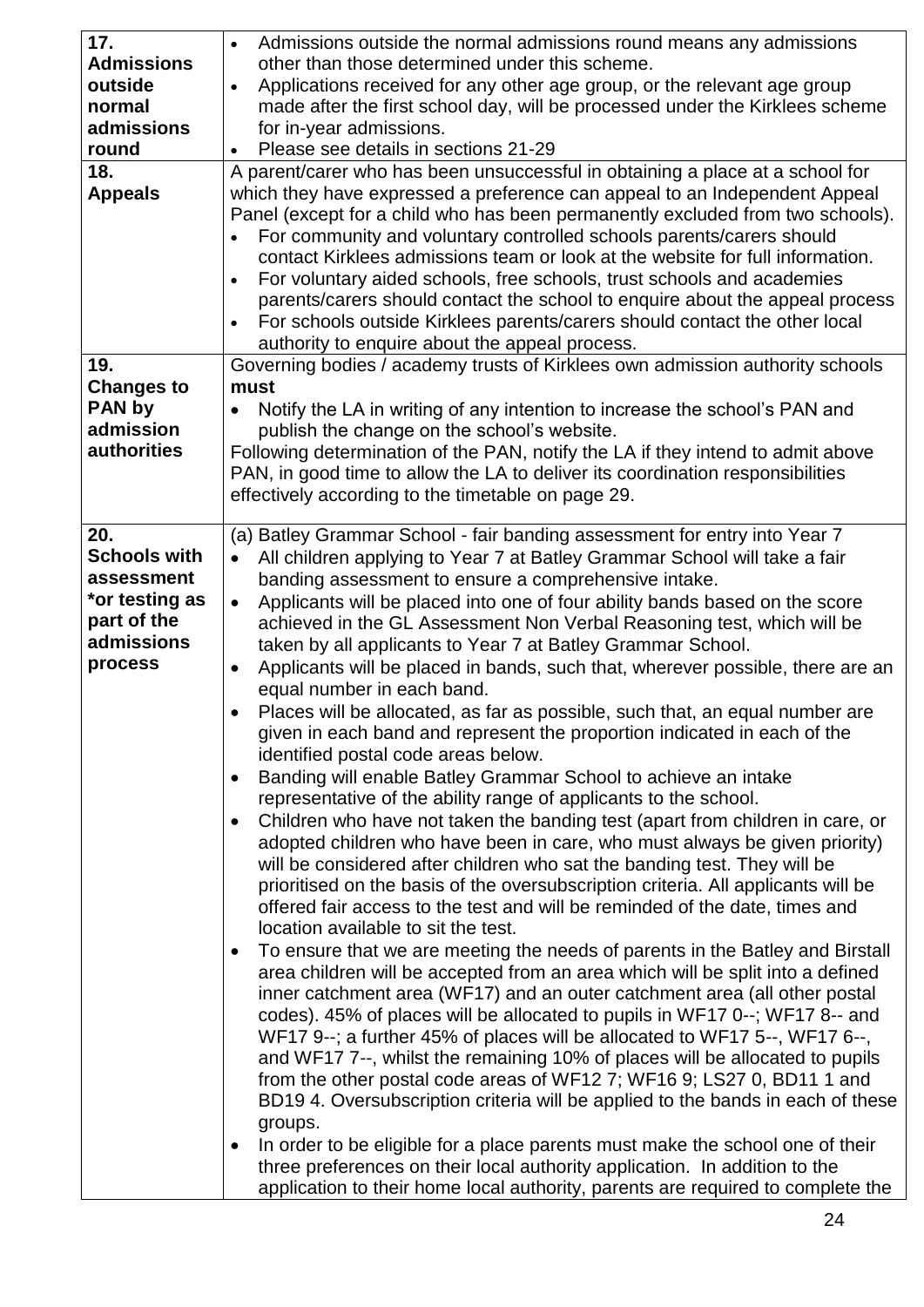| school supplementary information form and return this to Batley Grammar<br>School. There is a strict deadline of 4.00pm on Wednesday 31 October 2018<br>for return of the School Registration/Supplementary Information Form to be<br>returned to Batley Grammar School. A copy of the school registration form is<br>in the school prospectus, available on the school and the local authority's<br>websites or can be obtained from the school admissions office.<br>Forms received by the deadline will be considered first.                                                                                                                                                                                                                                                                                                                                                                                                                                                                                                                                                                                                                                                                                                                                                                                                                                                                                                          |
|------------------------------------------------------------------------------------------------------------------------------------------------------------------------------------------------------------------------------------------------------------------------------------------------------------------------------------------------------------------------------------------------------------------------------------------------------------------------------------------------------------------------------------------------------------------------------------------------------------------------------------------------------------------------------------------------------------------------------------------------------------------------------------------------------------------------------------------------------------------------------------------------------------------------------------------------------------------------------------------------------------------------------------------------------------------------------------------------------------------------------------------------------------------------------------------------------------------------------------------------------------------------------------------------------------------------------------------------------------------------------------------------------------------------------------------|
| (b) Heckmondwike Grammar School - ability testing<br>Heckmondwike Grammar School is a selective school and admission is based<br>on the results of an entrance test. Eleven year olds take the entrance test on<br>a Saturday early in the Autumn term preceding the September of entry.<br>Papers test a range of reasoning skills in a variety of contexts and they are<br>designed to be predictors of likely future performance. The results from each<br>paper will be standardised, age weighted and combined into a total<br>standardised age score. The school will publish outline information about the<br>number, length and format of the tests in the summer term preceding the test<br>date.<br>The outcome of the tests is communicated to parents in mid-October, prior to<br>the deadline for submission of the application for a high school place to the<br>local authority.<br>Any information sent to the parents/carers of children who are successful in<br>the testing must make clear that if more children pass the test than there are<br>places in the grammar school, that passing the test does not constitute the<br>offer of a place and that the parent/carer must wait until the offer day on 1<br>March 2019 to be notified by their home LA at which school they are to be<br>offered a place.<br>Parents are required to register for their child's entrance test by noon on 25<br><b>June 2018</b> |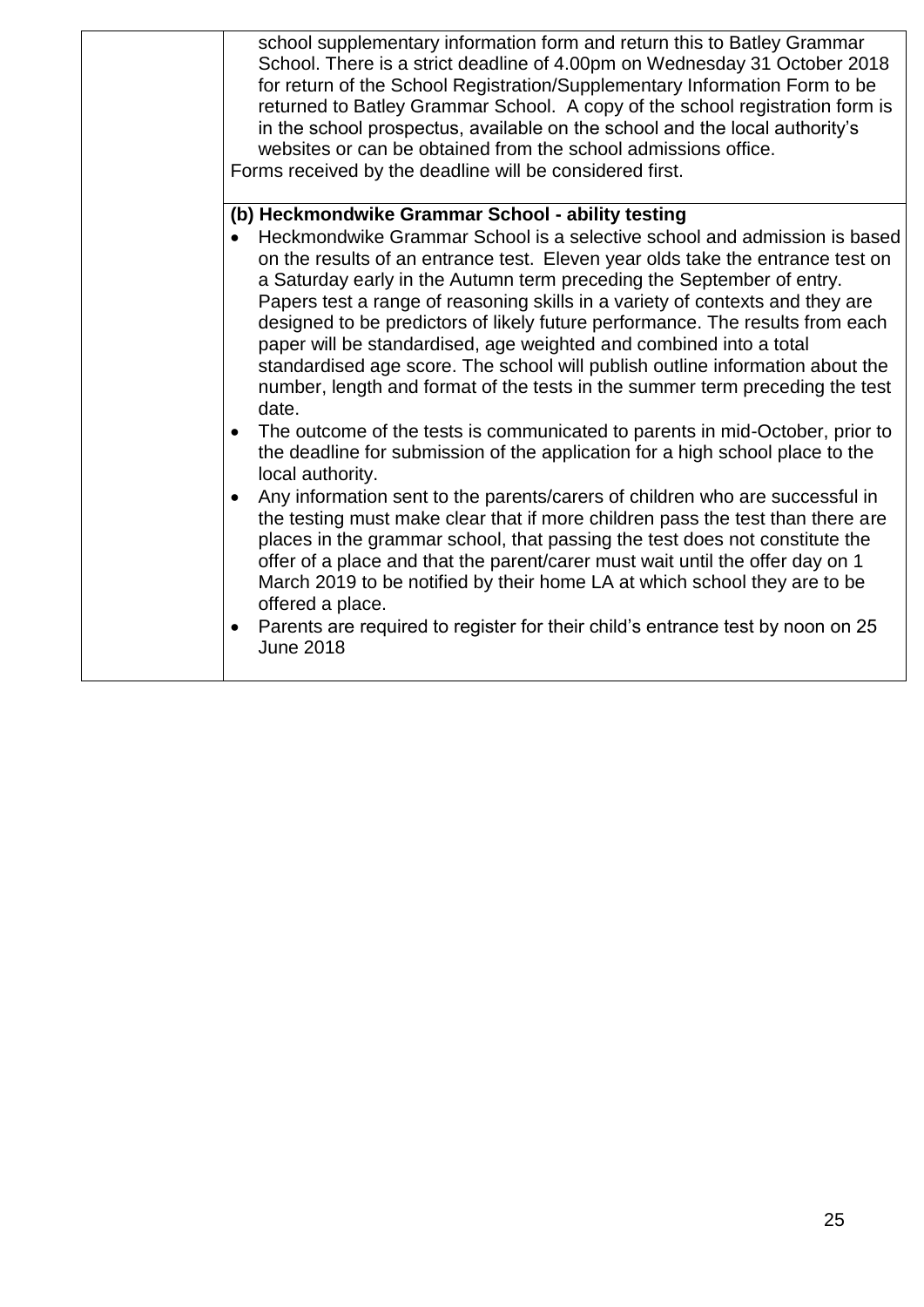# **B. Kirklees scheme for in-year admissions 2019-20 : sections 21-29**

This scheme is written to reflect that Kirklees intends to move towards a digital by design process which means a move away from paper applications. Once implemented this will be a change in the administrative process and means all applications are expected to be online. This will support Kirklees being able to adapt to the potential requirement for in-year co-ordination.

| 21.<br>In-year<br>applications                                                                                                                 | In-year applications are those made during the school year for the normal year<br>of admission and those made for admission to age groups other than the<br>normal year of admission.                                                                                                                                                                                                                                                                                                                                                                                                                                                                                                                                                                                                                                                                                                                                                                                                                                                             |
|------------------------------------------------------------------------------------------------------------------------------------------------|---------------------------------------------------------------------------------------------------------------------------------------------------------------------------------------------------------------------------------------------------------------------------------------------------------------------------------------------------------------------------------------------------------------------------------------------------------------------------------------------------------------------------------------------------------------------------------------------------------------------------------------------------------------------------------------------------------------------------------------------------------------------------------------------------------------------------------------------------------------------------------------------------------------------------------------------------------------------------------------------------------------------------------------------------|
| 22.<br><b>The Kirklees</b><br>In-year<br><b>Common</b><br><b>Application</b><br>Form (ICAF)                                                    | All applications for an in-year admission to a Kirklees school must be made on<br>the Kirklees In-year Common Application Form (ICAF). This includes<br>applications from parents/carers resident outside Kirklees.                                                                                                                                                                                                                                                                                                                                                                                                                                                                                                                                                                                                                                                                                                                                                                                                                               |
| 23.<br><b>Supplementary</b><br><b>Information</b><br>Form<br><b>SIF</b>                                                                        | Own admission authority schools (see sections 4b-4e) may require<br>$\bullet$<br>parent/carers to complete a Supplementary Information Form (SIF).<br>SIFs are only used to provide the extra information required by the school's<br>$\bullet$<br>admission criteria which is not available on the ICAF.<br>A SIF must be returned to the school.<br>$\bullet$<br>A SIF is required as well as an ICAF.<br>$\bullet$<br>If an ICAF has been completed, but not a SIF, the preference is still valid<br>$\bullet$<br>and must be considered. If it is not possible to consider the preference fully<br>without the supplementary information, the applicant should be ranked lower<br>than those applicants who meet the criteria fully.<br>Where a SIF is required, the school should follow up any that have not been<br>$\bullet$<br>received.                                                                                                                                                                                                 |
| 24.<br><b>Assessment of</b><br>a<br>parent/carer's<br>preference for<br><b>Kirklees</b><br>community<br>and voluntary<br>controlled<br>schools | The following applies equally to preferences for Kirklees schools made on the<br>Kirklees ICAF received from Kirklees residents and residents from other LAs.<br>This scheme requires the Kirklees community or voluntary controlled school to:<br>Contact Kirklees admissions regularly to confirm the availability of<br>$\bullet$<br>places at the school.<br>Kirklees admissions will<br>$\bullet$<br>confirm whether the school has vacancies in the year group<br>$\circ$<br>required<br>$\circ$ confirm by reference to the Kirklees admission criteria the<br>order of priority in which a parent/carer's preference is ranked<br>in relation to other applications for that school.<br>where there are more applications than places available,<br>$\circ$<br>determine by reference to the Kirklees LA published admission<br>criteria the order of priority in which all applications are ranked.<br>The offer or refusal of a place is only communicated to the<br>$\circ$<br>parent/carer by Kirklees LA as the Admission Authority. |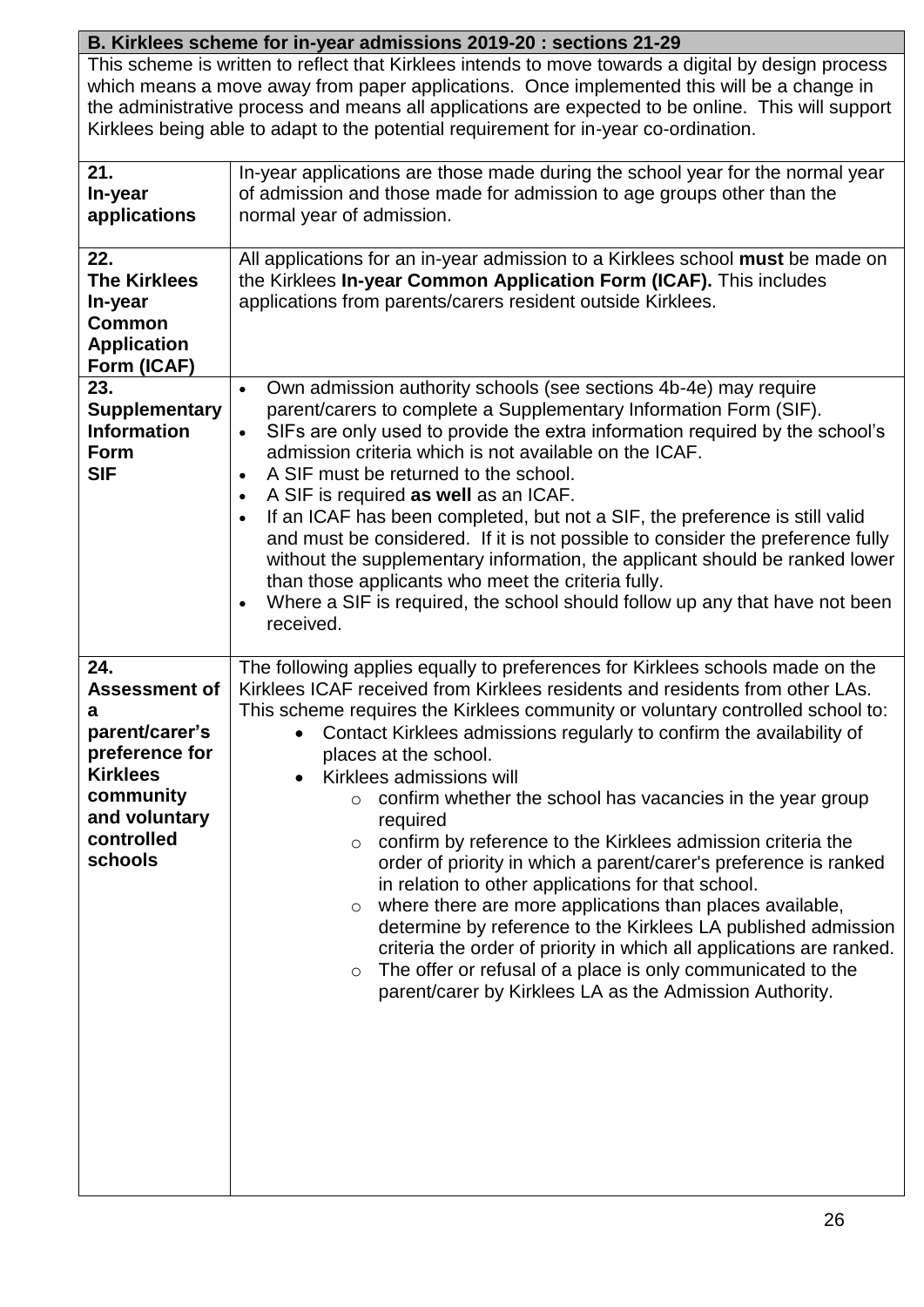| 25.<br><b>Kirklees</b><br>schools where<br>the governing<br>body/<br>academy trust<br>is the<br>admission<br>authority | This scheme requires the LA to make available the details of the application<br>received on the ICAF within 2 school days of the parent submitting the<br>application.<br>This scheme requires the governing body/academy trust to:<br>Check the School Admissions Module daily for new applications.<br>$\bullet$<br>Be responsible for the provision, completion by applicants and<br>retention of any SIF which the governing body/academy trust finds<br>necessary to apply its own admission criteria. The Kirklees<br>admissions team will ensure that SIFs are available on its website or<br>paper copies can be obtained from Kirklees Pupil Admissions.<br>Communicate the availability of places to the Kirklees admissions<br>$\bullet$<br>team when requested.<br>Where there are more applications than places available, determine<br>by reference to the school's published admission criteria the order of<br>priority in which all applications are ranked.<br>Communicate the offer or refusal of a place to the parent/carer (or<br>$\bullet$<br>the parent/carer's home LA) and notify the Kirklees admissions team<br>of the decision according to the timetable which is detailed in section<br>26 below. |
|------------------------------------------------------------------------------------------------------------------------|----------------------------------------------------------------------------------------------------------------------------------------------------------------------------------------------------------------------------------------------------------------------------------------------------------------------------------------------------------------------------------------------------------------------------------------------------------------------------------------------------------------------------------------------------------------------------------------------------------------------------------------------------------------------------------------------------------------------------------------------------------------------------------------------------------------------------------------------------------------------------------------------------------------------------------------------------------------------------------------------------------------------------------------------------------------------------------------------------------------------------------------------------------------------------------------------------------------------------------|
|                                                                                                                        |                                                                                                                                                                                                                                                                                                                                                                                                                                                                                                                                                                                                                                                                                                                                                                                                                                                                                                                                                                                                                                                                                                                                                                                                                                  |
| 26.<br>Offers of<br>places to<br><b>Kirklees</b><br>parents /<br>carers and<br>appeals                                 | The relevant admissions authority (as noted in section 4) will send out to a<br>parent/carer within 20 school days of their application being received at a<br>school a decision to offer or refuse a place at the school. A copy of the<br>decision should be sent to the Kirklees admissions team.<br>The offer will specify a start date as agreed with the school. This should<br>normally be the first day of the next school term where no significant house<br>move has taken place. Where a child has moved into Kirklees and is without a<br>school place, or has moved a significant distance within Kirklees, the offer<br>should specify a start date no later than 10 school days from the date of the<br>offer.<br>The refusal must give reasons why the child is not being offered a place at a<br>parent/carer's preferred school (where appropriate) and include information<br>about :-<br>the statutory right of appeal,<br>$\bullet$<br>how to accept or refuse an offer<br>$\bullet$<br>the availability of assistance with school transport.                                                                                                                                                               |
| 27.<br><b>Waiting lists at</b><br>academy,<br>foundation,<br>trust and<br>voluntary<br>aided schools                   | Where a parent/carer has been refused a place for their child at a preferred<br>academy, foundation, trust or voluntary aided school, the child's name will be<br>placed on a waiting list for that school according to the admissions policy of that<br>school.                                                                                                                                                                                                                                                                                                                                                                                                                                                                                                                                                                                                                                                                                                                                                                                                                                                                                                                                                                 |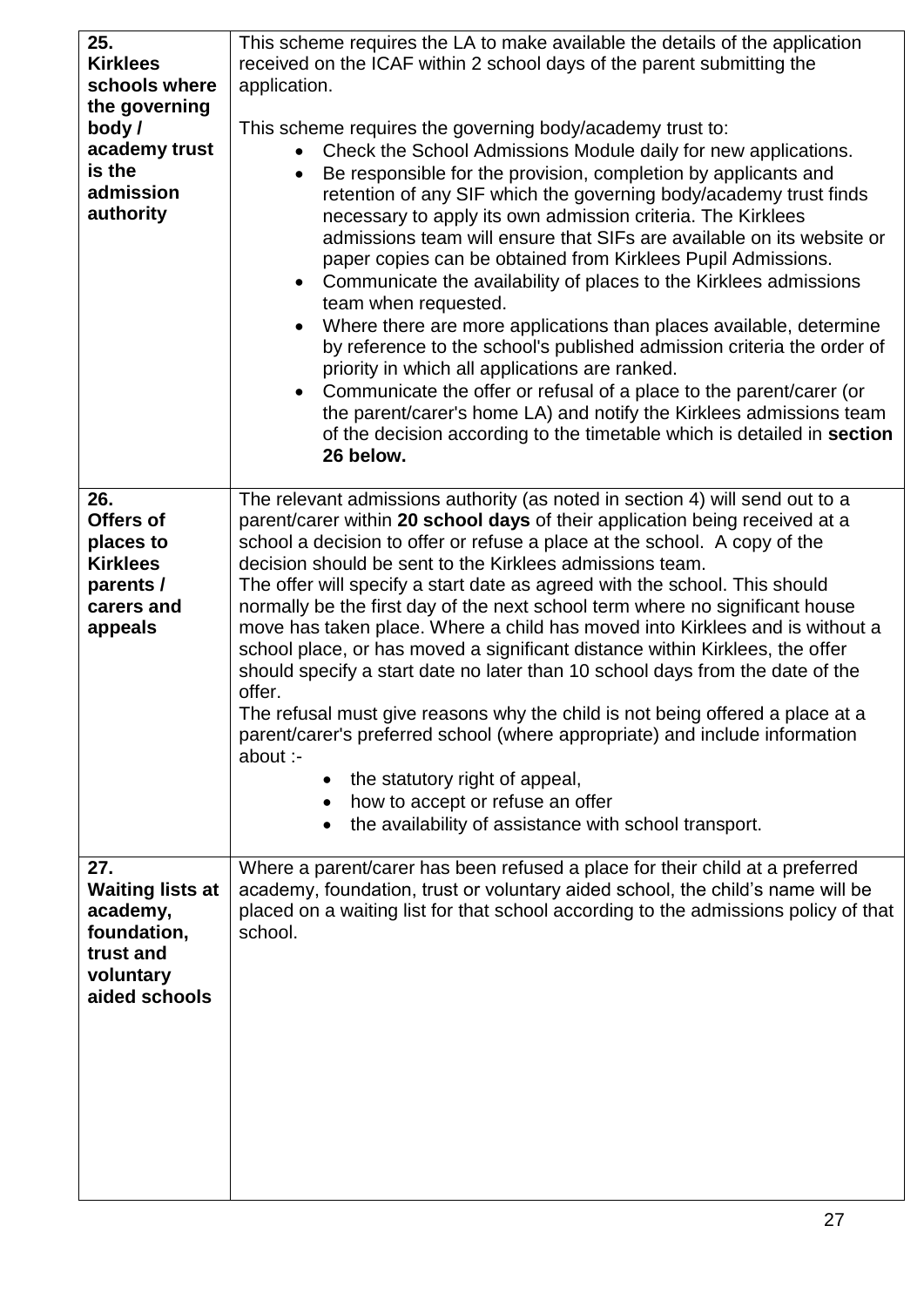| Kirklees LA will keep a waiting list for each Kirklees community and voluntary<br>controlled school as follows:<br>Where a parent/carer has been refused a place for their child at a preferred<br>community or voluntary controlled school, the child's name will be placed on<br>a waiting list for that school.<br>The waiting list will be kept for the remainder of the term for which they have<br>$\bullet$<br>applied for a place.<br>The names on the waiting lists for the school will also include children from<br>normal round admissions:<br>whose parent/carer had expressed a preference for that school but who<br>$\circ$<br>were offered a lower preference school or an alternative school.<br>(only at the parent/carer's written request) whose parent/carer had<br>$\circ$<br>expressed a preference for that school but who were offered a higher<br>preference school.<br>The child's name will remain on the waiting list for the remainder of the term for<br>which they have applied for a place. As vacancies occur, the allocation of<br>places to children on a waiting list will be determined by Kirklees LA according<br>to the published admission criteria (taking no account of the length of time<br>children have been on a waiting list).<br>The offer of places from the waiting lists will only be made by the Kirklees LA<br>and will be for an immediate start. |
|-------------------------------------------------------------------------------------------------------------------------------------------------------------------------------------------------------------------------------------------------------------------------------------------------------------------------------------------------------------------------------------------------------------------------------------------------------------------------------------------------------------------------------------------------------------------------------------------------------------------------------------------------------------------------------------------------------------------------------------------------------------------------------------------------------------------------------------------------------------------------------------------------------------------------------------------------------------------------------------------------------------------------------------------------------------------------------------------------------------------------------------------------------------------------------------------------------------------------------------------------------------------------------------------------------------------------------------------------------------------------------------------------------------|
|                                                                                                                                                                                                                                                                                                                                                                                                                                                                                                                                                                                                                                                                                                                                                                                                                                                                                                                                                                                                                                                                                                                                                                                                                                                                                                                                                                                                             |
| If a parent/carer is requesting a change of school because of a house move, or<br>if a child has not been offered a place in a timely fashion, Kirklees LA will offer<br>a place at the school designated by Kirklees to serve the parent/carer's new<br>address, or if no such place is available, the nearest appropriate Kirklees<br>school where a place is available. Nearest means the shortest distance from<br>the child's home to the school measured in a straight line (see appendix 4).<br>In some circumstances Kirklees LA may decide to allocate a place immediately<br>at the nearest appropriate Kirklees School where a place is available, following<br>an individual assessment of an application.                                                                                                                                                                                                                                                                                                                                                                                                                                                                                                                                                                                                                                                                                      |
|                                                                                                                                                                                                                                                                                                                                                                                                                                                                                                                                                                                                                                                                                                                                                                                                                                                                                                                                                                                                                                                                                                                                                                                                                                                                                                                                                                                                             |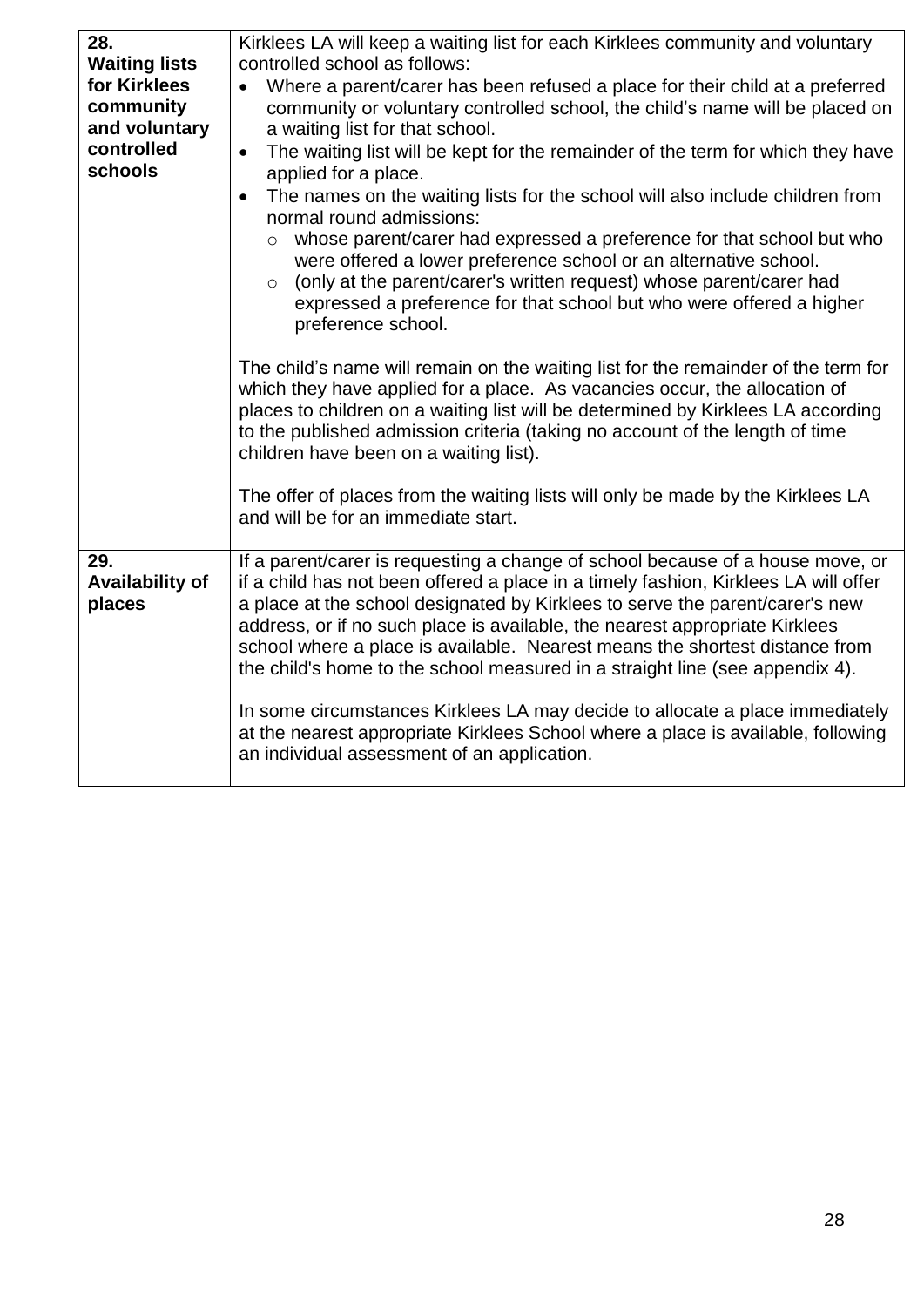| <b>Process</b>                                                                                                                                                                                                                                         | <b>Rising 5 year old</b><br>admissions                         | <b>Junior and Middle</b><br>school<br>admissions     | <b>Secondary school</b><br><b>admissions</b>                                                                                                                                                         |
|--------------------------------------------------------------------------------------------------------------------------------------------------------------------------------------------------------------------------------------------------------|----------------------------------------------------------------|------------------------------------------------------|------------------------------------------------------------------------------------------------------------------------------------------------------------------------------------------------------|
| The online application process opens via<br>the Kirklees Parent Portal                                                                                                                                                                                 | <b>Week starting</b><br><b>Saturday</b><br>1 September<br>2018 | week starting<br><b>Saturday</b><br>1 September 2018 | week starting<br><b>Saturday</b><br>1 September 2018                                                                                                                                                 |
|                                                                                                                                                                                                                                                        | ↓                                                              | ↓                                                    |                                                                                                                                                                                                      |
|                                                                                                                                                                                                                                                        |                                                                |                                                      | <b>Heckmondwike</b><br><b>Grammar School</b><br><b>Register for</b><br>entrance test by<br>noon on<br>5 June 2018<br><b>Batley Grammar</b><br><b>School</b><br>• SIF deadline 4pm<br>31 October 2018 |
|                                                                                                                                                                                                                                                        |                                                                |                                                      |                                                                                                                                                                                                      |
| Closing date for online applications and<br><b>SIFs</b>                                                                                                                                                                                                | <b>Tuesday</b><br><b>15 January 2019</b>                       | <b>Tuesday</b><br><b>15 January 2019</b>             | <b>Wednesday</b><br>31 October 2018                                                                                                                                                                  |
|                                                                                                                                                                                                                                                        |                                                                | ↓                                                    | ↓                                                                                                                                                                                                    |
| Kirklees LA sends information about<br>applications for schools in other LAs to<br>those LAs                                                                                                                                                           | <b>Friday</b><br>8 February 2019                               | <b>Friday</b><br>8 February 2019                     | <b>Monday</b><br>19 November 2018                                                                                                                                                                    |
|                                                                                                                                                                                                                                                        | ↓                                                              | ↓                                                    | ↓                                                                                                                                                                                                    |
| Kirklees LA sends information about<br>applications to Kirklees academy,<br>foundation, trust and VA schools                                                                                                                                           | <b>Friday</b><br>22 February<br>2019                           | <b>Friday</b><br>22 February 2019                    | <b>Friday</b><br>7 December 2018                                                                                                                                                                     |
|                                                                                                                                                                                                                                                        | ↓                                                              | ↓                                                    | ↓                                                                                                                                                                                                    |
| Kirklees academy, foundation, trust and VA<br>schools<br>send lists of pupils qualifying, and not<br>$\bullet$<br>qualifying, for places to Kirklees LA<br>notify Kirklees LA of any intention to<br>$\bullet$<br>admit above PAN, and specify the PAN | <b>Friday</b><br>1 March 2019                                  | <b>Friday</b><br>1 March 2019                        | <b>Friday</b><br>21 December 2018                                                                                                                                                                    |
|                                                                                                                                                                                                                                                        |                                                                | ↓                                                    | ↓                                                                                                                                                                                                    |
| Kirklees decides provisional offers<br>including extra-district children applying<br>for Kirklees schools and notifies other LAs                                                                                                                       | <b>Friday</b><br>15 March 2019                                 | <b>Friday</b><br><b>15 March 2019</b>                | <b>Thursday</b><br>17 January 2019                                                                                                                                                                   |
| Provisional offers reviewed to take account<br>of information from other LAs, results sent<br>to other LAs/admission authorities                                                                                                                       | ↓<br>Wednesday<br><b>20 March 2019</b>                         | ↓<br>Wednesday<br><b>20 March 2019</b>               | ↓<br><b>Monday</b><br><b>28 January 2019</b>                                                                                                                                                         |
|                                                                                                                                                                                                                                                        |                                                                | ↓                                                    | $\downarrow$                                                                                                                                                                                         |
| Kirklees and other LAs exchange<br>information on confirmation of offers to be<br>made                                                                                                                                                                 | <b>Monday</b><br>25 March 2019                                 | <b>Monday</b><br><b>25 March 2019</b>                | <b>Thursday</b><br>7 February 2019                                                                                                                                                                   |
|                                                                                                                                                                                                                                                        | ↓                                                              | ↓                                                    |                                                                                                                                                                                                      |
| <b>Statutory National Offer Day</b>                                                                                                                                                                                                                    | <b>Tuesday</b><br><b>16 April 2019</b>                         | <b>Tuesday</b><br><b>16 April 2019</b>               | <b>Friday</b><br><b>1 March 2019</b>                                                                                                                                                                 |
|                                                                                                                                                                                                                                                        | <b>Appeals</b>                                                 | ↓<br><b>Appeals</b>                                  | ↓<br><b>Appeals</b>                                                                                                                                                                                  |

# **Appendix 3 : Timetable for Kirklees coordinated normal round admissions**